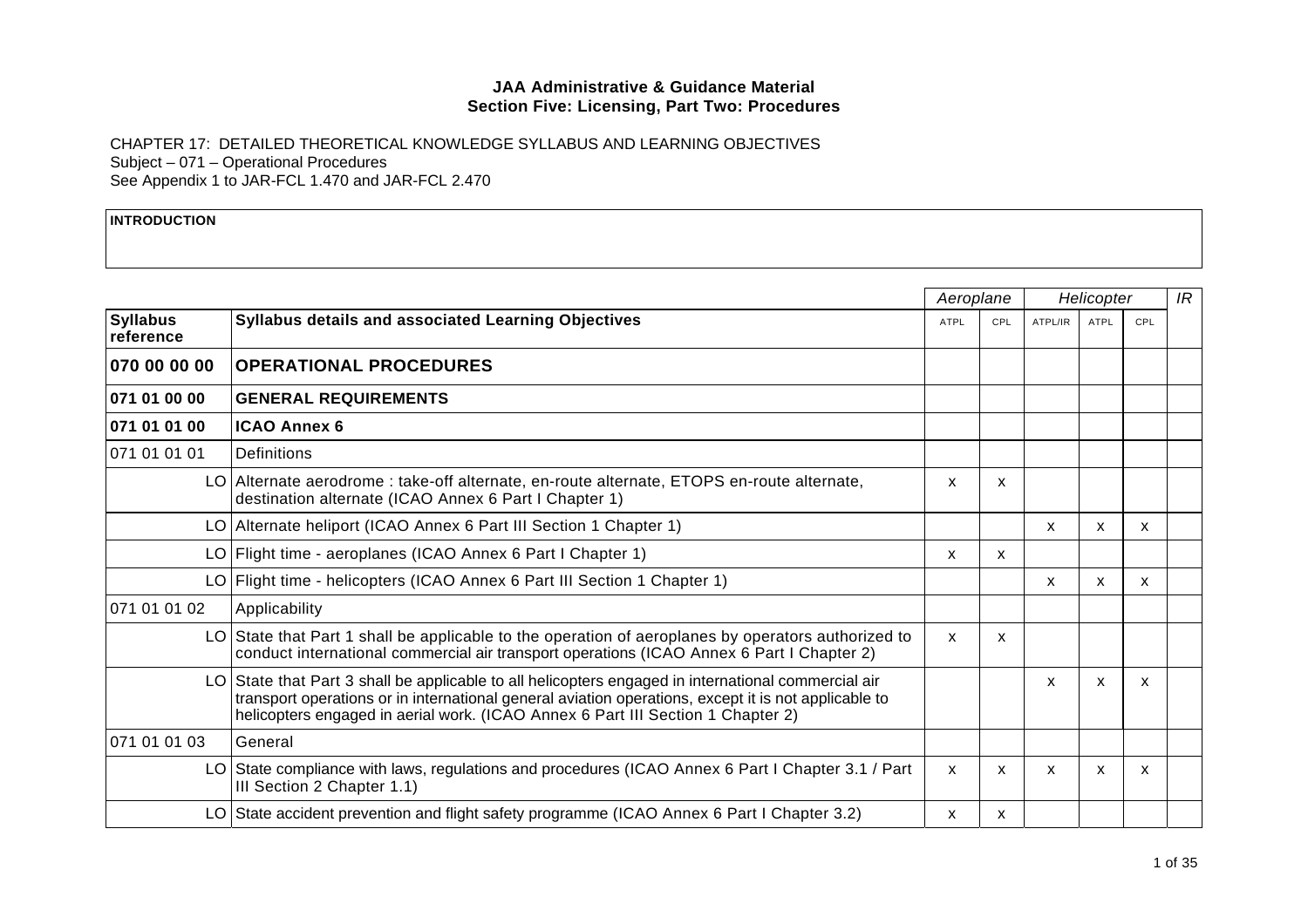CHAPTER 17: DETAILED THEORETICAL KNOWLEDGE SYLLABUS AND LEARNING OBJECTIVES

Subject – 071 – Operational Procedures

|                              |                                                                                                                                                                  | Aeroplane<br>Helicopter |                           |         | IR           |              |  |
|------------------------------|------------------------------------------------------------------------------------------------------------------------------------------------------------------|-------------------------|---------------------------|---------|--------------|--------------|--|
| <b>Syllabus</b><br>reference | <b>Syllabus details and associated Learning Objectives</b>                                                                                                       | <b>ATPL</b>             | CPL                       | ATPL/IR | <b>ATPL</b>  | CPL          |  |
|                              | LO State flight safety documents system (ICAO Annex 6 Part I Chapter 3.3)                                                                                        | X                       | $\mathsf{x}$              |         |              |              |  |
|                              | LO State maintenance release (ICAO Annex 6 Part I Chapter 8.8 / Part III Section 2 Chapter 6.7)                                                                  | X                       | X                         | X       | $\mathsf{x}$ | X            |  |
|                              | LO Lights to be displayed by aircraft (ICAO Annex 6 Part I Appendix 1)                                                                                           | X                       | X                         |         |              |              |  |
| 071 01 02 00                 | <b>JAR-OPS</b>                                                                                                                                                   |                         |                           |         |              |              |  |
| 071 01 02 01                 | JAR-OPS Subpart A - Applicability                                                                                                                                | X                       | X                         | X       | $\mathsf{x}$ | $\mathsf{x}$ |  |
|                              | LO State JAR-OPS applicability (JAR-OPS 1.001 / 3.001)                                                                                                           | х                       | X                         | X       | X            | X            |  |
| 071 01 02 02                 | JAR-OPS Subpart B - General                                                                                                                                      | X                       | X                         | X       | $\mathsf{x}$ | X            |  |
|                              | LO State that a commercial air transportation flight must be in accordance with JAR OPS (JAR-<br>OPS 1.005 / 3.005)                                              | X                       | X                         | X       | X            | X            |  |
|                              | LO Flight manual limitations – Flight through the height velocity (HV) envelope (JAR-OPS 3.005 (c)<br>Appendix 1)                                                |                         |                           | X       | X            | $\mathsf{x}$ |  |
|                              | LO Helicopter Emergency Medical Service – Terminology (JAR-OPS 3.005 (d) Appendix 1)                                                                             |                         |                           | X       | X            | X            |  |
|                              | LO Operations over a hostile environment – Applicability (JAR-OPS 3.005 (e) Appendix 1)                                                                          |                         |                           | X       | $\mathsf{x}$ | $\mathsf{x}$ |  |
|                              | LO Small helicopters operations – Terminology and Approval (JAR-OPS 3.005 (f) Appendix 1)                                                                        |                         |                           | X       | $\mathsf{x}$ | $\mathsf{x}$ |  |
|                              | LO Local area operations - Approval (JAR-OPS 3.005 (g) Appendix 1)                                                                                               |                         |                           | X       | X            | X            |  |
|                              | LO State the requirements about language for crew communication and operations manual (JAR-<br>OPS 1.025 / 3.025)                                                | X                       | $\boldsymbol{\mathsf{x}}$ | X       | X            | x            |  |
|                              | LO State the operator's requirements regarding a quality system (JAR-OPS 1.035 / 3.035)                                                                          | X                       | X                         | X       | X            | X            |  |
|                              | LO State the operator's requirements regarding accident prevention and flight safety program<br>(JAR-OPS 1.037 / 3.037)                                          | X                       | X                         | X       | X            | $\mathsf{x}$ |  |
|                              | LO State the operator's responsibility regarding the training requirements of crew members who<br>are neither flight crew nor cabin crew (JAR-OPS 1.040 / 3.040) | X                       | $\mathsf{x}$              | X       | X            | $\mathsf{x}$ |  |
|                              | LO State the operations limitations regarding ditching requirements (JAR-OPS 1.060)                                                                              | x                       | x                         |         |              |              |  |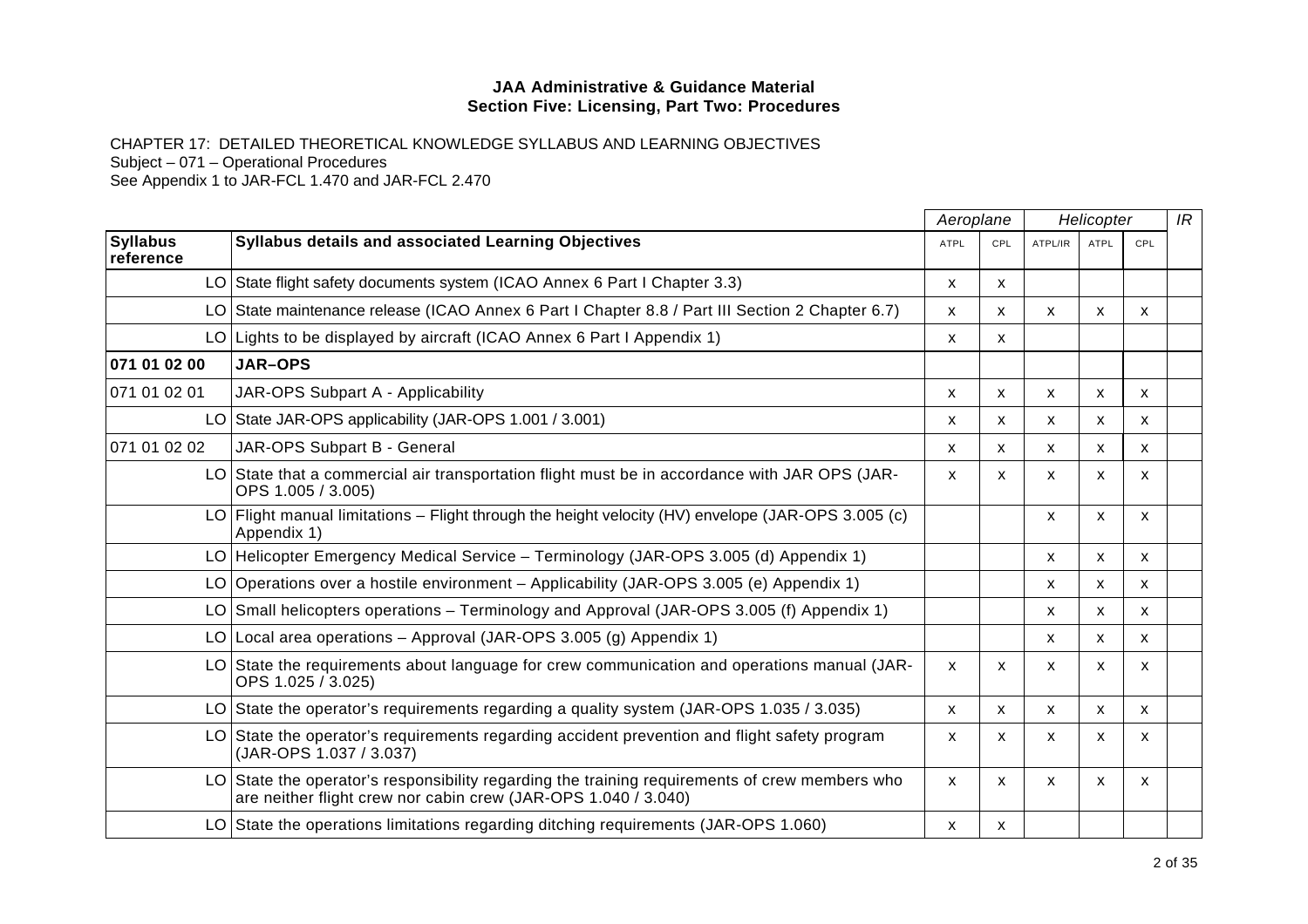CHAPTER 17: DETAILED THEORETICAL KNOWLEDGE SYLLABUS AND LEARNING OBJECTIVES Subject – 071 – Operational Procedures

|                              |                                                                                                                                                                                      |             | Aeroplane    |              | Helicopter   |                           |  |
|------------------------------|--------------------------------------------------------------------------------------------------------------------------------------------------------------------------------------|-------------|--------------|--------------|--------------|---------------------------|--|
| <b>Syllabus</b><br>reference | <b>Syllabus details and associated Learning Objectives</b>                                                                                                                           | <b>ATPL</b> | CPL          | ATPL/IR      | <b>ATPL</b>  | CPL                       |  |
|                              | LO State the regulations concerning the carriage of persons on an aircraft (JAR-OPS 1.075 /<br>3.075                                                                                 | X           | $\mathsf{x}$ | $\mathsf{x}$ | $\mathsf{x}$ | $\boldsymbol{\mathsf{x}}$ |  |
|                              | $LO$ State the crew members responsibilities in the execution of their duties, and define the<br>commander authority (JAR-OPS 1.085-090 / 3.085-090)                                 | X           | X            | x            | x            | х                         |  |
|                              | LO State the operator's and commander's responsibilities regarding admission to the flight deck<br>and the carriage of unauthorized persons or cargo (JAR-OPS 1.100-105 / 3.100-105) | X           | X            | X            | X            | X                         |  |
|                              | LO State the operator's responsibility concerning portable electronic devices (JAR-OPS 1.110 /<br>3.110                                                                              | X           | X            | X            | X            | X                         |  |
|                              | LO State the operator's responsibilities regarding admission in an aircraft of a person under the<br>influence of drug or alcohol (JAR-OPS 1.115 / 3.115)                            | X           | X            | X            | x            | X                         |  |
|                              | LO State the regulations concerning endangering safety (JAR-OPS 1.120 / 3.120)                                                                                                       | X           | X            | X            | $\mathsf{x}$ | $\mathsf{x}$              |  |
|                              | LO List the documents to be carried on each flight (JAR-OPS 1.125 / 3.125)                                                                                                           | x           | X.           | X            | X            | $\mathsf{x}$              |  |
|                              | LO State the operator's responsibility regarding manuals to be carried (JAR-OPS 1.130 / 3.130)                                                                                       | X           | X            | X            | $\mathsf{x}$ | X                         |  |
|                              | LO List the additional information and forms to be carried on board (JAR-OPS 1.135 / 3.135)                                                                                          | X           | X            | X            | $\mathsf{x}$ | $\mathsf{x}$              |  |
|                              | LO List the items of information to be retained on the ground by the operator (JAR-OPS 1.140 /<br>3.140                                                                              | X           | X            | X            | X            | X                         |  |
|                              | LO State the operator's responsibility regarding inspections (JAR-OPS 1.145 / 3.145)                                                                                                 | X           | x            | X            | х            | x                         |  |
|                              | LO State the responsibility of the operator and the commander regarding the production of and<br>access to records and documents (JAR-OPS 1.150 / 3.150)                             | x           | X            | X            | x            | x                         |  |
|                              | LO State the operator's responsibility regarding the preservation of documentation and recordings<br>; including recorders recordings (JAR-OPS 1.155-160 / 3.155-160)                | X           | $\mathsf{x}$ | X            | X            | X                         |  |
|                              | LO Define the terms used in leasing and state the responsibility and requirements of each party in<br>various cases (JAR-OPS 1.165 / 3.165)                                          | X           | X            | X            | x            | x                         |  |
| 071 01 02 03                 | JAR-OPS Subpart C - Operator certification and supervision                                                                                                                           | X           | x            | X            | X            | $\mathsf{x}$              |  |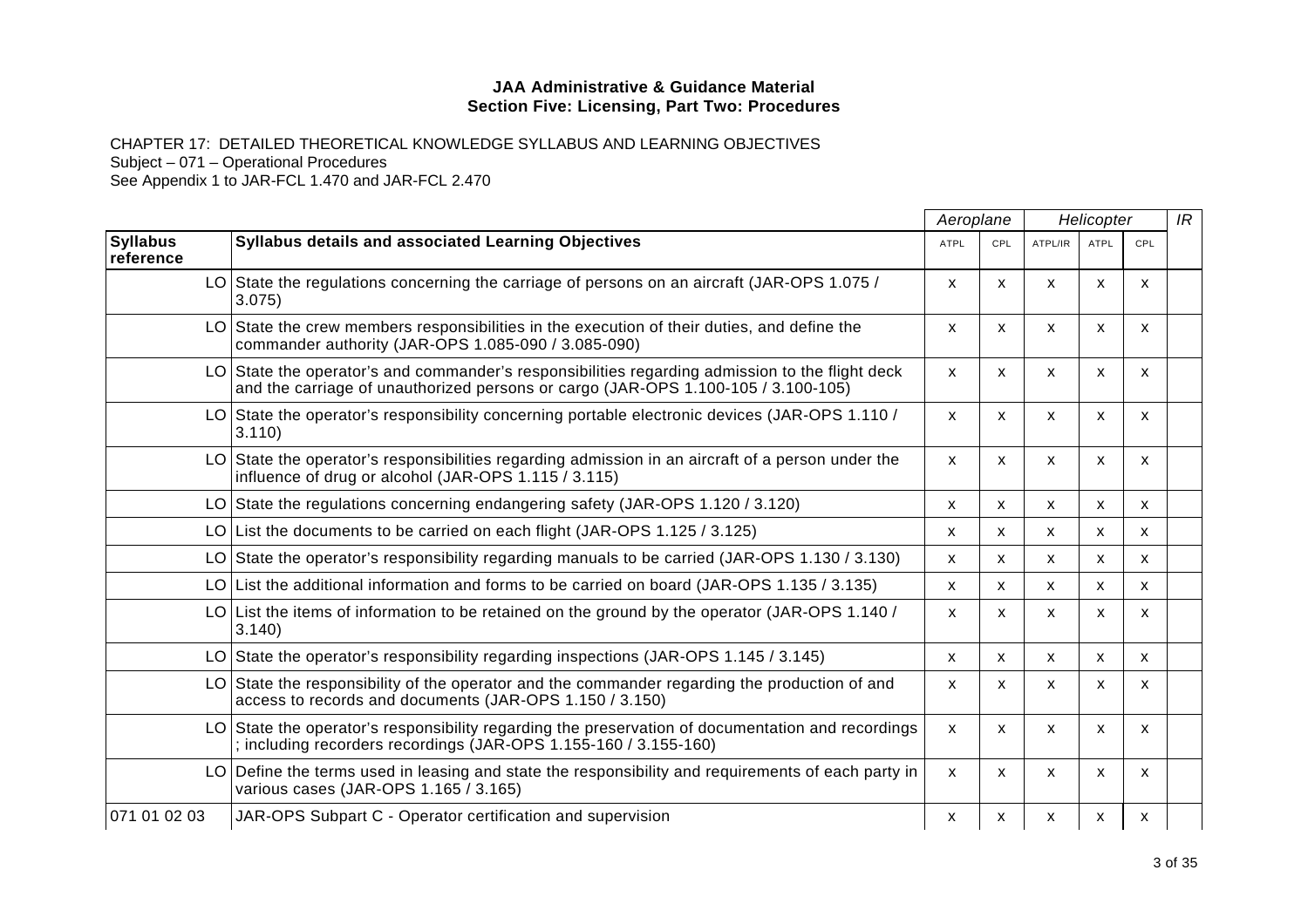CHAPTER 17: DETAILED THEORETICAL KNOWLEDGE SYLLABUS AND LEARNING OBJECTIVES Subject – 071 – Operational Procedures See Appendix 1 to JAR-FCL 1.470 and JAR-FCL 2.470

|                              |                                                                                                                                     |                           | Aeroplane | Helicopter   |                           |              | IR |
|------------------------------|-------------------------------------------------------------------------------------------------------------------------------------|---------------------------|-----------|--------------|---------------------------|--------------|----|
| <b>Syllabus</b><br>reference | <b>Syllabus details and associated Learning Objectives</b>                                                                          | <b>ATPL</b>               | CPL       | ATPL/IR      | <b>ATPL</b>               | CPL          |    |
|                              | LO State the requirement to be satisfied for the issue of an Air Operator's Certificate (JAR-OPS<br>1.175 / 3.175                   | X                         | X         | X            | X                         | X            |    |
|                              | LO State the rules applicable to Air Operator Certification (JAR-OPS 1.180 / 3.180)                                                 | X                         | X         | $\mathsf{x}$ | $\mathsf{x}$              | X            |    |
|                              | LO State the conditions to be met for the issue or revalidation of an AOC (JAR-OPS 1.180 /<br>3.180                                 | x                         | x         | X            | X                         | X            |    |
|                              | LO Explain the contents and conditions of the AOC (JAR-OPS 1.175 Appendix 1/3.175 Appendix                                          | X                         | х         | X            | X                         | x            |    |
| 071 01 02 04                 | JAR-OPS Subpart D - Operational procedures (except long range flights preparation)                                                  | x                         | X         | X            | X                         | X            |    |
|                              | LO State the operator's responsibilities regarding Operational control (JAR-OPS 1.195 / 3.195)                                      | x                         | X         | X            | X                         | X            |    |
|                              | LO State the operator's responsibilities regarding Operations Manual (JAR-OPS 1.200 / 3.200)                                        | X                         | X         | X            | $\mathsf{x}$              | X            |    |
|                              | LO State the operator's responsibilities regarding Competence of operations personnel (JAR-OPS<br>1.205 / 3.205                     | $\boldsymbol{\mathsf{x}}$ | X         | X            | X                         | X            |    |
|                              | LO State the operator's responsibilities regarding Establishment of procedures (JAR-OPS 1.210/<br>3.210                             | X                         | X         | X            | $\boldsymbol{\mathsf{x}}$ | $\mathsf{x}$ |    |
|                              | LO State the operator's responsibilities regarding Use of air traffic services (JAR-OPS 1.215 /<br>3.215)                           | $\boldsymbol{\mathsf{x}}$ | X         | $\mathsf{x}$ | X                         | X            |    |
|                              | LO State the operator's responsibilities regarding Authorisation of Aerodromes/Heliports by the<br>Operator (JAR-OPS 1.220 / 3.220) | X                         | X         | X            | $\boldsymbol{\mathsf{x}}$ | X            |    |
|                              | LO State the operator's responsibilities regarding Aerodrome/Heliport operating minima (JAR-<br>OPS 1.225 / 3.225)                  | X                         | X         | x            | X                         | X            |    |
|                              | LO State the operator's responsibilities regarding departure and approach procedures (JAR-OPS<br>1.230 / 3.230                      | X                         | X         | X            | X                         | X            |    |
|                              | LO State the operator's responsibilities regarding Routes and areas of operation (JAR-OPS 1.240)<br>/3.240)                         | $\mathsf{x}$              | X         | $\mathsf{x}$ | $\boldsymbol{\mathsf{x}}$ | X            |    |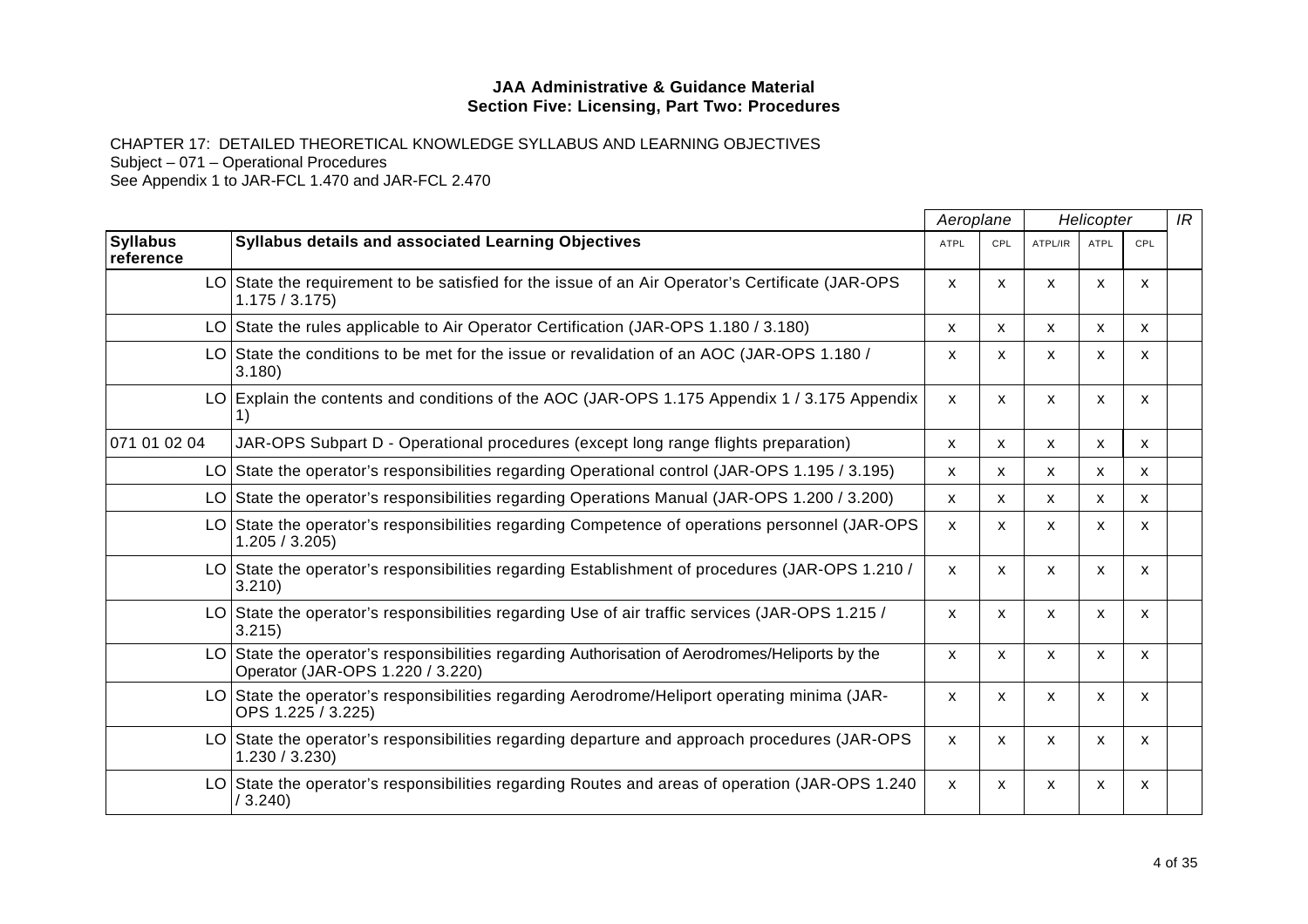CHAPTER 17: DETAILED THEORETICAL KNOWLEDGE SYLLABUS AND LEARNING OBJECTIVES Subject – 071 – Operational Procedures

|                              |                                                                                                                                                  | Aeroplane    |     | Helicopter |             |                           | IR |
|------------------------------|--------------------------------------------------------------------------------------------------------------------------------------------------|--------------|-----|------------|-------------|---------------------------|----|
| <b>Syllabus</b><br>reference | Syllabus details and associated Learning Objectives                                                                                              | <b>ATPL</b>  | CPL | ATPL/IR    | <b>ATPL</b> | CPL                       |    |
|                              | LO State the additional requirements for RVSM, RNAV and MNPS operations (JAR-OPS 1.241-<br>243)                                                  | $\mathsf{x}$ | X   |            |             |                           |    |
|                              | $\text{LO}$ Maximum distance from an adequate aerodrome for two-engined aeroplanes without an<br>ETOPS Approval (JAR-OPS 1.245)                  | X            | x   |            |             |                           |    |
|                              | LO List the factors to consider when establishing minimum flight altitude (JAR-OPS 1.250-365/<br>$3.250 - 365$                                   | X            | X   | X          | X           | X                         |    |
|                              | LO Fuel policy (JAR-OPS 1.255 + AMC / 3.255 + AMC)                                                                                               | X            | X   | x          | X.          | X                         |    |
|                              | LO State the requirements for carrying Persons with Reduced Mobility (JAR-OPS 1.260 / 3.260)                                                     | X            | X   | X          | X           | $\mathsf{x}$              |    |
|                              | LO State the operator's responsibilities for the carriage of inadmissible passengers, deportees or<br>persons in custody (JAR-OPS 1.265 / 3.265) | X            | X   | X          | X           | X                         |    |
|                              | LO State the requirements for the stowage of baggage and cargo in the passenger cabin (JAR-<br>OPS 1.270 + Appendix 1 / 3.270 + Appendix 1)      | X.           | x   | x          | X           | X                         |    |
|                              | LO State the requirements regarding passenger seating and emergency evacuation (JAR-OPS<br>1.280 / 3.280                                         | X.           | X   | X          | X           | X                         |    |
|                              | LO Detail the content of a passenger briefing in respect of emergency equipment and exits (JAR-<br>OPS 1.285 / 3.285)                            | X            | x   | X          | x           | X                         |    |
|                              | LO State the flight preparation forms to be completed before flight (JAR-OPS 1.290 / 3.290)                                                      | X            | X   | X          | X           | X                         |    |
|                              | LO State the commander responsibilities during flight preparation (JAR-OPS 1.290 / 3.290)                                                        | X            | x   | x          | x           | X                         |    |
|                              | LO State the rules for aerodromes/heliports selection (including ETOPS configuration) (JAR-OPS<br>1.295 / 3.295                                  | X            | X   | X          | X           | X                         |    |
|                              | LO State the rules for refuelling/defuelling (JAR-OPS 1.305-307 / 3.305-307)                                                                     | x            | X   | X          | x           | x                         |    |
|                              | LO Crew members at station (JAR-OPS 1.310 / 3.310)                                                                                               | X            | X   | X          | X           | $\boldsymbol{\mathsf{x}}$ |    |
|                              | LO Seats, safety belts and harnesses (JAR-OPS 1.320 / 3.320)                                                                                     | X            | X   | X          | X           | $\mathsf{x}$              |    |
|                              | LO Securing of passenger cabin and galley(s) (JAR-OPS 1.325 / 3.325)                                                                             | x            | x   | X          | X           | X                         |    |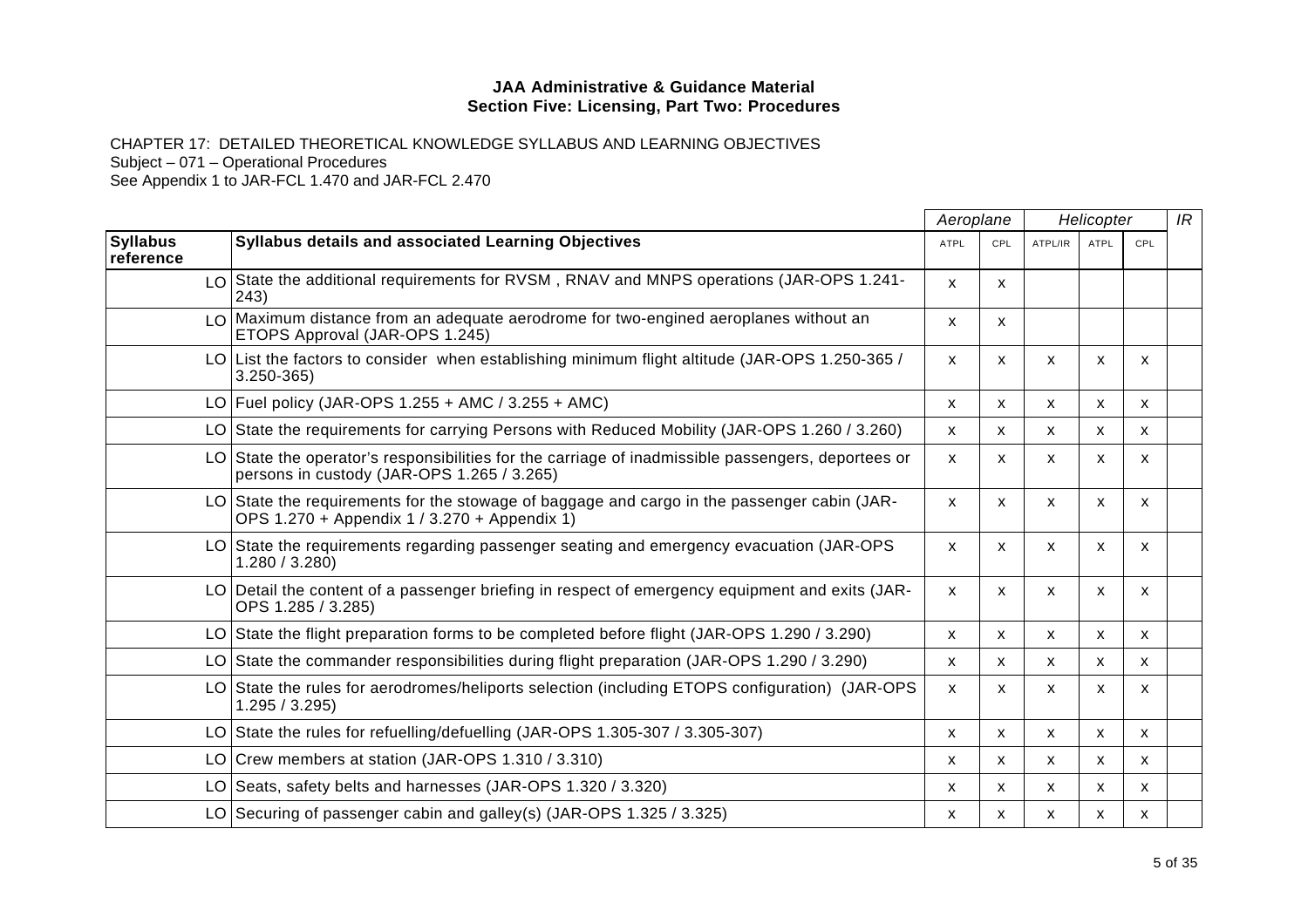CHAPTER 17: DETAILED THEORETICAL KNOWLEDGE SYLLABUS AND LEARNING OBJECTIVES Subject – 071 – Operational Procedures

|                              |                                                                                                                                                                                              | Aeroplane<br>Helicopter |              |         | IR           |            |  |
|------------------------------|----------------------------------------------------------------------------------------------------------------------------------------------------------------------------------------------|-------------------------|--------------|---------|--------------|------------|--|
| <b>Syllabus</b><br>reference | Syllabus details and associated Learning Objectives                                                                                                                                          | <b>ATPL</b>             | CPL          | ATPL/IR | <b>ATPL</b>  | <b>CPL</b> |  |
|                              | LO State the commander responsibility regarding smoking on board (JAR-OPS 1.335 / 3.335)                                                                                                     | X                       | $\mathsf{x}$ | X       | X            | X          |  |
|                              | LO State under which conditions a commander can commence or continue a flight regarding<br>meteorological conditions (JAR-OPS 1.340-355 / 3.340-355)                                         | X                       | $\mathsf{x}$ | X       | $\mathsf{x}$ | X          |  |
|                              | LO State the commander responsibility regarding ice and other contaminants (JAR-OPS 1.345 /<br>3.345                                                                                         | X                       | $\mathsf{x}$ | X       | $\mathsf{x}$ | X          |  |
|                              | LO State the commander responsibility regarding fuel to be carried and in flight fuel management<br>(JAR-OPS 1.350-375 + Appendix 1 / 3.310-375 + Appendix 1)                                | X                       | $\mathsf{x}$ | X       | X            | X          |  |
|                              | LO State the requirements regarding the use of supplemental oxygen (JAR-OPS 1.385 / 3.385)                                                                                                   | X                       | $\mathsf{x}$ | X       | X            | x          |  |
|                              | LO Ground proximity detection (JAR-OPS 1.395 / 3.395)                                                                                                                                        | X                       | X            | X       | X            | X          |  |
|                              | LO State the commander responsibility regarding approach and landing (JAR-OPS 1.400-405 /<br>$3.400 - 405$                                                                                   | X                       | $\mathsf{x}$ | X       | X            | X          |  |
|                              | LO State the circumstances under which a report shall be submitted (JAR-OPS 1.420 / 3.420)                                                                                                   | X                       | $\mathsf{x}$ | X       | $\mathsf{x}$ | X          |  |
| 071 01 02 05                 | JAR-OPS Subpart E - All weather operations                                                                                                                                                   | X                       |              | X       |              |            |  |
|                              | LO State the operator's responsibility regarding aerodrome/heliport operating minima (JAR-OPS<br>1.430 + Appendix 1 + Appendix 2/ 3.430 + Appendix 1)                                        | $\mathsf{x}$            |              | X       |              |            |  |
|                              | $LO$ List the parameters to be considered in establishing the aerodrome operating minima (JAR-<br>OPS 1.430 + Appendix 1 + Appendix 2/ 3.430 + Appendix 1)                                   | x                       |              | X       |              |            |  |
|                              | LO Define the criteria to be taken into consideration for the classification of aeroplane (JAR-OPS<br>$1.430 + Appendix 1 + Appendix 2)$                                                     | X                       |              |         |              |            |  |
|                              | LO Define the following terms: Circling, Low Visibility Procedures, Low Visibility Take-Off, Visual<br>approach (JAR-OPS 1.435 / 3.435)                                                      | $\mathsf{x}$            |              | X       |              |            |  |
|                              | LO Define the following terms: Flight control system, Fail-passive flight control system, Fail-<br>operational flight control system, Fail-operational hybrid landing system (JAR-OPS 1.435) | X                       |              |         |              |            |  |
|                              | LO Define the following terms: Final Approach and Take-off Area (JAR-OPS 3.435)                                                                                                              |                         |              | x       |              |            |  |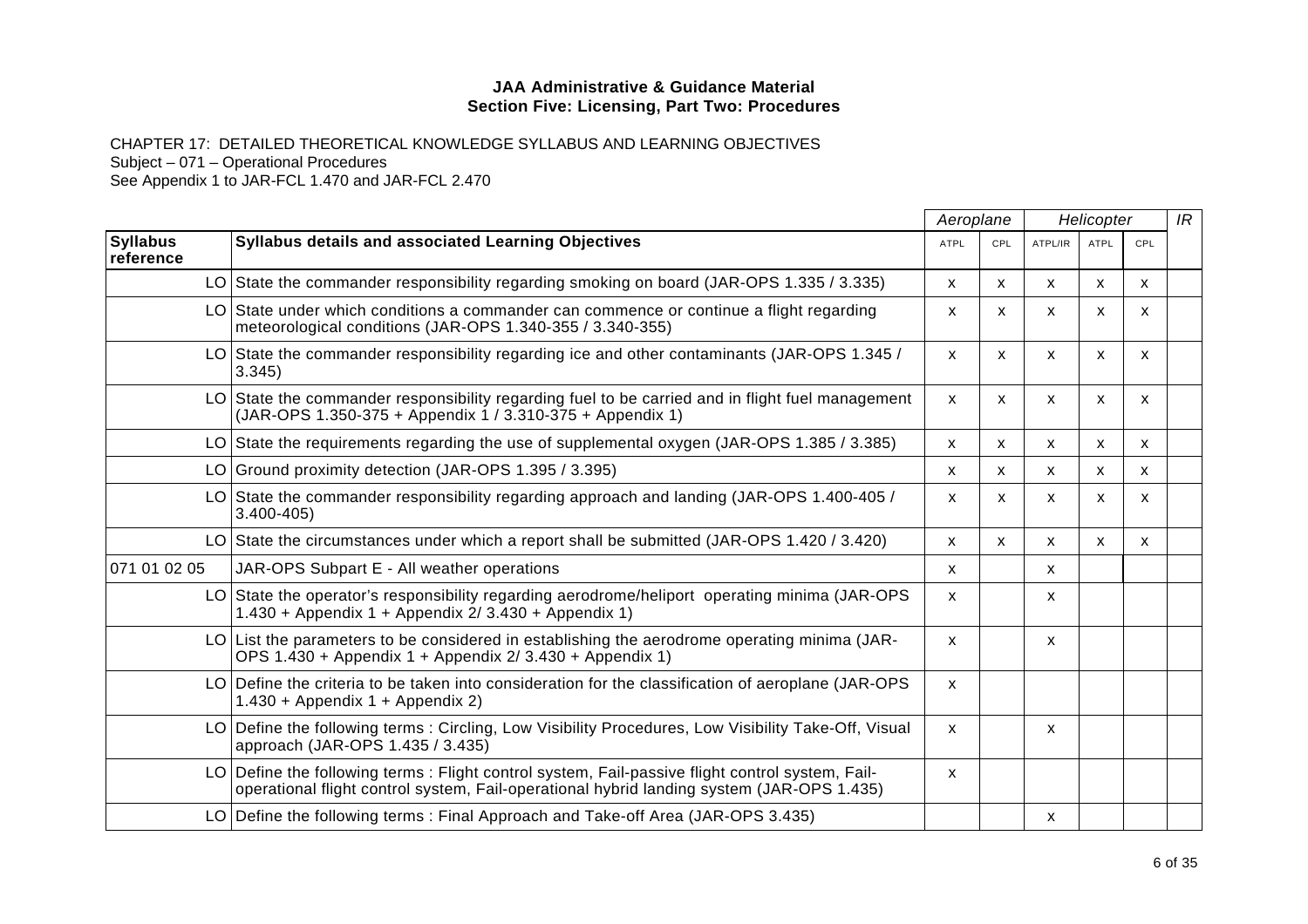CHAPTER 17: DETAILED THEORETICAL KNOWLEDGE SYLLABUS AND LEARNING OBJECTIVES Subject – 071 – Operational Procedures

|                              |                                                                                                                                                                                     | Aeroplane    |     | Helicopter   |             |     | IR |
|------------------------------|-------------------------------------------------------------------------------------------------------------------------------------------------------------------------------------|--------------|-----|--------------|-------------|-----|----|
| <b>Syllabus</b><br>reference | Syllabus details and associated Learning Objectives                                                                                                                                 | <b>ATPL</b>  | CPL | ATPL/IR      | <b>ATPL</b> | CPL |    |
|                              | LO State the general operating rules for low visibility operations (JAR-OPS 1.440 + Appendix 1/<br>$3.440 + Appendix 1)$                                                            | $\mathsf{x}$ |     | X            |             |     |    |
|                              | LO Low visibility operations – Aerodrome/Heliport considerations (JAR-OPS 1.445 / 3.445)                                                                                            | X            |     | X            |             |     |    |
|                              | $LO$ State the training and qualification requirements for flight crew to conduct low visibility<br>operations (JAR-OPS 1.450 + Appendix 1 / 3.450 + Appendix 1)                    | X            |     | X            |             |     |    |
|                              | LO State the operating procedures for low visibility operations (JAR-OPS 1.455 + Appendix 1 /<br>$3.455 + Appendix 1)$                                                              | $\mathsf{x}$ |     | x            |             |     |    |
|                              | LO State the operator and commander's responsibilities regarding minimum equipment for low<br>visibility operations (JAR-OPS 1.460 / 3.460)                                         | $\mathsf{x}$ |     | x            |             |     |    |
|                              | LO VFR Operating Minima (JAR-OPS 1.465 + Appendix 1 / 3.465 + Appendix 1 + Appendix 2)                                                                                              | $\mathsf{x}$ |     | $\mathsf{x}$ |             |     |    |
|                              | LO Aerodrome Operating Minima : State under which conditions the commander can commence<br>take-off (JAR-OPS Appendix 1 to 1.430 / Appendix 1 to 3.430)                             | $\mathsf{x}$ |     | X            |             |     |    |
|                              | LO Aerodrome Operating Minima : State that take-off minima is expressed as visibility or RVR<br>(JAR-OPS Appendix 1 to 1.430 / Appendix 1 to 3.430)                                 | $\mathsf{x}$ |     | x            |             |     |    |
|                              | LO Aerodrome Operating Minima: State the take-off RVR value depending on the facilities (JAR-<br>OPS Appendix 1 to 1.430 / Appendix 1 to 3.430)                                     | $\mathsf{x}$ |     | x            |             |     |    |
|                              | LO Aerodrome Operating Minima: State the system minima for non precision approach (JAR-<br>OPS Appendix 1 to 1.430 / Appendix 1 to 3.430)                                           | $\mathsf{x}$ |     | X            |             |     |    |
|                              | LO Aerodrome Operating Minima : State under which conditions a pilot can continue the approach<br>below MDA/H or DA/H (JAR-OPS Appendix 1 to 1.430 / Appendix 1 to 3.430)           | $\mathsf{x}$ |     | X            |             |     |    |
|                              | LO Aerodrome Operating Minima: State the lowest minima for precision approach category 1<br>(including single pilot operations) (JAR-OPS Appendix 1 to 1.430 / Appendix 1 to 3.430) | $\mathsf{x}$ |     | X            |             |     |    |
|                              | LO Aerodrome Operating Minima: State the lowest minima for precision approach category 2<br>operations (JAR-OPS Appendix 1 to 1.430 / Appendix 1 to 3.430)                          | $\mathsf{x}$ |     | Х            |             |     |    |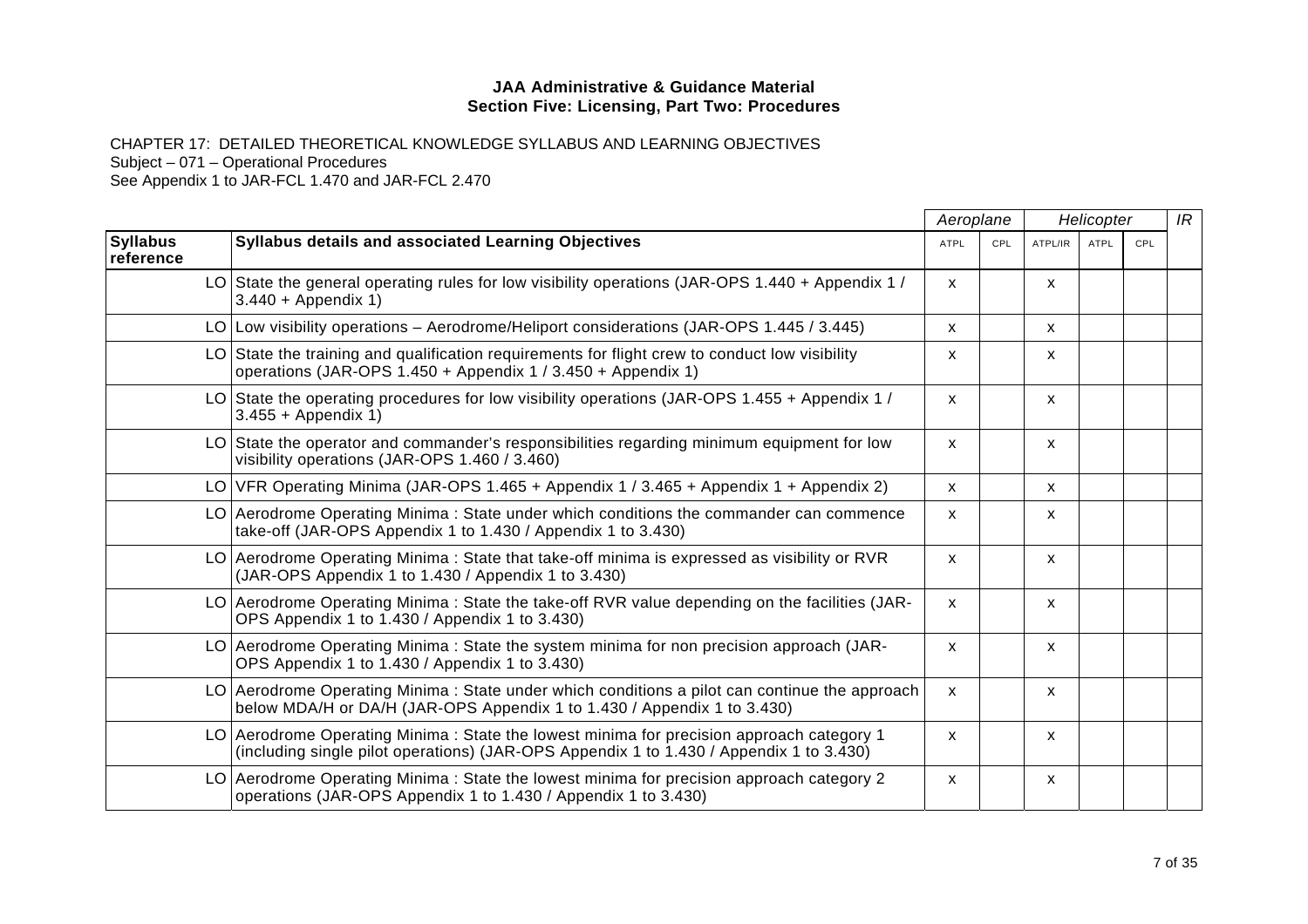CHAPTER 17: DETAILED THEORETICAL KNOWLEDGE SYLLABUS AND LEARNING OBJECTIVES

Subject – 071 – Operational Procedures

|                              |                                                                                                                                                                        | Aeroplane   |              | Helicopter |              |                           | IR |
|------------------------------|------------------------------------------------------------------------------------------------------------------------------------------------------------------------|-------------|--------------|------------|--------------|---------------------------|----|
| <b>Syllabus</b><br>reference | <b>Syllabus details and associated Learning Objectives</b>                                                                                                             | <b>ATPL</b> | CPL          | ATPL/IR    | <b>ATPL</b>  | CPL                       |    |
|                              | LO Aerodrome Operating Minima: State the lowest minima for precision approach category 3<br>operations (JAR-OPS Appendix 1 to 1.430)                                   | X           |              |            |              |                           |    |
|                              | LO Aerodrome Operating Minima: State the lowest minima for circling and visual approach (JAR-<br>OPS Appendix 1 to 1.430 / Appendix 1 to 3.430)                        | X           |              | X          |              |                           |    |
|                              | LO Aerodrome Operating Minima: State the RVR value and cloud ceiling depending on the<br>facilities (class 1, 2 and 3) (JAR-OPS Appendix 1 to 3.430)                   |             |              | X          |              |                           |    |
|                              | LO Aerodrome Operating Minima: State under which conditions an Airborne Radar Approach can<br>be performed and state the relevant minima (JAR-OPS Appendix 1 to 3.430) |             |              | X          |              |                           |    |
| 071 01 02 06                 | JAR-OPS Subpart K - Instruments and equipment                                                                                                                          | X           | X.           | X          | X            | X                         |    |
|                              | LO State which items do not require an equipment approval (JAR-OPS 1.630 / 3.630)                                                                                      | X           | $\mathsf{x}$ | X          | X            | $\mathsf{x}$              |    |
|                              | LO State the requirements regarding spare fuses availability (JAR-OPS 1.635)                                                                                           | x           | X            |            |              |                           |    |
|                              | LO State the requirements regarding operating lights (JAR-OPS 1.640 / 3.640)                                                                                           | x           | X            | X          | $\mathsf{x}$ | X                         |    |
|                              | LO State the requirements regarding windshield wipers (JAR-OPS 1.645)                                                                                                  | X           | X            |            |              |                           |    |
|                              | LO Equipment for operations requiring a radio communication and/or radio navigation system<br>(JAR-OPS 3.647)                                                          |             |              | x          | $\mathsf{x}$ | $\mathsf{x}$              |    |
|                              | LO List the minimum equipment required for day and night VFR flight (JAR-OPS 1.650-652 /<br>$3.650 - 652$                                                              | X           | X            | X          | X            | X                         |    |
|                              | LO List the minimum equipment required for IFR flight (JAR-OPS 1.652 / 3.652)                                                                                          | X           |              | X          |              |                           |    |
|                              | LO State the required equipment for single pilot operation under IFR (JAR-OPS 1.655 / 3.655)                                                                           | X           |              | X          |              |                           |    |
|                              | LO State the requirements for an altitude alert system (JAR-OPS $1.660$ )                                                                                              | х           | x            |            |              |                           |    |
|                              | LO State the requirements for radio altimeters (JAR-OPS 3.660)                                                                                                         |             |              | X          | $\mathsf{x}$ | $\boldsymbol{\mathsf{x}}$ |    |
|                              | LO State the requirements for GPWS (JAR-OPS 1.665)                                                                                                                     | X           | X            |            |              |                           |    |
|                              | LO State the requirements for ACAS (JAR-OPS 1.668)                                                                                                                     | x           | X            |            |              |                           |    |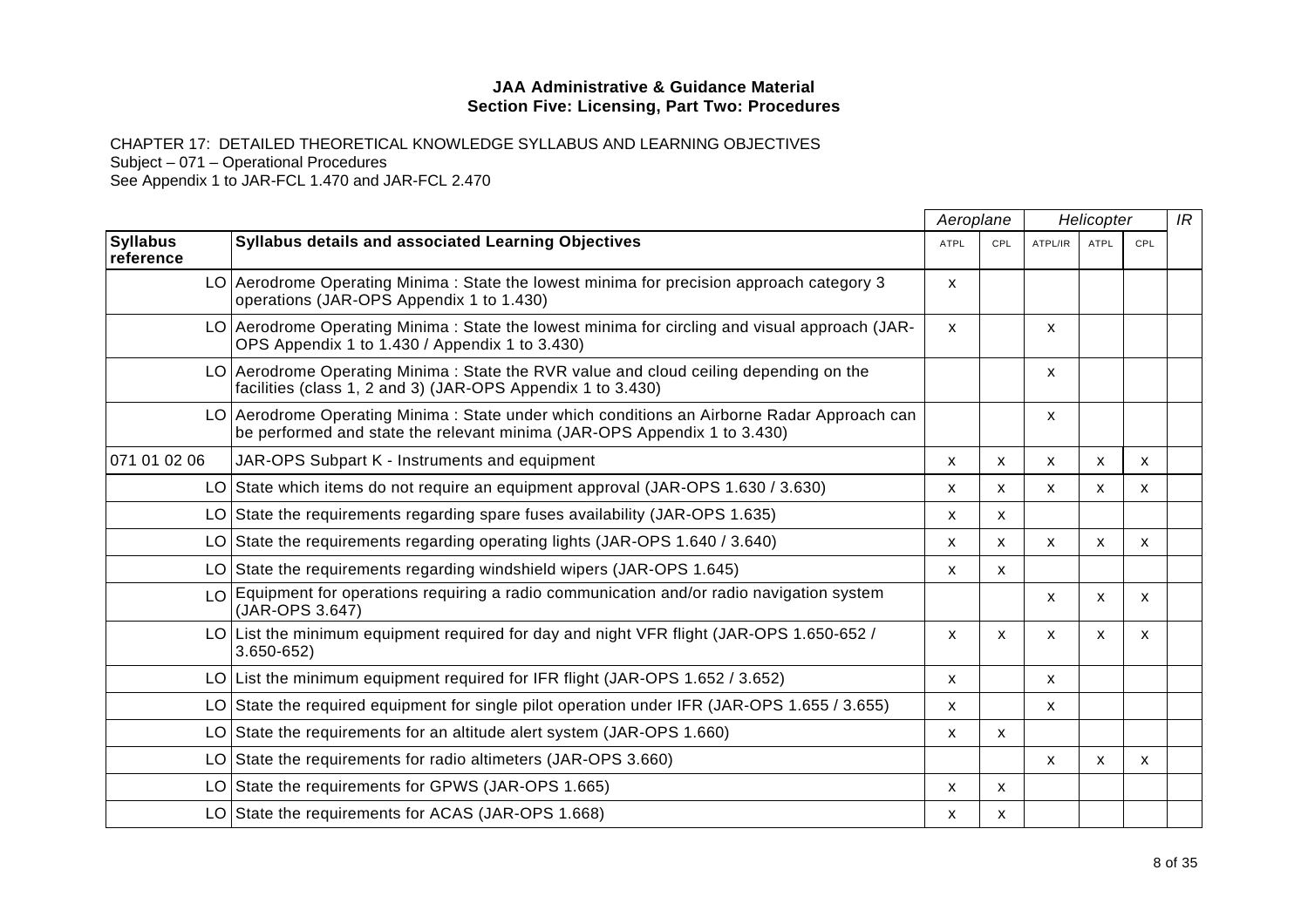CHAPTER 17: DETAILED THEORETICAL KNOWLEDGE SYLLABUS AND LEARNING OBJECTIVES Subject – 071 – Operational Procedures See Appendix 1 to JAR-FCL 1.470 and JAR-FCL 2.470

|                              |                                                                                                                                                                             |              | Aeroplane | Helicopter                |             |     | IR |
|------------------------------|-----------------------------------------------------------------------------------------------------------------------------------------------------------------------------|--------------|-----------|---------------------------|-------------|-----|----|
| <b>Syllabus</b><br>reference | <b>Syllabus details and associated Learning Objectives</b>                                                                                                                  | <b>ATPL</b>  | CPL       | ATPL/IR                   | <b>ATPL</b> | CPL |    |
|                              | LO State the conditions under which an aircraft must be fitted with a weather radar (JAR-OPS<br>1.670 / 3.670                                                               | $\mathsf{x}$ | X         | X                         | X           | X   |    |
|                              | LO State the requirement for operations in icing conditions (JAR-OPS 1.675 / 3.675)                                                                                         | X            | X         | X                         | X           | X   |    |
|                              | LO State the conditions under which a crew member interphone system and public address<br>system are mandatory (JAR-OPS 1.685-690-695 / 3.685-690-695)                      | X            | x         | $\boldsymbol{\mathsf{x}}$ | X           | X   |    |
|                              | LO State the circumstances under which a cockpit voice recorder is compulsory (JAR-OPS 1.700-<br>705-710 / 3.700-705)                                                       | $\mathsf{x}$ | X         | $\boldsymbol{\mathsf{x}}$ | X           | X   |    |
|                              | LO State the rules regarding the location, construction, installation and operation of cockpit voice<br>recorders (JAR-OPS 1.700-705-710 / 3.700-705)                       | $\mathsf{x}$ | X         | X                         | X           | X   |    |
|                              | LO State the circumstances under which a flight data recorder is compulsory (JAR-OPS 1.715-<br>720-725 / 3.715-720)                                                         | $\mathsf{x}$ | X         | X                         | X           | X   |    |
|                              | LO State the rules regarding the location, construction, installation and operation of flight data<br>recorders (JAR-OPS 1.715-720-725 / 3.715-720)                         | X            | x         | $\boldsymbol{\mathsf{x}}$ | X           | X.  |    |
|                              | LO State the requirements about seats, seat safety belts, harnesses and child restraint devices<br>(JAR-OPS 1.730 / 3.730)                                                  | $\mathsf{x}$ | X         | $\boldsymbol{\mathsf{x}}$ | X           | X   |    |
|                              | LO State the requirements about Fasten Seat belt and No Smoking signs (JAR-OPS 1.731 /<br>3.731)                                                                            | $\mathsf{x}$ | X         | $\boldsymbol{\mathsf{x}}$ | X           | X   |    |
|                              | LO State the requirements regarding internal doors and curtains (JAR-OPS 1.735)                                                                                             | X            | X         |                           |             |     |    |
|                              | LO State the requirements regarding First-Aid kits (JAR-OPS 1.745 / 3.745)                                                                                                  | X            | X         | $\mathsf{x}$              | X           | X   |    |
|                              | LO State the requirements regarding Emergency medical kits and First-aid oxygen (JAR-OPS<br>$1.755 - 760$                                                                   | X            | X         |                           |             |     |    |
|                              | LO Detail the rules regarding the carriage and use of supplemental oxygen for passengers and<br>crew (JAR-OPS 1.770 + Appendix $1/1.775$ + Appendix $1/3.775$ + Appendix 1) | $\mathsf{x}$ | X         | X                         | X           | X   |    |
|                              | LO Detail the rules regarding crew protective breathing equipment (JAR-OPS 1.780)                                                                                           | X            | x         |                           |             |     |    |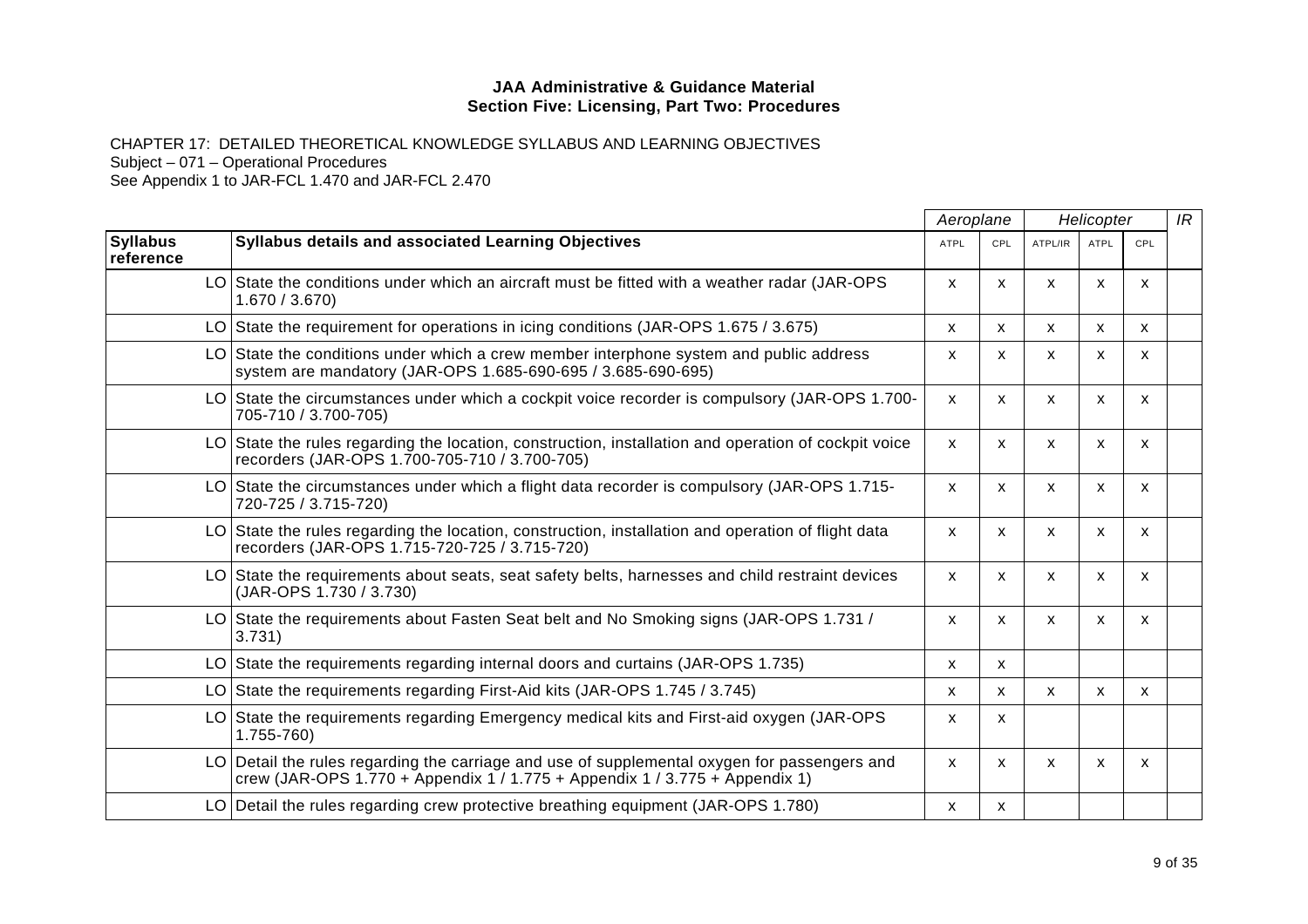CHAPTER 17: DETAILED THEORETICAL KNOWLEDGE SYLLABUS AND LEARNING OBJECTIVES Subject – 071 – Operational Procedures See Appendix 1 to JAR-FCL 1.470 and JAR-FCL 2.470

|                              |                                                                                                                               | Aeroplane    |            | Helicopter   |                           |                           |  |
|------------------------------|-------------------------------------------------------------------------------------------------------------------------------|--------------|------------|--------------|---------------------------|---------------------------|--|
| <b>Syllabus</b><br>reference | Syllabus details and associated Learning Objectives                                                                           | <b>ATPL</b>  | <b>CPL</b> | ATPL/IR      | <b>ATPL</b>               | CPL                       |  |
|                              | LO Describe the minimum number, type, and location of hand fire extinguishers (JAR-OPS 1.790)<br>3.790)                       | $\mathsf{x}$ | X          | $\mathsf{x}$ | $\boldsymbol{\mathsf{x}}$ | $\mathsf{x}$              |  |
|                              | LO Describe the minimum number and location of crash axes and crowbars (JAR-OPS 1.795)                                        | X            | X          |              |                           |                           |  |
|                              | LO Specify the colors and markings used to indicate break-in points (JAR-OPS 1.800 / 3.800)                                   | X            | X          | X            | X                         | X                         |  |
| LO                           | State the requirements for means of emergency evacuation (JAR-OPS 1.805)                                                      | X            | X          |              |                           |                           |  |
|                              | LO State the requirements for megaphones (JAR-OPS 1.810 / 3.810)                                                              | X            | X          | X            | X                         | X                         |  |
| LO                           | State the requirements for emergency lighting (JAR-OPS 1.815 / 3.815)                                                         | x            | X          | $\mathsf{x}$ | $\boldsymbol{\mathsf{x}}$ | $\mathsf{x}$              |  |
| LO                           | State the requirements for an emergency locator transmitter (JAR-OPS 1.820 / 3.820)                                           | X            | X          | $\mathsf{x}$ | $\boldsymbol{\mathsf{x}}$ | X                         |  |
|                              | LO State the requirements for life jackets, life-rafts and survival ELTs (JAR-OPS 1.825-830 /<br>$3.825 - 830$                | x            | x          | X            | X                         | X                         |  |
|                              | LO State the requirements for crew survival suit (JAR-OPS 3.827)                                                              |              |            | x            | X                         | X                         |  |
|                              | LO State the requirements for survival equipment (JAR-OPS 1.835 / 3.835)                                                      | X            | X          | X            | х                         | X                         |  |
| LO                           | State additional requirements for helicopters operating to or from helidecks located in a hostile<br>sea area (JAR-OPS 3.837) |              |            | X            | $\boldsymbol{\mathsf{x}}$ | $\boldsymbol{\mathsf{x}}$ |  |
|                              | LO State the requirements for an emergency flotation equipment (JAR-OPS 3.843)                                                |              |            | X            | $\mathsf{x}$              | $\boldsymbol{\mathsf{x}}$ |  |
| 071 01 02 07                 | JAR-OPS Subpart L - Communication and navigation equipment                                                                    | x            | X          | X            | X                         | X                         |  |
|                              | LO Explain the general requirements for communication and navigation equipment (JAR-OPS<br>1.845 / 3.845                      | x            | х          | x            | X                         | X                         |  |
|                              | LO State that the radio communication equipment must provide communications on 121.5 MHz<br>(JAR-OPS 1.850 / 3.850)           | X            | X          | $\mathsf{x}$ | X                         | X                         |  |
|                              | LO State the requirements regarding the provision of an audio selector panel (JAR-OPS 1.855/<br>3.855                         | X            | X          | X            | $\boldsymbol{\mathsf{x}}$ | $\mathsf{x}$              |  |
| LOI                          | List the requirements for radio equipment when flying under VFR by reference to visual<br>landmarks (JAR-OPS 1.860 / 3.860)   | X            | x          | X            | $\boldsymbol{\mathsf{x}}$ | X                         |  |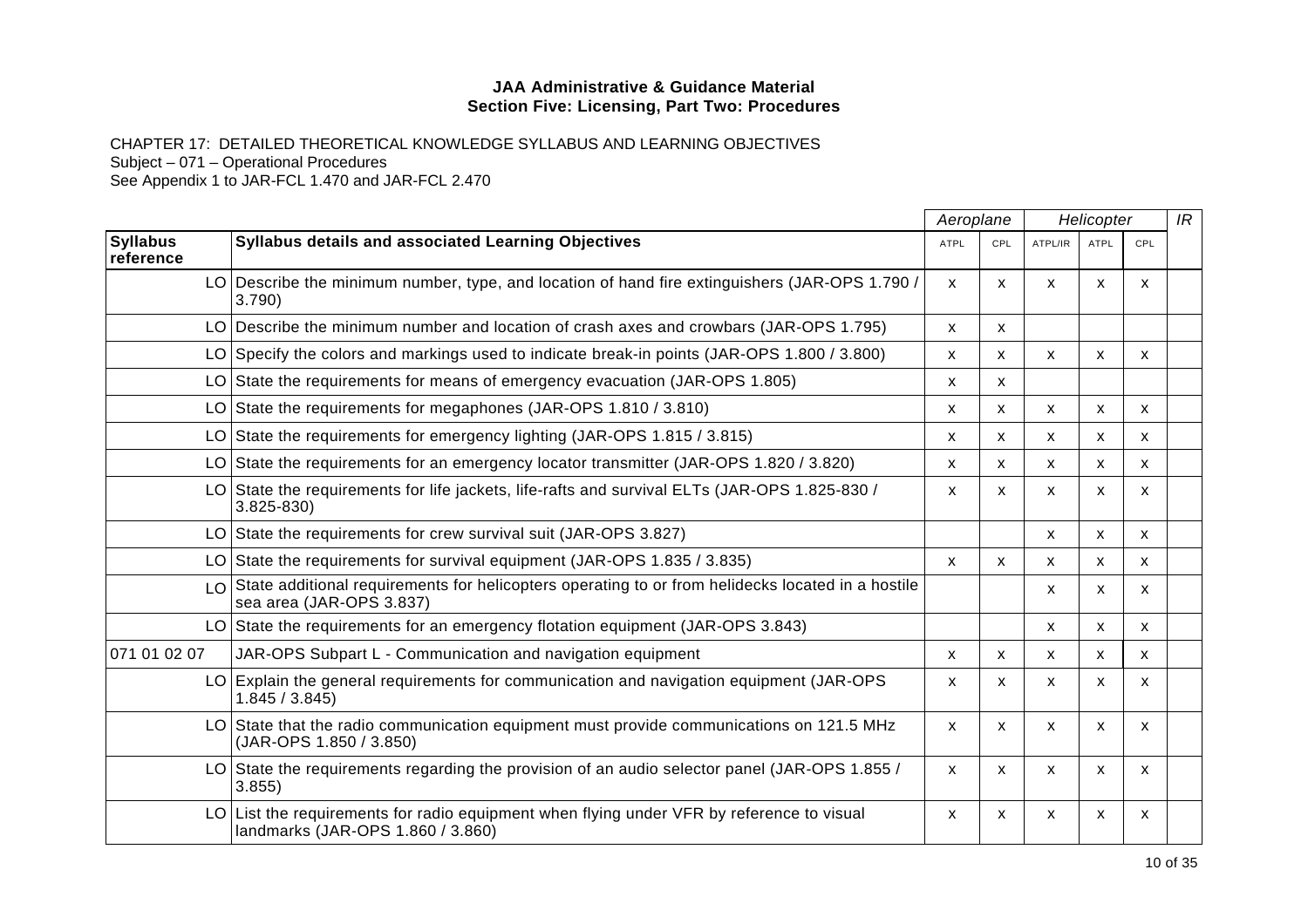CHAPTER 17: DETAILED THEORETICAL KNOWLEDGE SYLLABUS AND LEARNING OBJECTIVES

Subject – 071 – Operational Procedures

|                              |                                                                                                                                                                                                    | Aeroplane                 |     | Helicopter |              |              | IR |
|------------------------------|----------------------------------------------------------------------------------------------------------------------------------------------------------------------------------------------------|---------------------------|-----|------------|--------------|--------------|----|
| <b>Syllabus</b><br>reference | <b>Syllabus details and associated Learning Objectives</b>                                                                                                                                         | <b>ATPL</b>               | CPL | ATPL/IR    | <b>ATPL</b>  | CPL          |    |
|                              | LO List the requirements for communications and navigation equipment when operating under<br>IFR or under VFR over routes not navigated by reference to visual landmarks (JAR-OPS<br>1.865 / 3.865 | X                         | X   | X          | X            | $\mathsf{x}$ |    |
|                              | LO State the equipment required to operate within RVSM airspace (JAR-OPS 1.872)                                                                                                                    | $\mathsf{x}$              | X   |            |              |              |    |
| 071 01 02 08                 | JAR-OPS Subpart M - Aeroplane/Helicopter Maintenance                                                                                                                                               | X                         | X   | X          | $\mathsf{x}$ | X            |    |
|                              | LO State the general requirements (JAR-OPS 1.875 / 3.875)                                                                                                                                          | X                         | X   | X          | X            | X            |    |
|                              | LO Define the terms: Pre-flight inspection, Approved standard, Approved by the authority (JAR-<br>OPS 1.880 / 3.880)                                                                               | X                         | X   | X          | X            | $\mathsf{x}$ |    |
|                              | LO Explain the operator responsibility in ensuring the aircraft airworthiness and equipment<br>serviceability (JAR-OPS 1.890 / 3.890)                                                              | X                         | X.  | X          | X            | X            |    |
|                              | LO State the general requirements for ensuring that maintenance is carried out to an appropriate<br>standard (JAR-OPS 1.895 / 3.895)                                                               | X                         | X   | X          | X            | $\mathsf{x}$ |    |
|                              | LO Describe the operation of a maintenance quality system (JAR-OPS 1.900 / 3.900)                                                                                                                  | X                         | X   | X          | X            | X            |    |
|                              | LO Describe the operator's responsibility regarding an aircraft maintenance program (JAR-OPS<br>1.910 / 3.910                                                                                      | $\mathsf{x}$              | X.  | X          | X            | X            |    |
|                              | LO List the requirements for maintenance records (JAR-OPS 1.920 / 3.920)                                                                                                                           | X                         | X   | X          | X            | $\mathsf{x}$ |    |
| 071 01 02 09                 | JAR-OPS Subpart N - Flight crew                                                                                                                                                                    | X                         | X   | X          | X.           | X            |    |
|                              | LO State the requirement regarding crew composition and in flight relief (JAR-OPS 1.940 / 3.940)                                                                                                   | X.                        | X.  | х          | х            | X            |    |
|                              | LO State the requirement for conversion training and checking (JAR-OPS 1.945 / 3.945)                                                                                                              | X                         | X   | X          | X            | X            |    |
|                              | LO State the requirement for differences training and familiarization training (JAR-OPS 1.950 /<br>3.950)                                                                                          | X                         | x   | X          | x            | х            |    |
|                              | LO State the conditions for upgrade to commander from co-pilot (JAR-OPS 1.955 / 3.955)                                                                                                             | $\mathsf{x}$              | X   | X          | $\mathsf{x}$ | $\mathsf{x}$ |    |
|                              | $\lfloor 0 \rfloor$ State the minimum qualification requirements to operate as a commander (JAR-OPS 1.960 /<br>3.960)                                                                              | $\boldsymbol{\mathsf{x}}$ | X   | X          | X            | X            |    |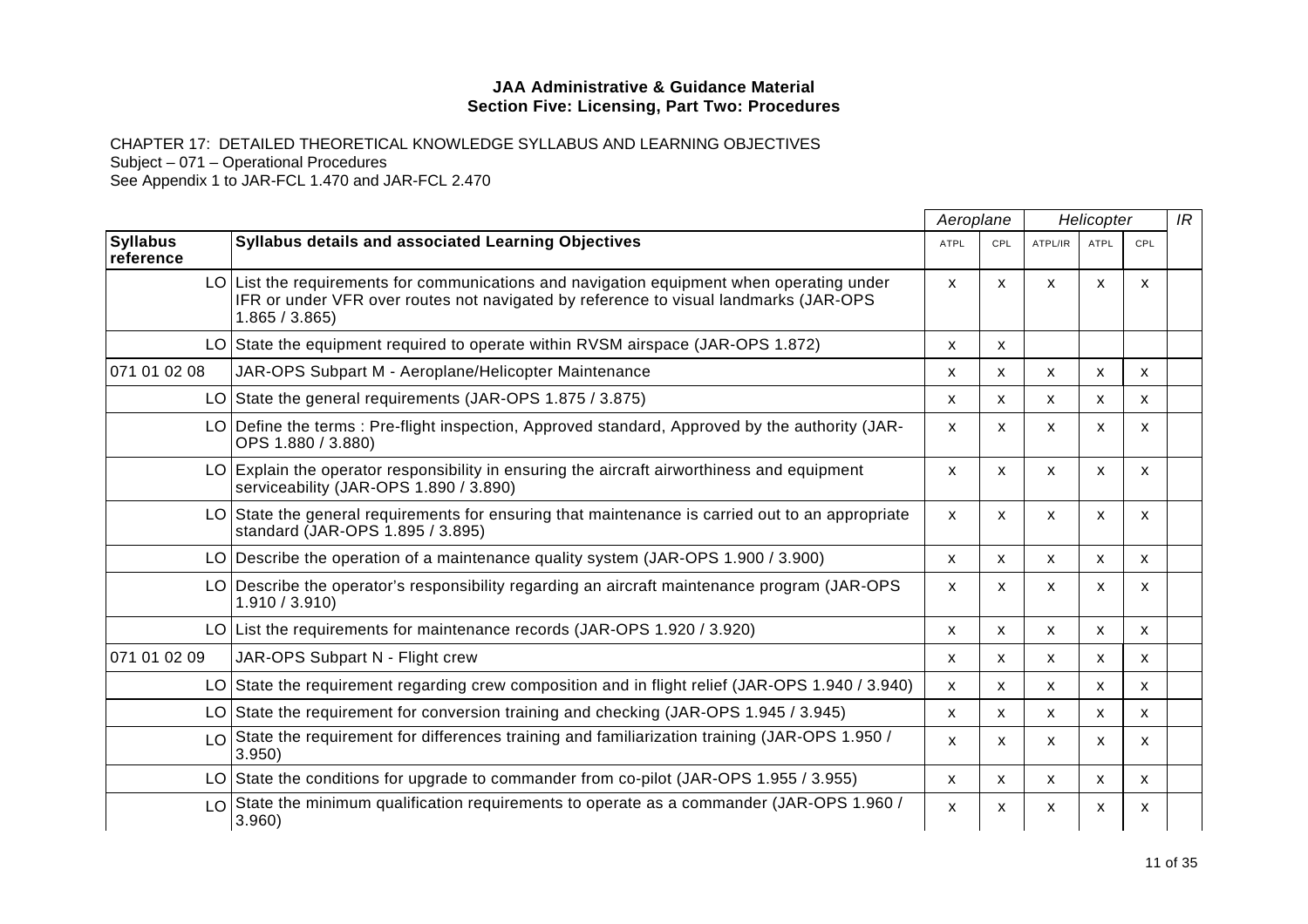CHAPTER 17: DETAILED THEORETICAL KNOWLEDGE SYLLABUS AND LEARNING OBJECTIVES Subject – 071 – Operational Procedures See Appendix 1 to JAR-FCL 1.470 and JAR-FCL 2.470

|                              |                                                                                                                                                       |             | Aeroplane<br>Helicopter |         | IR                        |              |  |
|------------------------------|-------------------------------------------------------------------------------------------------------------------------------------------------------|-------------|-------------------------|---------|---------------------------|--------------|--|
| <b>Syllabus</b><br>reference | Syllabus details and associated Learning Objectives                                                                                                   | <b>ATPL</b> | <b>CPL</b>              | ATPL/IR | <b>ATPL</b>               | CPL          |  |
|                              | LO State the requirement for recurrent training and checking (JAR-OPS 1.965 / 3.965)                                                                  | X           | X                       | X       | х                         | x            |  |
|                              | LO State the requirement for a pilot to operate in either pilot's seat (JAR-OPS 1.968 / 3.968)                                                        | x           | X                       | X       | X                         | X            |  |
|                              | LO State the minimum recent experience for commander and pilots (JAR-OPS 1.970 / 3.970)                                                               | X           | X                       | X       | х                         | x            |  |
|                              | $\lfloor 0 \rfloor$ Specify the route and aerodrome / heliport qualification required for a commander or a pilot<br>flying (JAR-OPS 1.975 / 3.975)    | X           | X                       | X       | X                         | X            |  |
|                              | LO State the requirement to Operate on more than one type or variant (JAR-OPS 1.980 / 3.980)                                                          | x           | X                       | X       | x                         | x            |  |
|                              | $LO$ State that when a flight crew member operates both helicopters and aeroplanes, the<br>operations are limited to one type of each (JAR-OPS 1.981) | x           | X.                      |         |                           |              |  |
|                              | LO State the training records requirement (JAR-OPS 1.985 / 3.985)                                                                                     | X           | X                       | X       | X                         | X            |  |
| 071 01 02 10                 | JAR-OPS Subpart O - Cabin crew/Crew members other than flight crew                                                                                    | x           | X                       | X       | х                         | x            |  |
|                              | LO State who is regarded as cabin crew for application of this subpart (JAR-OPS 1.988 / 3.988)                                                        | X           | X                       | X       | X                         | X            |  |
|                              | LO Detail the requirements regarding cabin crew members (JAR-OPS 1.990 / 3.990)                                                                       | X           | X                       | X       | X                         | X            |  |
|                              | LO State the acceptability criteria (JAR-OPS 1.995 / 3.995)                                                                                           | X           | X                       | X       | $\boldsymbol{\mathsf{x}}$ | X            |  |
|                              | LO State the requirements regarding senior cabin crew members (JAR-OPS 1.1000 / 3.1000)                                                               | X           | X                       | X       | x                         | X            |  |
|                              | LO Explain the requirements for initial and conversion training (JAR-OPS 1.1010 + Appendix 1 /<br>3.1010                                              | x           | X                       | X       | x                         | X            |  |
|                              | LO State the requirements for recurrent training (JAR-OPS 1.1015 / 3.1015)                                                                            | X           | $\mathsf{x}$            | X       | $\mathsf{x}$              | X            |  |
|                              | LO State the requirements for refresher training (JAR-OPS 1.1020 / 3.1020)                                                                            | x           | X                       | X       | х                         | X            |  |
|                              | LO State the conditions to operate on more than one type or variant (JAR-OPS 1.1030 / 3.1030)                                                         | X           | X                       | X       | $\mathsf{x}$              | X            |  |
| 071 01 02 11                 | JAR-OPS Subpart P - Manuals, logs and records                                                                                                         | x           | x                       | X       | х                         | x            |  |
|                              | LO Explain the general rules for operations manual (JAR-OPS 1.1040 / 3.1040)                                                                          | x           | X                       | х       | x                         | x            |  |
| $\overline{O}$               | Explain the structure and subject headings of the operations manual (JAR-OPS 1.1045 +<br>Appendix 1 / 3.1045 + Appendix 1)                            | X           | $\mathsf{x}$            | X       | $\boldsymbol{\mathsf{x}}$ | $\mathsf{x}$ |  |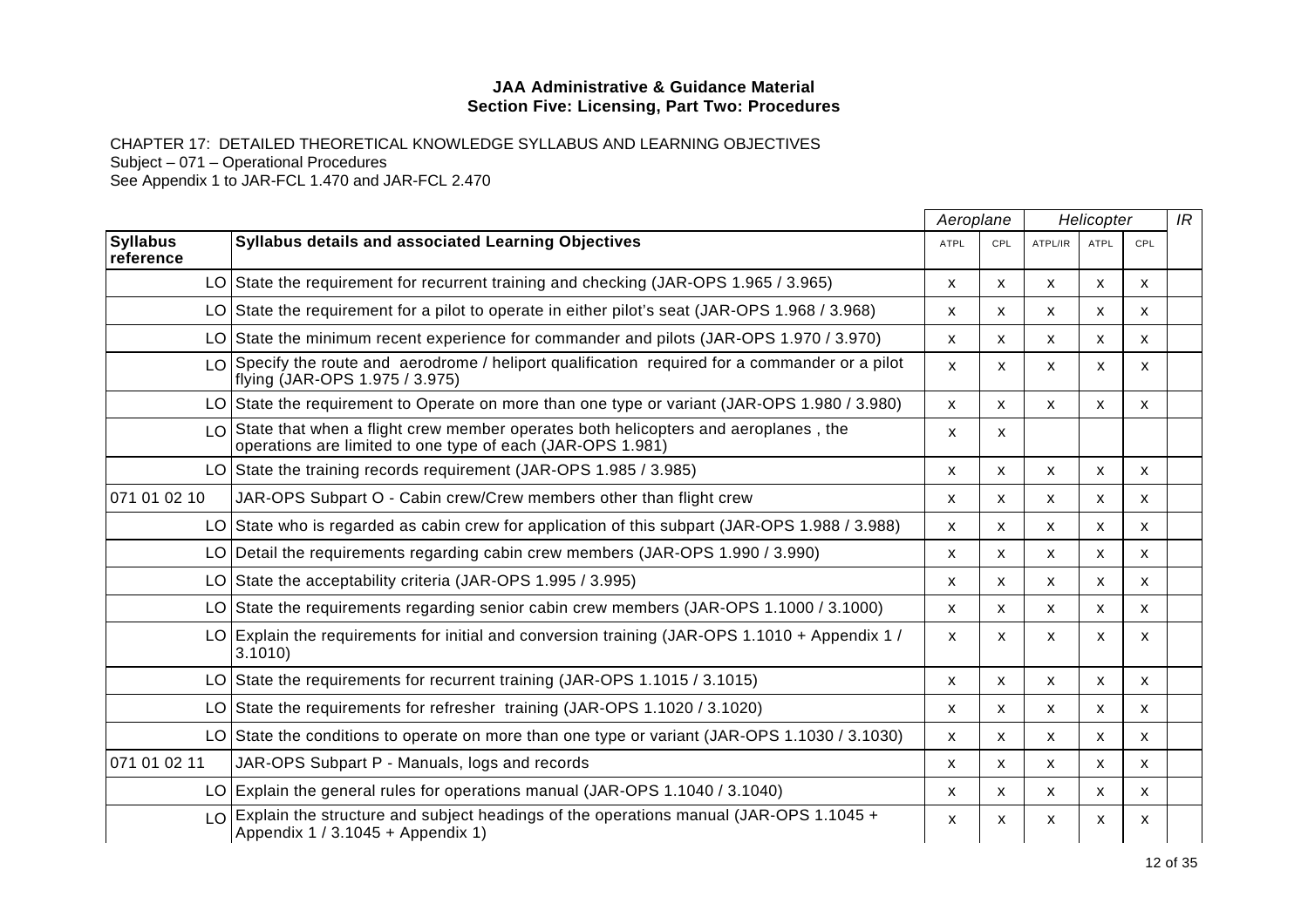CHAPTER 17: DETAILED THEORETICAL KNOWLEDGE SYLLABUS AND LEARNING OBJECTIVES Subject – 071 – Operational Procedures

|                                              |                                                                                                                                                                                                                                                                       | Aeroplane    |     | Helicopter |             | IR  |  |
|----------------------------------------------|-----------------------------------------------------------------------------------------------------------------------------------------------------------------------------------------------------------------------------------------------------------------------|--------------|-----|------------|-------------|-----|--|
| <b>Syllabus</b><br>reference                 | <b>Syllabus details and associated Learning Objectives</b>                                                                                                                                                                                                            | <b>ATPL</b>  | CPL | ATPL/IR    | <b>ATPL</b> | CPL |  |
|                                              | LO State the requirements for a journey log book (JAR-OPS 1.1055 / 3.1055)                                                                                                                                                                                            | X            | X   | x          | x           | x   |  |
|                                              | LO Describe the requirements regarding the operational flight plan (JAR-OPS 1.1060 / 3.1060)                                                                                                                                                                          | X            | X   | X.         | x           | X   |  |
| $\overline{1}$ $\overline{0}$ $\overline{1}$ | State the requirements for document storage periods (JAR-OPS 1.1065 + Appendix 1 /<br>$3.1065 + Appendix 1)$                                                                                                                                                          | X            | X   | X          | X           | X   |  |
| 071 01 02 12                                 | JAR-OPS Subpart Q - Flight and duty time limitations and rest requirements (JAR-OPS<br>1.1030 / 3.1030                                                                                                                                                                | X            | X   | X          | X           | X   |  |
| LO I                                         | Reserved                                                                                                                                                                                                                                                              |              |     |            |             |     |  |
| 071 01 03 00                                 | Long-range flights                                                                                                                                                                                                                                                    |              |     |            |             |     |  |
| 071 01 03 01                                 | Flight management                                                                                                                                                                                                                                                     | X            |     |            |             |     |  |
|                                              | LO Navigation planning procedures (JAR-OPS 1.240-241)<br>Describe the operator's responsibilities concerning ETOPS routes<br>List the factors to be considered by the commander before commencing the flight                                                          | X            |     |            |             |     |  |
|                                              | LO Selection of a route<br>Describe the meaning of the term "adequate aerodrome" (JAR-OPS 1.220 + IEM)<br>Describe the limitations imposed by JAR-OPS on extended range operations with<br>two-engined aeroplanes with and without ETOPS approval (JAR-OPS 1.245-246) | $\mathsf{x}$ |     |            |             |     |  |
|                                              | LO Selection of cruising altitude (MNPSA Manual Chapter 4)<br>Specify appropriate cruising levels for normal long range IFR flights and for those<br>operating on the North Atlantic Operational Track Structure                                                      | X            |     |            |             |     |  |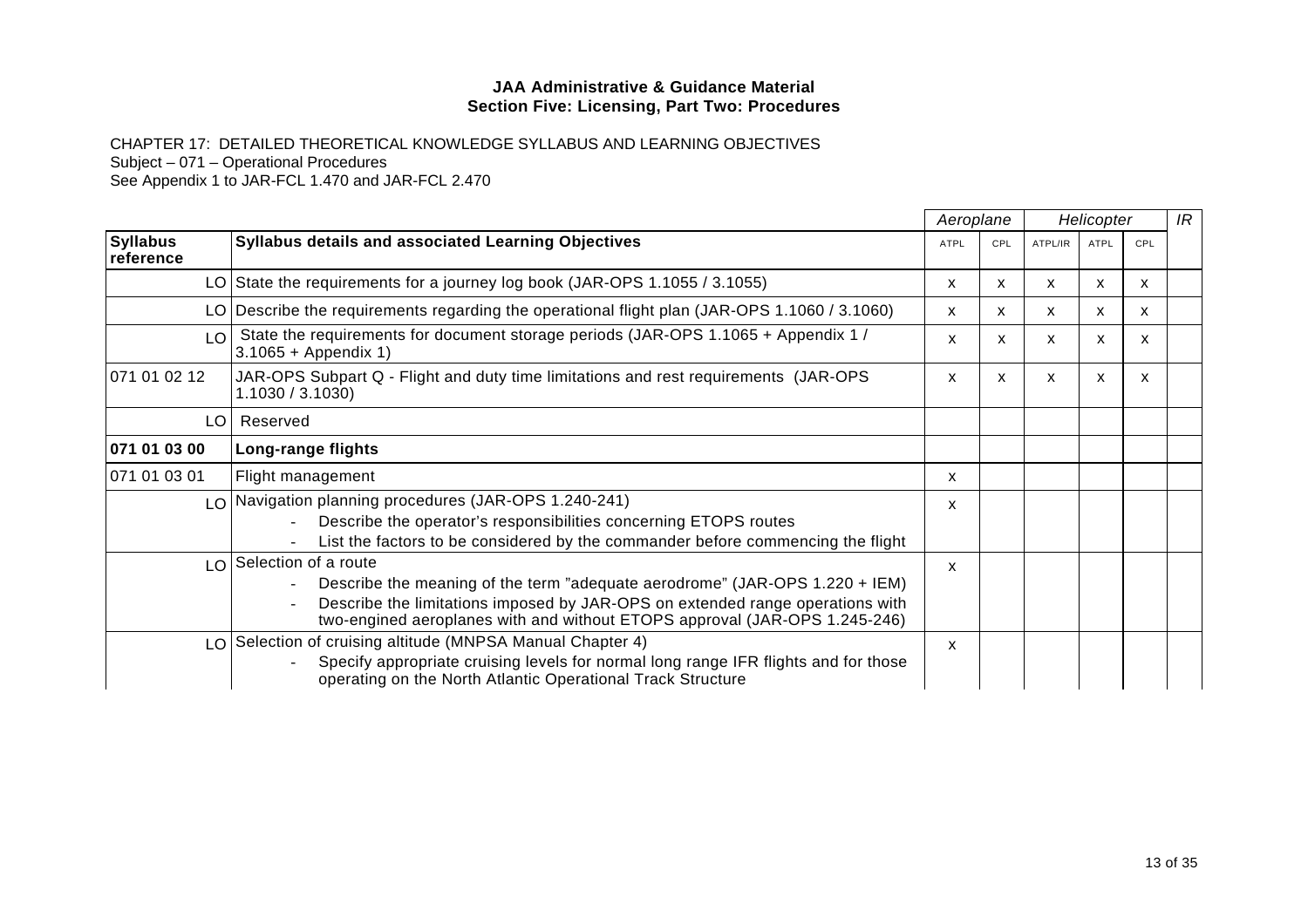CHAPTER 17: DETAILED THEORETICAL KNOWLEDGE SYLLABUS AND LEARNING OBJECTIVES Subject – 071 – Operational Procedures

|                              |                                                                                                                                                                                                                                                                                                                                                                                                                                                                                                                                                                                                                                                                                                  | Aeroplane |     | Helicopter |      |     | IR |
|------------------------------|--------------------------------------------------------------------------------------------------------------------------------------------------------------------------------------------------------------------------------------------------------------------------------------------------------------------------------------------------------------------------------------------------------------------------------------------------------------------------------------------------------------------------------------------------------------------------------------------------------------------------------------------------------------------------------------------------|-----------|-----|------------|------|-----|----|
| <b>Syllabus</b><br>reference | <b>Syllabus details and associated Learning Objectives</b>                                                                                                                                                                                                                                                                                                                                                                                                                                                                                                                                                                                                                                       | ATPL      | CPL | ATPL/IR    | ATPL | CPL |    |
|                              | LO Selection of alternate aerodrome (JAR-OPS 1.225 / 1.295-297)<br>State the circumstances in which a take-off alternate must be selected<br>State the maximum flight distance of a take-off alternate for : two-engined<br>aeroplane, ETOPS approved aeroplane, three or four engined aeroplane<br>State the factors to be considered in the selection of a take-off alternate<br>State when a destination alternate need not be selected<br>State when two destination alternates must be selected<br>State the factors to be considered in the selection of a destination alternate<br>aerodrome<br>State the factors to be considered in the selection of an en-route alternate<br>aerodrome | X         |     |            |      |     |    |
|                              | LO Minimum time routes<br>Define, construct, interpret minimum time route (route giving the shortest flight<br>time from departure to destination adhering to all ATC and airspace restrictions)                                                                                                                                                                                                                                                                                                                                                                                                                                                                                                 | x         |     |            |      |     |    |
| 071 01 03 02                 | Transoceanic and polar flight                                                                                                                                                                                                                                                                                                                                                                                                                                                                                                                                                                                                                                                                    | x         |     |            |      |     |    |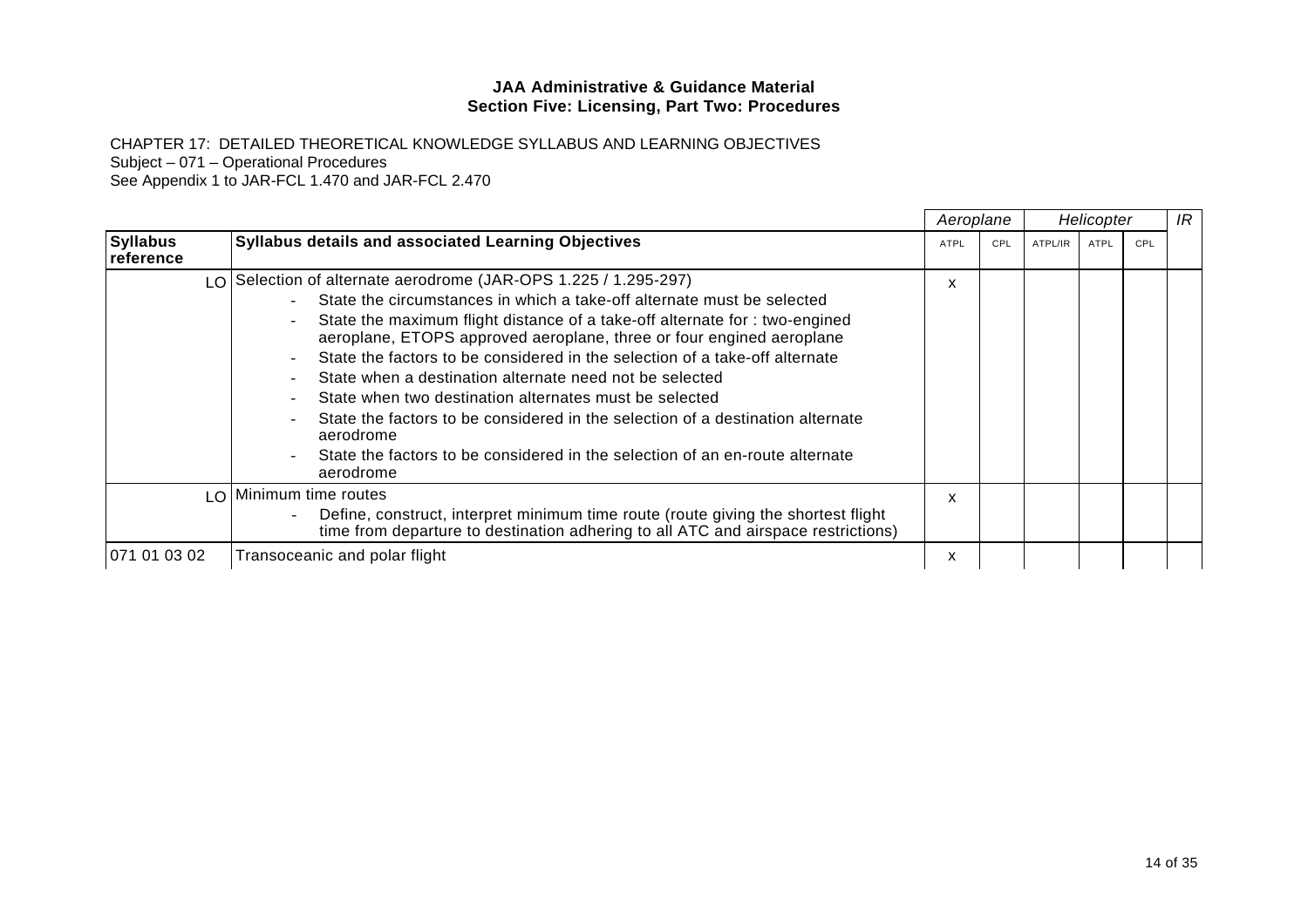CHAPTER 17: DETAILED THEORETICAL KNOWLEDGE SYLLABUS AND LEARNING OBJECTIVES Subject – 071 – Operational Procedures

|                              |                                                                                                                                                                                                                                                        | Aeroplane   |     |         | Helicopter  |     | IR |
|------------------------------|--------------------------------------------------------------------------------------------------------------------------------------------------------------------------------------------------------------------------------------------------------|-------------|-----|---------|-------------|-----|----|
| <b>Syllabus</b><br>reference | <b>Syllabus details and associated Learning Objectives</b>                                                                                                                                                                                             | <b>ATPL</b> | CPL | ATPL/IR | <b>ATPL</b> | CPL |    |
|                              | LO (ICAO Doc 7030)                                                                                                                                                                                                                                     | X           |     |         |             |     |    |
|                              | Describe the possible indications of navigation system degradation                                                                                                                                                                                     |             |     |         |             |     |    |
|                              | Describe by what emergency means course and INS can be cross checked in the<br>case of : 3 navigation systems, 2 navigation systems                                                                                                                    |             |     |         |             |     |    |
|                              | Interpret VOR, NDB, VOR/DME information to calculate aircraft position and<br>aircraft course                                                                                                                                                          |             |     |         |             |     |    |
|                              | Describe the general ICAO procedures applicable in North Atlantic airspace (NAT)<br>if the aircraft is unable to continue the flight in accordance with its air traffic control<br>clearance                                                           |             |     |         |             |     |    |
|                              | Describe the ICAO procedures applicable in North Atlantic Airspace (NAT) in case<br>of radio communication failure                                                                                                                                     |             |     |         |             |     |    |
|                              | Describe the recommended initial action if an aircraft is unable to obtain a revised<br>air traffic control clearance                                                                                                                                  |             |     |         |             |     |    |
|                              | Describe the subsequent action for : aircraft able to maintain assigned flight level,<br>aircraft unable to maintain assigned flight level                                                                                                             |             |     |         |             |     |    |
|                              | Determination of tracks and courses for random routes in NAT                                                                                                                                                                                           |             |     |         |             |     |    |
|                              | Specify the method by which planned tracks are defined (by latitude and longitude)<br>in the NAT region: when operating predominately in an east-west direction south<br>of 70°N, when operating predominately in an east-west direction north of 70°N |             |     |         |             |     |    |
|                              | State the maximum flight time recommended between significant points                                                                                                                                                                                   |             |     |         |             |     |    |
|                              | Specify the method by which planned tracks are defined for flights operating<br>predominantly in a north-south direction                                                                                                                               |             |     |         |             |     |    |
|                              | Describe how the desired route must be specified in the air traffic control flight plan                                                                                                                                                                |             |     |         |             |     |    |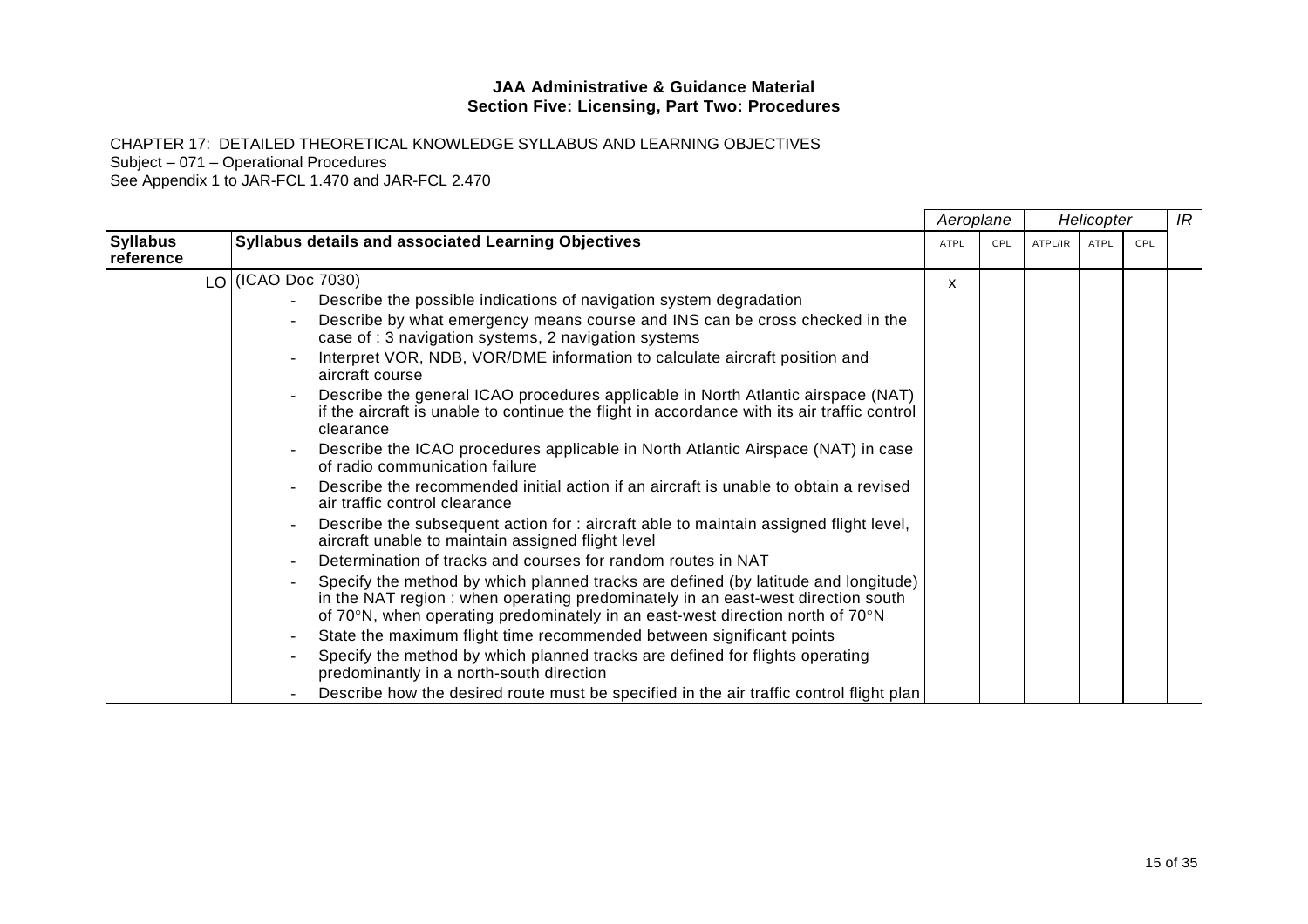CHAPTER 17: DETAILED THEORETICAL KNOWLEDGE SYLLABUS AND LEARNING OBJECTIVES Subject – 071 – Operational Procedures

|                              |                                                                                                                                                  | Aeroplane   |     | Helicopter |             |     | IR |
|------------------------------|--------------------------------------------------------------------------------------------------------------------------------------------------|-------------|-----|------------|-------------|-----|----|
| <b>Syllabus</b><br>reference | <b>Syllabus details and associated Learning Objectives</b>                                                                                       | <b>ATPL</b> | CPL | ATPL/IR    | <b>ATPL</b> | CPL |    |
|                              | LO Polar navigation                                                                                                                              | X           |     |            |             |     |    |
|                              | Terrestrial magnetism characteristics in polar zones                                                                                             |             |     |            |             |     |    |
|                              | Explain why magnetic compasses become unreliable or useless in polar zones                                                                       |             |     |            |             |     |    |
|                              | State in which area VORs are referenced to true north                                                                                            |             |     |            |             |     |    |
|                              | Specific problems of polar navigation                                                                                                            |             |     |            |             |     |    |
|                              | Describe the general problems of polar navigation                                                                                                |             |     |            |             |     |    |
|                              | Describe what precautions can be taken when operating in the area of compass<br>unreliability as a contingency against INS failure               |             |     |            |             |     |    |
|                              | Describe how grid navigation can be used in conjunction with a Directional Gyro<br>(DG) in polar areas and:                                      |             |     |            |             |     |    |
|                              | Use Polar Stereographic chart and grid co-ordinates to solve polar navigation<br>problems                                                        |             |     |            |             |     |    |
|                              | Use Polar Stereographic chart and grid co-ordinates to calculate navigation data                                                                 |             |     |            |             |     |    |
|                              | Use INS information to solve polar navigation problems                                                                                           |             |     |            |             |     |    |
|                              | Define, calculate: Transport precession, earth rate (astronomic) precession,<br>convergence factor                                               |             |     |            |             |     |    |
|                              | Describe the effect of using a free gyro to follow a given course                                                                                |             |     |            |             |     |    |
|                              | Describe the effect of using a gyro compass with hourly rate corrector unit to follow<br>a given course                                          |             |     |            |             |     |    |
|                              | Convert grid navigation data into true navigation data, into magnetic navigation<br>data, into compass navigation data                           |             |     |            |             |     |    |
|                              | Justify the selection of a different "north" reference at a given position                                                                       |             |     |            |             |     |    |
|                              | Calculate the effects of gyro drift due to Earth rotation (15° / h x sin Lm)                                                                     |             |     |            |             |     |    |
| 071 01 03 03                 | <b>MNPS Airspace</b>                                                                                                                             | X           |     |            |             |     |    |
|                              | LO Geographical limits : State the lateral dimensions (in general terms) and vertical limits of<br>MNPS airspace (ICAO Doc 7030 NAT/RAC-2 3.2.1) | X.          |     |            |             |     |    |
|                              | State that operators must ensure that crew follow NAT MNPSA Operations Manual procedures<br>(ICAO Doc 7030 NAT/RAC-2 3.2.3)                      |             |     |            |             |     |    |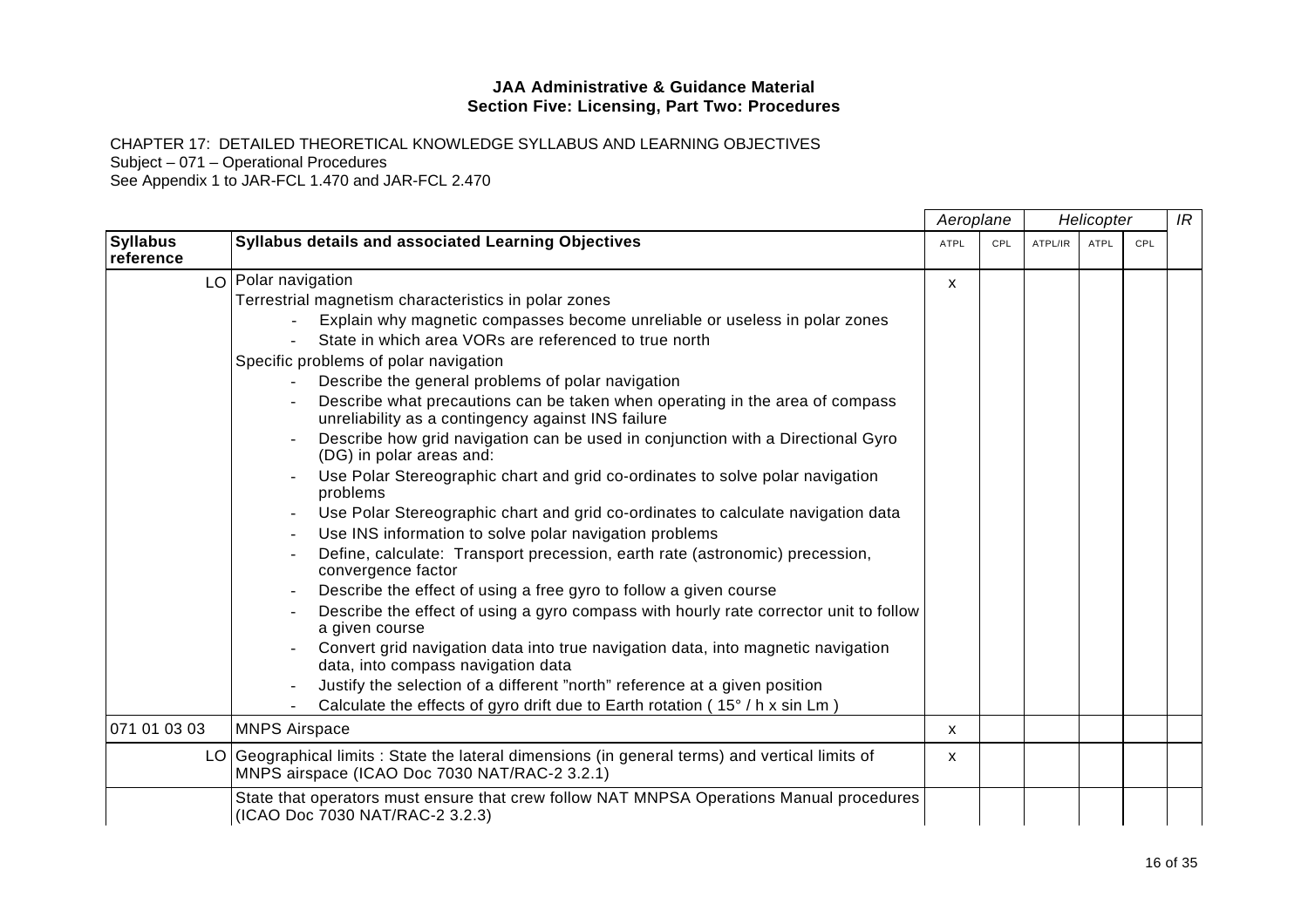CHAPTER 17: DETAILED THEORETICAL KNOWLEDGE SYLLABUS AND LEARNING OBJECTIVES

Subject – 071 – Operational Procedures

|                              |                                                                                                                                                                                                                                                                                                                                                                                                                                                                                                                                                        | Aeroplane   |     | Helicopter |             |     | IR |
|------------------------------|--------------------------------------------------------------------------------------------------------------------------------------------------------------------------------------------------------------------------------------------------------------------------------------------------------------------------------------------------------------------------------------------------------------------------------------------------------------------------------------------------------------------------------------------------------|-------------|-----|------------|-------------|-----|----|
| <b>Syllabus</b><br>reference | Syllabus details and associated Learning Objectives                                                                                                                                                                                                                                                                                                                                                                                                                                                                                                    | <b>ATPL</b> | CPL | ATPL/IR    | <b>ATPL</b> | CPL |    |
|                              | LO Define the following abbreviations : MNPS, MNPSA, OCA, OTS, PRM, PTS, RVSM, LRNS,<br>MASPS, SLOP, WATRS (MNPSA Manual Glossary of terms)                                                                                                                                                                                                                                                                                                                                                                                                            | X           |     |            |             |     |    |
|                              | LO Aircraft System Requirements (MNPSA Manual Chap 1)<br>Navigation requirements for unrestricted MNPS airspace operations<br>Routes for use by aircraft not equipped with two LRNSs : routes for aircraft with<br>only one LRNS, routes for aircraft with short-range navigation equipment only<br><b>Performance Monitoring</b>                                                                                                                                                                                                                      | X           |     |            |             |     |    |
|                              | LO Organised Track System (MNPSA Manual Chap 2)<br>Construction of the organised track system (OTS)<br>The NAT track message<br>OTS changeover periods                                                                                                                                                                                                                                                                                                                                                                                                 | X           |     |            |             |     |    |
|                              | LO Other Routes and Route Structures Within or Adjacent to NAT MNPS Airspace (MNPSA<br>Manual Chap 3)<br>Other routes within NAT MNPS airspace<br>Route structures adjacent to NAT MNPS airspace : North american routes (NARs),<br>Canadian domestic track systems, Routes between north america and the<br>caribbean area                                                                                                                                                                                                                            | X           |     |            |             |     |    |
|                              | LO Flight Planning (MNPSA Manual Chap 4)<br>All flights should plan to operate on great circle tracks joining successive<br>significant waypoints<br>During the hours of validity of the OTS, operators are encouraged to flight plan as<br>follows : in accordance with the OTS or along a route to join or leave an outer track<br>of the OTS or on a random route to remain clear of the OTS<br>Flight levels available on OTS tracks during OTS periods<br>Flight levels on random tracks or outside OTS periods (Appropriate Direction<br>Levels) | X           |     |            |             |     |    |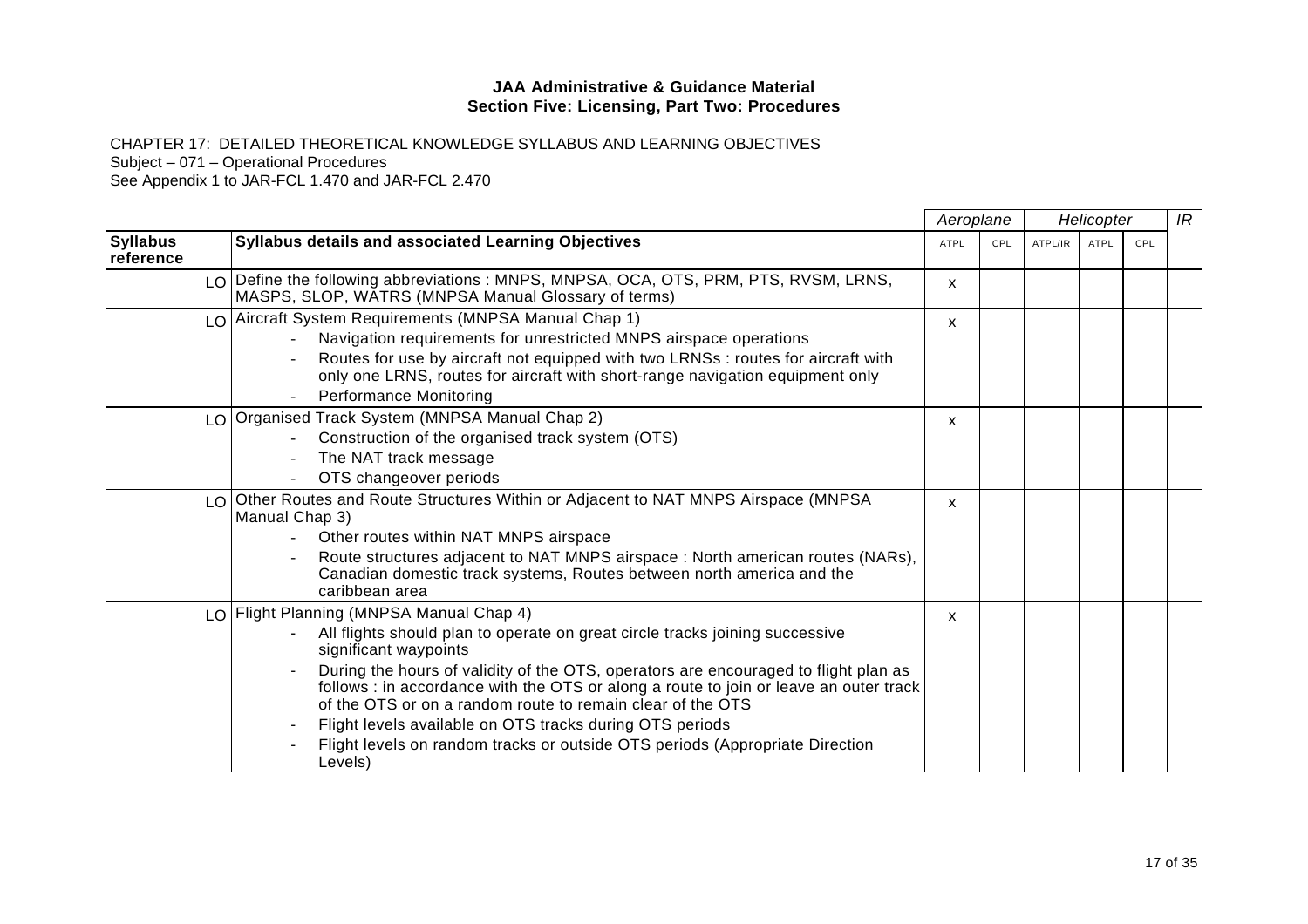CHAPTER 17: DETAILED THEORETICAL KNOWLEDGE SYLLABUS AND LEARNING OBJECTIVES

Subject – 071 – Operational Procedures

|                              |                                                                                                                                                                                                                                                                                                                                                                     | Aeroplane |     |         | Helicopter  |     | IR |
|------------------------------|---------------------------------------------------------------------------------------------------------------------------------------------------------------------------------------------------------------------------------------------------------------------------------------------------------------------------------------------------------------------|-----------|-----|---------|-------------|-----|----|
| <b>Syllabus</b><br>reference | Syllabus details and associated Learning Objectives                                                                                                                                                                                                                                                                                                                 | ATPL      | CPL | ATPL/IR | <b>ATPL</b> | CPL |    |
|                              | LO Oceanic ATC Clearances (MNPSA Manual Chap 5)                                                                                                                                                                                                                                                                                                                     | X         |     |         |             |     |    |
|                              | It is recommended that pilots should request their Oceanic Clearance at least 40<br>minutes prior to the Oceanic entry point ETA                                                                                                                                                                                                                                    |           |     |         |             |     |    |
|                              | The pilot should notify the OAC of the maximum acceptable flight level possible at<br>the boundary                                                                                                                                                                                                                                                                  |           |     |         |             |     |    |
|                              | At some airports situated close to oceanic boundaries, the Oceanic Clearance<br>must be obtained before departure                                                                                                                                                                                                                                                   |           |     |         |             |     |    |
|                              | If an aircraft, which would normally be RVSM and/or MNPS approved, encounters,<br>whilst en route to the NAT Oceanic Airspace, a critical in-flight equipment failure,<br>or at dispatch is unable to meet the MEL requirements for RVSM or MNPS<br>approval on the flight, then the pilot must advise ATC at initial contact when<br>requesting Oceanic Clearance. |           |     |         |             |     |    |
|                              | After obtaining and reading back the clearance, the pilot should monitor the<br>forward estimate for oceanic entry, and if this changes by 3 minutes or more,<br>should pass a revised estimate to ATC.                                                                                                                                                             |           |     |         |             |     |    |
|                              | Pilots should pay particular attention when the issued clearance differs from the<br>Flight Plan as a significant proportion of navigation errors investigated in the NAT<br>involve an aircraft which has followed its Flight Plan rather than its differing<br>clearance.                                                                                         |           |     |         |             |     |    |
|                              | If the entry point of the oceanic route on which the flight is cleared differs from that<br>originally requested and/or the oceanic flight level differs from the current flight<br>level, the pilot is responsible for requesting and obtaining the necessary domestic<br>re-clearance                                                                             |           |     |         |             |     |    |
|                              | There are three elements to an Oceanic Clearance: route, Mach Number and flight<br>level. These elements serve to provide for the three basic elements of separation:<br>lateral, longitudinal and vertical.                                                                                                                                                        |           |     |         |             |     |    |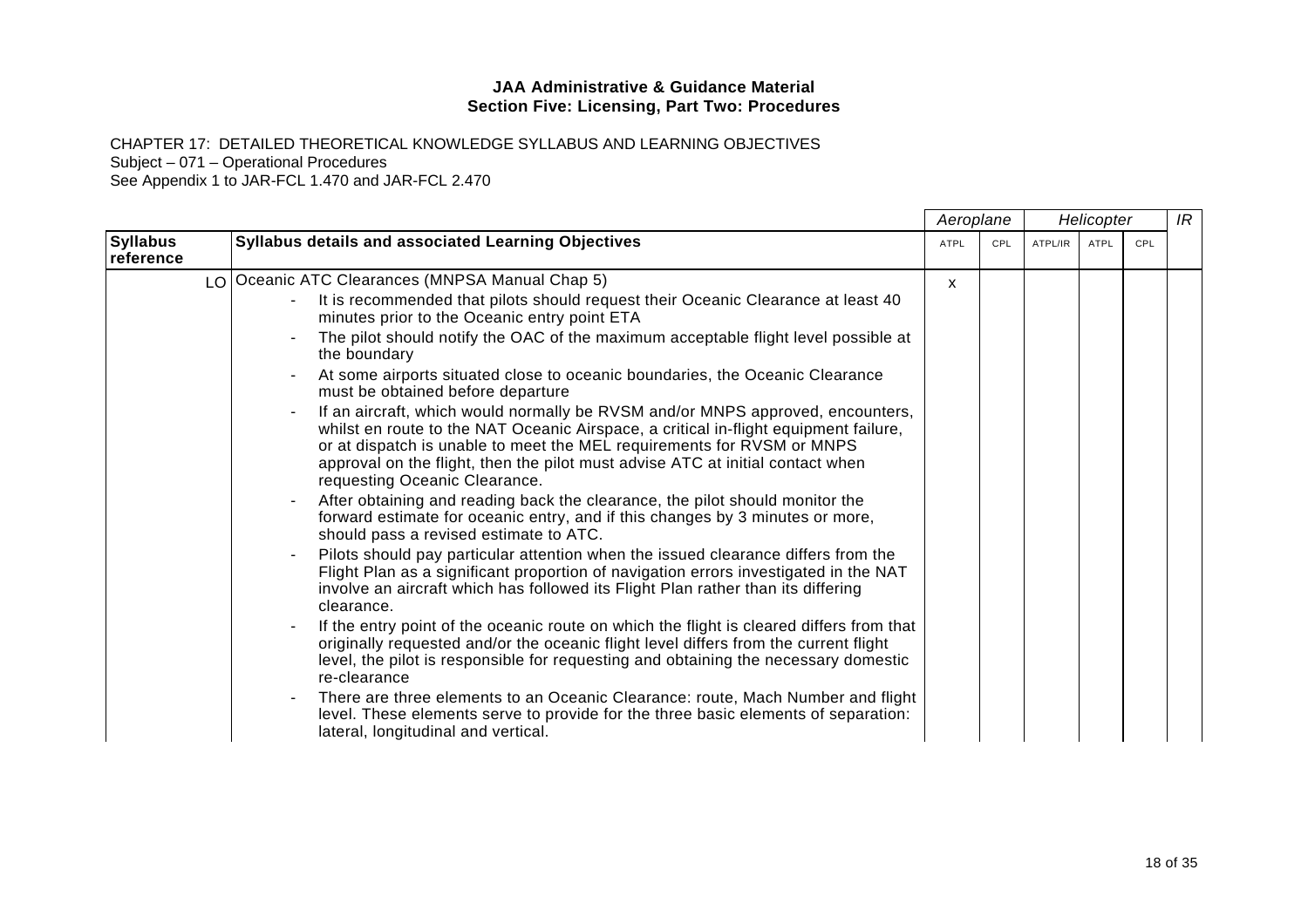CHAPTER 17: DETAILED THEORETICAL KNOWLEDGE SYLLABUS AND LEARNING OBJECTIVES

Subject – 071 – Operational Procedures

|                                                         |                                                                                                                                                                                                                                                                                                                                          | Aeroplane    |            | Helicopter |      |     | IR |
|---------------------------------------------------------|------------------------------------------------------------------------------------------------------------------------------------------------------------------------------------------------------------------------------------------------------------------------------------------------------------------------------------------|--------------|------------|------------|------|-----|----|
| <b>Syllabus</b><br>reference                            | Syllabus details and associated Learning Objectives                                                                                                                                                                                                                                                                                      | <b>ATPL</b>  | <b>CPL</b> | ATPL/IR    | ATPL | CPL |    |
|                                                         | LO Communications and Position Reporting Procedures (MNPSA Manual Chap 6)                                                                                                                                                                                                                                                                | $\mathsf{x}$ |            |            |      |     |    |
|                                                         | <b>HF Voice Communications</b>                                                                                                                                                                                                                                                                                                           |              |            |            |      |     |    |
|                                                         | Pilots communicate with OACs via aeradio stations staffed by communicators who<br>have no executive ATC authority. Messages are relayed, from the ground station<br>to the air traffic controllers in the relevant OAC for action.                                                                                                       |              |            |            |      |     |    |
| frequency in use.<br><b>SATCOM Voice Communications</b> | Frequencies from the lower HF bands tend to be used for communications during<br>night-time and those from the higher bands during day-time.                                                                                                                                                                                             |              |            |            |      |     |    |
|                                                         | When initiating contact with an aeradio station the pilot should state the HF                                                                                                                                                                                                                                                            |              |            |            |      |     |    |
|                                                         |                                                                                                                                                                                                                                                                                                                                          |              |            |            |      |     |    |
|                                                         | Since oceanic traffic typically communicate with ATC through aeradio facilities, a<br>SATCOM call made due to unforeseen inability to communicate by other means<br>should be made to such a facility rather than the ATC Centre, unless the urgency<br>of the communication dictates otherwise.                                         |              |            |            |      |     |    |
|                                                         | An air-to-air VHF frequency has been established for world-wide use when aircraft are out of<br>range of VHF ground stations which utilise the same or adjacent frequencies. This frequency,<br>123.45 MHz, is intended for pilot-to-pilot exchanges of operationally significant information.                                           |              |            |            |      |     |    |
|                                                         | Standard position report message type.                                                                                                                                                                                                                                                                                                   |              |            |            |      |     |    |
|                                                         | Some aircraft flying in the NAT are required to report MET observations of wind speed and<br>direction plus outside air temperature. Any turbulence encountered should be included in<br>these reports.                                                                                                                                  |              |            |            |      |     |    |
|                                                         | General guidance for aircraft operating in, or proposing to operate in, the NAT Region, which<br>experience a communications failure : General Provisions, On-board HF Equipment Failure,<br>Poor HF Propagation Conditions, Loss of HF Communications Prior to Entry into the NAT,<br>Loss of HF Communications after Entering the NAT. |              |            |            |      |     |    |
|                                                         | All turbine-engined aeroplanes having a maximum certificated take-off mass exceeding 5,700<br>kg or authorized to carry more than 19 passengers are required to carry and operate ACAS II<br>in the NAT Region.                                                                                                                          |              |            |            |      |     |    |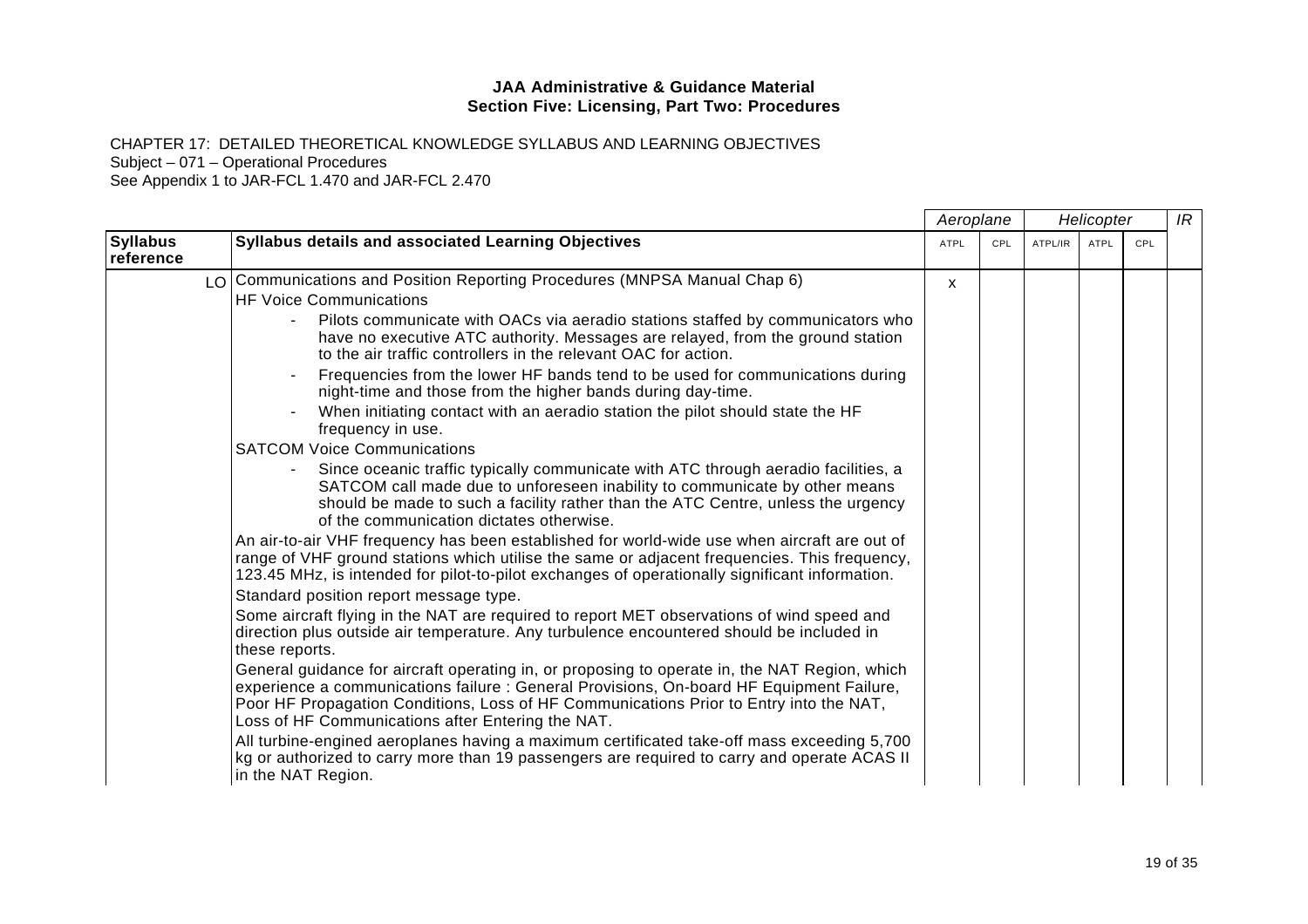CHAPTER 17: DETAILED THEORETICAL KNOWLEDGE SYLLABUS AND LEARNING OBJECTIVES

Subject – 071 – Operational Procedures

|                              |                                                                                                                                                                                                                                                                                      | Aeroplane   |     | Helicopter |             |     | IR |
|------------------------------|--------------------------------------------------------------------------------------------------------------------------------------------------------------------------------------------------------------------------------------------------------------------------------------|-------------|-----|------------|-------------|-----|----|
| <b>Syllabus</b><br>reference | Syllabus details and associated Learning Objectives                                                                                                                                                                                                                                  | <b>ATPL</b> | CPL | ATPL/IR    | <b>ATPL</b> | CPL |    |
|                              | LO Application of Mach Number Technique (MNPSA Manual Chap 7)                                                                                                                                                                                                                        | X           |     |            |             |     |    |
|                              | Practical experience has shown that when two or more turbojet aircraft, operating<br>along the same route at the same flight level, maintain the same Mach Number,<br>they are more likely to maintain a constant time interval between each other than<br>when using other methods. |             |     |            |             |     |    |
|                              | Pilots must ensure that any required corrections to indicated Mach are taken into<br>account when complying with the True Mach number specified in the ATC<br>clearance.                                                                                                             |             |     |            |             |     |    |
|                              | After leaving oceanic airspace pilots must maintain their assigned Mach Number in<br>domestic controlled airspace unless and until the appropriate ATC unit authorises<br>a change.                                                                                                  |             |     |            |             |     |    |
|                              | LO   MNPS Flight Operation & Navigation Procedures (MNPSA Manual Chap 8)                                                                                                                                                                                                             | X           |     |            |             |     |    |
|                              | The Pre-flight Procedures for any NAT MNPS flight must include a UTC time check<br>and resynchronisation of the aircraft master clock.                                                                                                                                               |             |     |            |             |     |    |
|                              | State the use of the Master Document                                                                                                                                                                                                                                                 |             |     |            |             |     |    |
|                              | State the requirements for position plotting                                                                                                                                                                                                                                         |             |     |            |             |     |    |
|                              | PRE-FLIGHT PROCEDURES : alignment of IRS, Satellite Navigation Availability<br>Prediction Programme for flights using GNSS LRNS, loading of initial waypoints,<br>flight plan check.                                                                                                 |             |     |            |             |     |    |
|                              | IN FLIGHT PROCEDURES: ATC Oceanic Clearance, entering the MNPS<br>Airspace and Reaching an Oceanic Waypoint, routine monitoring                                                                                                                                                      |             |     |            |             |     |    |
|                              | Strategic Lateral Offset Procedure (SLOP) : state that along a route or track there<br>will be three positions that an aircraft may fly : centreline or one or two miles right.                                                                                                      |             |     |            |             |     |    |
|                              | LO RVSM Flight in MNPS Airspace (MNPSA Manual Chap 9)                                                                                                                                                                                                                                | X.          |     |            |             |     |    |
|                              | State the altimeter cross-check to be performed before MNPS airspace entry                                                                                                                                                                                                           |             |     |            |             |     |    |
|                              | State the altimeter cross-check to be performed into the MNPS airspace                                                                                                                                                                                                               |             |     |            |             |     |    |
|                              | In NAT MNPS Airspace pilots always have to report to ATC immediately on<br>reaching any new cruising level                                                                                                                                                                           |             |     |            |             |     |    |
|                              | Crews should report when a 300 ft or more deviation occurs.                                                                                                                                                                                                                          |             |     |            |             |     |    |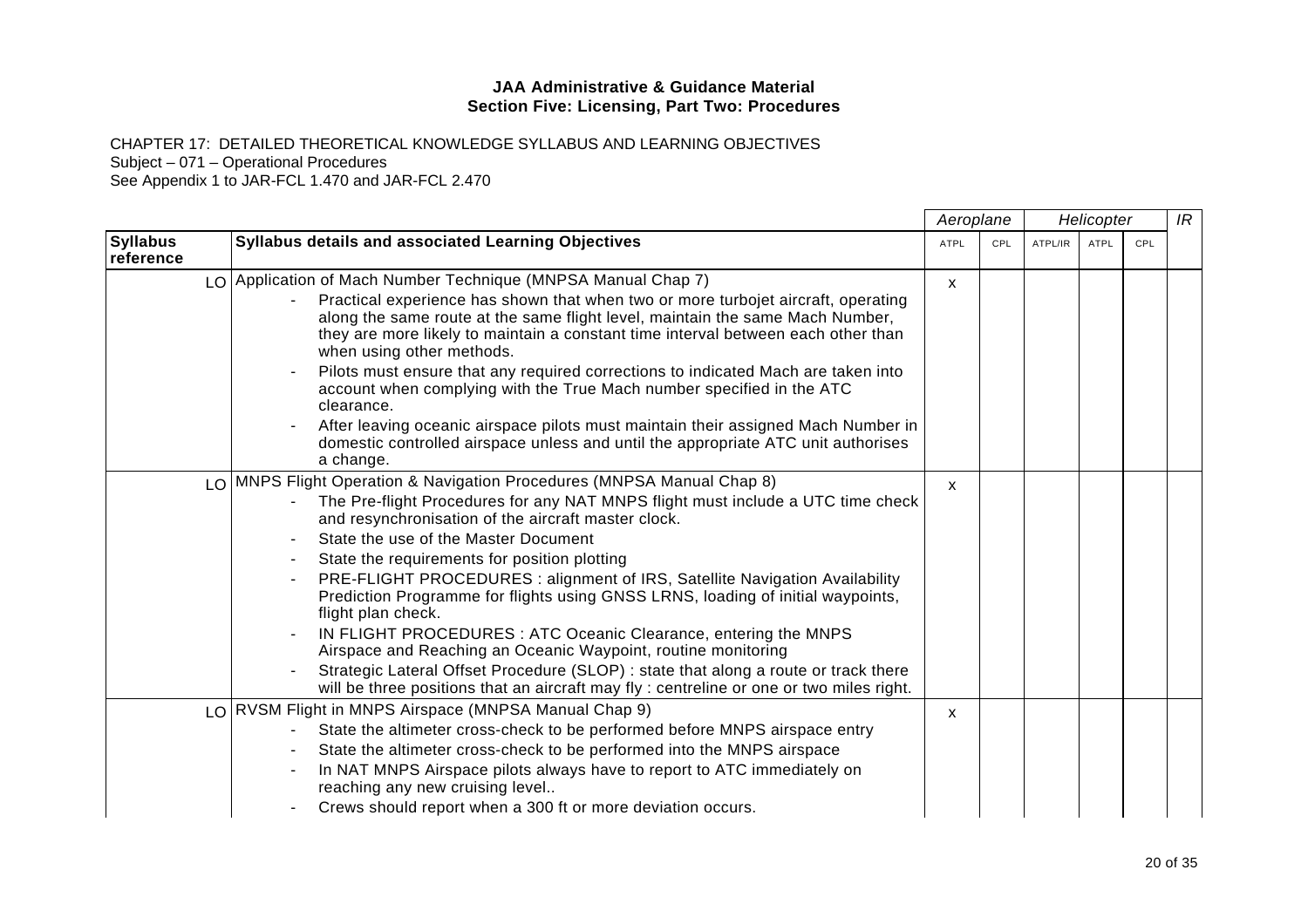CHAPTER 17: DETAILED THEORETICAL KNOWLEDGE SYLLABUS AND LEARNING OBJECTIVES

Subject – 071 – Operational Procedures

|                              |                                                                                                                                                                                                                                                                                                                    |              | Aeroplane<br>Helicopter |         |             | IR         |  |
|------------------------------|--------------------------------------------------------------------------------------------------------------------------------------------------------------------------------------------------------------------------------------------------------------------------------------------------------------------|--------------|-------------------------|---------|-------------|------------|--|
| <b>Syllabus</b><br>reference | <b>Syllabus details and associated Learning Objectives</b>                                                                                                                                                                                                                                                         | <b>ATPL</b>  | CPL                     | ATPL/IR | <b>ATPL</b> | <b>CPL</b> |  |
|                              | LO Navigation System Degradation or Failure (MNPSA Manual Chap 10)                                                                                                                                                                                                                                                 | X            |                         |         |             |            |  |
|                              | For this part consider aircraft equipped with only two operational LRNSs. State requirements                                                                                                                                                                                                                       |              |                         |         |             |            |  |
|                              | for the following situations :                                                                                                                                                                                                                                                                                     |              |                         |         |             |            |  |
|                              | One System Fails Before Take-Off                                                                                                                                                                                                                                                                                   |              |                         |         |             |            |  |
|                              | One System Fails Before the OCA Boundary is Reached                                                                                                                                                                                                                                                                |              |                         |         |             |            |  |
|                              | One System Fails After the OCA Boundary is Crossed                                                                                                                                                                                                                                                                 |              |                         |         |             |            |  |
|                              | The Remaining System Fails After Entering MNPS Airspace                                                                                                                                                                                                                                                            |              |                         |         |             |            |  |
|                              | LO Special Procedures for In-Flight Contingencies (MNPSA Manual Chap 11)                                                                                                                                                                                                                                           | $\mathsf{x}$ |                         |         |             |            |  |
|                              | General                                                                                                                                                                                                                                                                                                            |              |                         |         |             |            |  |
|                              | Until a revised clearance is obtained the specified NAT in-flight contingency<br>procedures should be carefully followed.                                                                                                                                                                                          |              |                         |         |             |            |  |
|                              | The general concept of these NAT in-flight contingency procedures is, whenever<br>operationally feasible, to offset from the assigned route by 15 NM and climb or<br>descend to a level which differs from those normally used by 500 ft if below FL410<br>or by 1000 ft if above FL410.                           |              |                         |         |             |            |  |
|                              | State factors which may affect the direction of turn : direction to an alternate<br>airport, terrain clearance, levels allocated on adjacent routes or tracks and any<br>known SLOP off sets adopted by other nearby traffic.                                                                                      |              |                         |         |             |            |  |
|                              | Deviations around severe weather                                                                                                                                                                                                                                                                                   |              |                         |         |             |            |  |
|                              | State that if the deviation is to be greater than 10NM the assigned flight level must<br>be changed by +/- 300 ft depending on the followed track and the direction of the<br>deviation (table 1)                                                                                                                  |              |                         |         |             |            |  |
| 071 01 03 04                 | <b>ETOPS</b>                                                                                                                                                                                                                                                                                                       | X            |                         |         |             |            |  |
|                              | LO State that ETOPS approval is part of an AOC (JAR-OPS 1.175 Appendix 1)                                                                                                                                                                                                                                          | X            |                         |         |             |            |  |
|                              | LO State that prior to conducting an ETOPS flight, an operator shall ensure that a suitable ETOPS<br>en-route alternate is available, within either the approved diversion time or a diversion time<br>based on the MEL generated serviceability status of the aeroplane, whichever is shorter.<br>(JAR-OPS 1.246) | $\mathsf{x}$ |                         |         |             |            |  |
|                              | LO State the requirements for take-off alternate. (JAR-OPS 1.295)                                                                                                                                                                                                                                                  | X            |                         |         |             |            |  |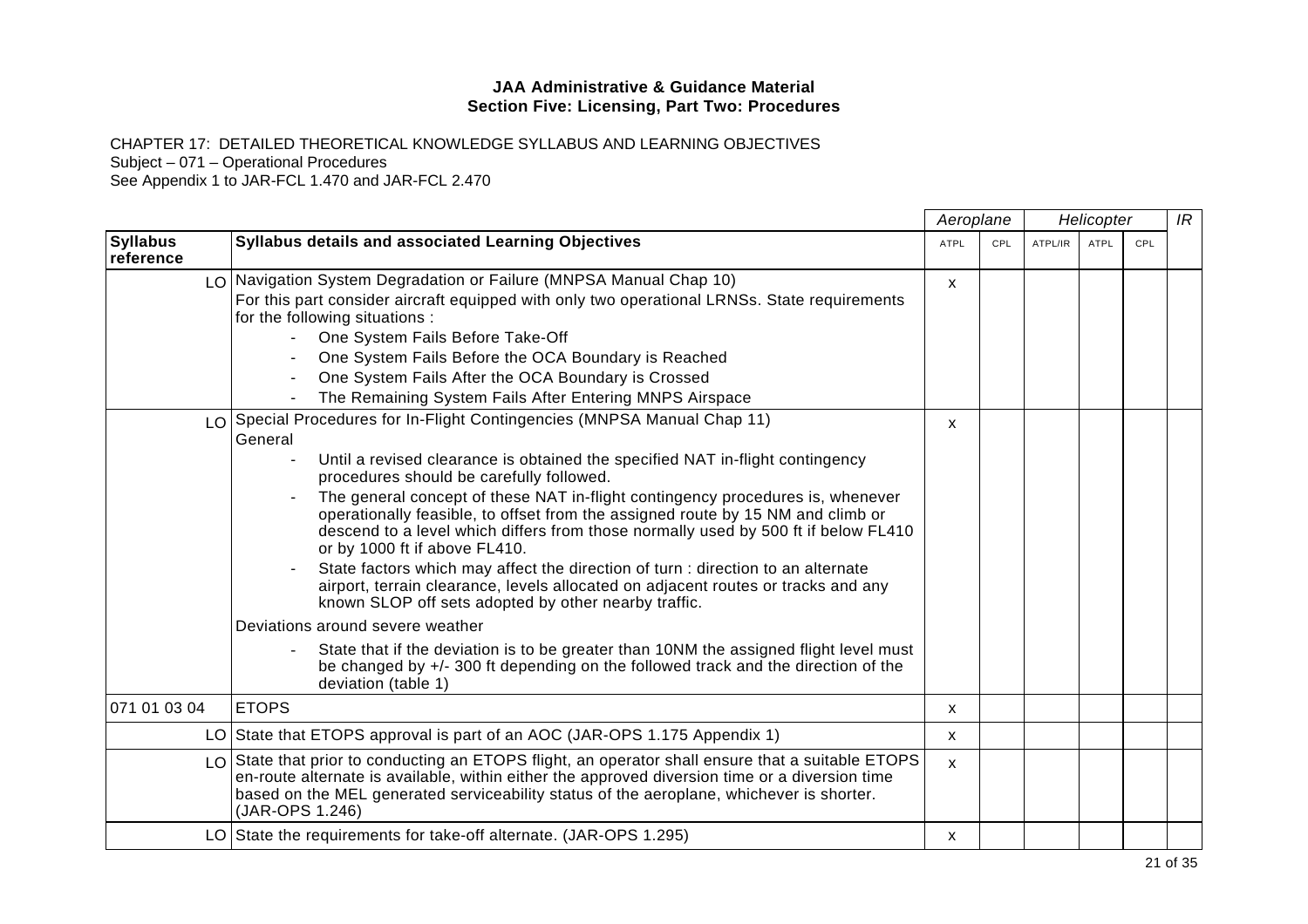CHAPTER 17: DETAILED THEORETICAL KNOWLEDGE SYLLABUS AND LEARNING OBJECTIVES

Subject – 071 – Operational Procedures

|                              |                                                                                                                                                                                                                                                                                                                                                                                                         | Aeroplane    |              | Helicopter   |                           | IR  |  |
|------------------------------|---------------------------------------------------------------------------------------------------------------------------------------------------------------------------------------------------------------------------------------------------------------------------------------------------------------------------------------------------------------------------------------------------------|--------------|--------------|--------------|---------------------------|-----|--|
| <b>Syllabus</b><br>reference | <b>Syllabus details and associated Learning Objectives</b>                                                                                                                                                                                                                                                                                                                                              | ATPL         | CPL          | ATPL/IR      | ATPL                      | CPL |  |
|                              | LO State the planning minima for ETOPS en-route alternate. (JAR-OPS 1.297)                                                                                                                                                                                                                                                                                                                              | X            |              |              |                           |     |  |
| 071 02 00 00                 | <b>SPECIAL OPERATIONAL PROCEDURES AND HAZARDS (GENERAL ASPECTS)</b>                                                                                                                                                                                                                                                                                                                                     |              |              |              |                           |     |  |
| 071 02 01 00                 | <b>Operations Manual</b>                                                                                                                                                                                                                                                                                                                                                                                |              |              |              |                           |     |  |
| 071 02 01 01                 | Operating procedures                                                                                                                                                                                                                                                                                                                                                                                    | X            | X            | X            | X                         | X   |  |
|                              | LO State that all non type-related operational policies, instructions and procedures needed for a safe<br>operation are included in the A part of the Operations Manual (JAR-OPS 1.1045 / 3.1045)                                                                                                                                                                                                       | $\mathsf{x}$ | $\mathsf{x}$ | X            | X                         | X   |  |
|                              | $\lfloor 0 \rfloor$ State that the following items are included into the A part : De-icing and Anti-icing on the<br>Ground, Adverse and potentially hazardous atmospheric conditions, Wake Turbulence,<br>Incapacitation of crew members, Use of the Minimum Equipment and Configuration Deviation<br>List(s), Security, Handling of accidents and occurrences (JAR-OPS 1.1045 + IEM / 3.1045 +<br>IEM) | $\mathsf{x}$ | $\mathsf{x}$ | X            | $\boldsymbol{\mathsf{x}}$ | X   |  |
|                              | $\lfloor 0 \rfloor$ State that the following items are included into the A part : Altitude alerting system<br>procedures, Ground Proximity Warning System procedures, Policy and procedures for the use<br>of TCAS/ACAS (JAR-OPS 1.1045 + IEM)                                                                                                                                                          | $\mathsf{x}$ | X            |              |                           |     |  |
|                              | $\lfloor 0 \rfloor$ State that the following items are included into the A part : Rotor downwash (JAR-OPS 3.1045<br>$+$ IEM)                                                                                                                                                                                                                                                                            |              |              | X            | X                         | X   |  |
|                              | $\lfloor 0 \rfloor$ Define the following terms : Commencement of flight, Inoperative, MEL, MMEL, Rectification<br>interval (JAR-MMEL/MEL 005)                                                                                                                                                                                                                                                           | $\mathsf{x}$ | X            | X            | X                         | X   |  |
|                              | LO Define the limits of MEL applicability (JAR-MMEL/MEL 001 + ACJ)                                                                                                                                                                                                                                                                                                                                      | X            | X            | X            | X                         | X   |  |
|                              | $LO$ Identify the responsibilities of the Operator and the Authority with regard to the MEL and<br>MMEL (JAR-OPS 1.030 / 3.030)                                                                                                                                                                                                                                                                         | X            | X.           | X            | X                         | X   |  |
|                              | LO State the responsibilities of the crew members with regard to MEL (JAR-OPS 1.085 / 3.085)                                                                                                                                                                                                                                                                                                            | X            | X            | X            | X                         | X   |  |
|                              | LO State the responsibilities of the commander with regard to MEL (JAR-OPS 1.290 / 3.290)                                                                                                                                                                                                                                                                                                               | X            | $\mathsf{x}$ | X            | X                         | X   |  |
| 071 02 01 02                 | Aeroplane/Helicopter operating matters - type related                                                                                                                                                                                                                                                                                                                                                   | x            | X.           | X            | X                         | X   |  |
|                              | LO State that all type-related instructions and procedures needed for a safe operation are included in<br>the B part of the Operations Manual. They will take account of any differences between types,<br>variants or individual aircrafts used by the operator. (JAR-OPS 1.1045 / 3.1045)                                                                                                             | $\mathsf{x}$ | $\mathsf{x}$ | $\mathsf{x}$ | $\boldsymbol{\mathsf{x}}$ | X   |  |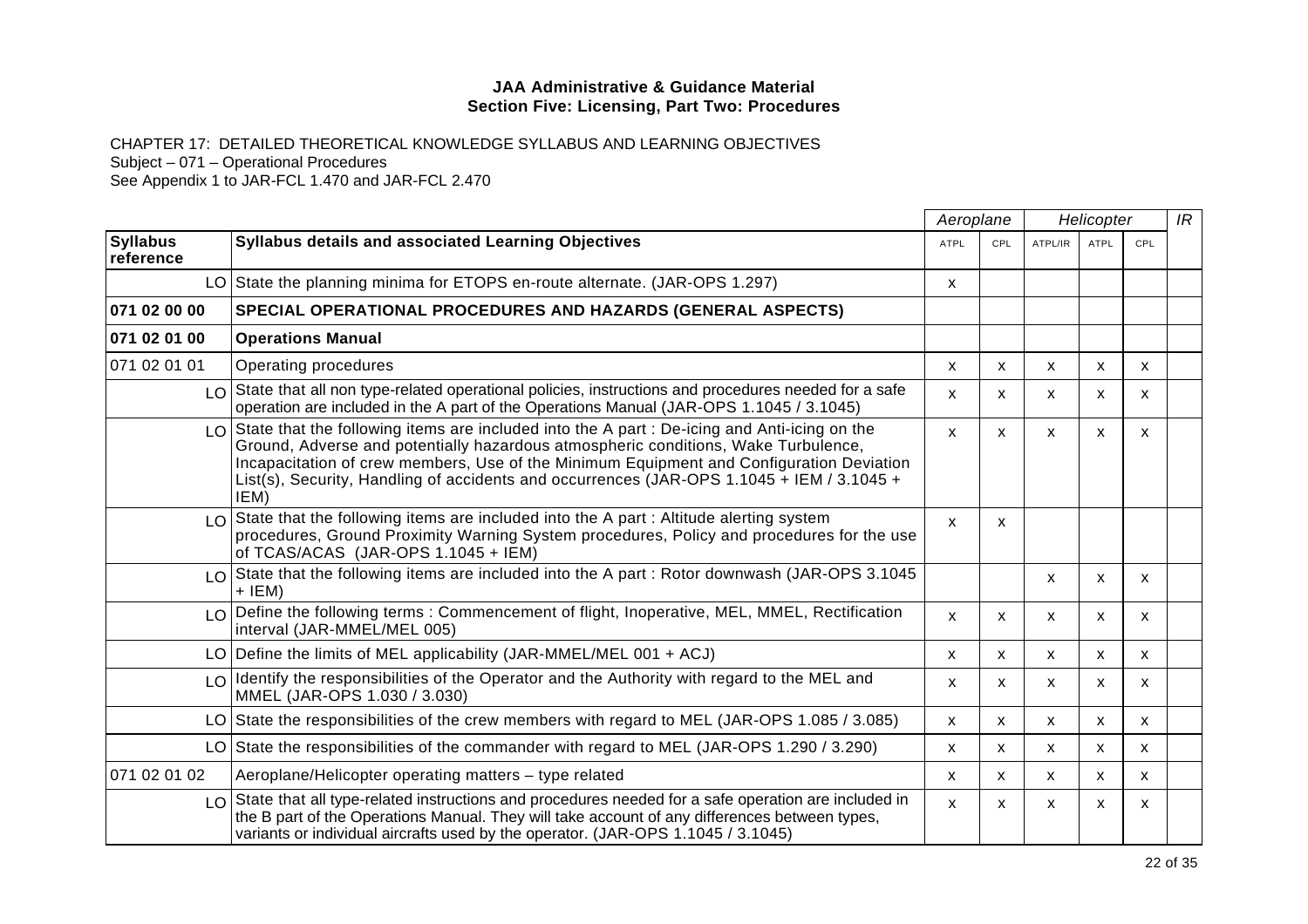CHAPTER 17: DETAILED THEORETICAL KNOWLEDGE SYLLABUS AND LEARNING OBJECTIVES

Subject – 071 – Operational Procedures

|                              |                                                                                                                                                                                                                                                                                                                                                                                                               | Aeroplane                 |              | Helicopter   |              |                           | IR |
|------------------------------|---------------------------------------------------------------------------------------------------------------------------------------------------------------------------------------------------------------------------------------------------------------------------------------------------------------------------------------------------------------------------------------------------------------|---------------------------|--------------|--------------|--------------|---------------------------|----|
| <b>Syllabus</b><br>reference | <b>Syllabus details and associated Learning Objectives</b>                                                                                                                                                                                                                                                                                                                                                    | <b>ATPL</b>               | CPL          | ATPL/IR      | <b>ATPL</b>  | CPL                       |    |
|                              | $LO$ State that the following items are included into the B part : 3 Abnormal and emergency<br>procedures, 8 Configuration Deviation List, 9 Minimum Equipment List, 11 Emergency<br>evacuation procedures (JAR-OPS 1.1045 + IEM)                                                                                                                                                                             | $\boldsymbol{\mathsf{x}}$ | X            |              |              |                           |    |
|                              | LO State that the following items are included into the B part : 2 Emergency procedures, 8<br>Configuration Deviation List, 9 Minimum Equipment List, 11 Emergency evacuation<br>procedures (JAR-OPS 3.1045 + IEM)                                                                                                                                                                                            |                           |              | X            | X            | $\boldsymbol{\mathsf{x}}$ |    |
| 071 02 02 00                 | Icing conditions                                                                                                                                                                                                                                                                                                                                                                                              | X                         | X            | $\mathsf{x}$ | X            | $\mathsf{x}$              |    |
| 071 02 02 01                 | On ground de-icing/anti-icing procedures, types of de-icing/anti-icing fluids                                                                                                                                                                                                                                                                                                                                 | X                         | X            | X            | $\mathsf{x}$ | X                         |    |
|                              | $\lfloor 0 \rfloor$ Define the following terms : Anti-icing, De-icing, One-step de-icing/anti-icing, Two-step de-<br>icing/anti-icing, Holdover time. (ICAO Doc 9640 Glossary)                                                                                                                                                                                                                                | X                         | X            |              |              |                           |    |
|                              | LO Define the following weather conditions : Drizzle, Fog, Freezing fog, Freezing drizzle, Freezing<br>rain, Frost, Rain, Rime, Slush, Snow, Dry snow, Wet snow. (ICAO Doc 9640 Glossary)                                                                                                                                                                                                                     | $\mathsf{x}$              | X            | X            | X            | X                         |    |
|                              | LO All the chapter regarding "The clean aircraft concept" of the ICAO Doc 9640 must be known.<br>(ICAO Doc 9640 Chap 2)                                                                                                                                                                                                                                                                                       | X                         | X            |              |              |                           |    |
|                              | LO   List the types of de-icing/anti-icing fluids available. (ICAO Doc 9640 Chap 4)                                                                                                                                                                                                                                                                                                                           | $\mathsf{x}$              | $\mathsf{x}$ | X            | $\mathsf{x}$ | $\mathsf{x}$              |    |
|                              | LO State that when an aeroplane that has previously been anti-iced need to apply another coating<br>Ωf<br>anti-icing fluid, the aeroplane surfaces must first be de-iced before the final coating of anti-<br>icing fluid is applied. (ICAO Doc 9640 Chap 4)                                                                                                                                                  | $\mathsf{x}$              | X            |              |              |                           |    |
|                              | $\lfloor 0 \rfloor$ Interpret the fluid holdover time tables and list the factors which can reduce the fluid protection<br>time. (ICAO Doc 9640 Chap 5 + Attachment tables)                                                                                                                                                                                                                                   | $\mathbf{x}$              | X            |              |              |                           |    |
|                              | LO State that the pre-take-off check, which is the responsibility of the pilot-in-command, ensures<br>that the critical surfaces of the aeroplane are free of ice, snow, slush or frost just prior to take-<br>off. This check shall he accomplished as close to the time of take-off as possible and is<br>normally made from within the aeroplane by visually checking the wings. (ICAO Doc 9640<br>Chap 6) | $\mathbf{x}$              | X            |              |              |                           |    |
|                              | LO State that an aircraft has to be treated symmetrically. (ICAO Doc 9640 Chap 11)                                                                                                                                                                                                                                                                                                                            | X                         | X            |              |              |                           |    |
|                              | LO State that an operator shall establish procedures to be followed when ground de-icing and<br>anti-icing and related inspections of the aeroplane(s) are necessary. (JAR-OPS 1.345 / 3.345)                                                                                                                                                                                                                 | X                         | X            | X            | x            | х                         |    |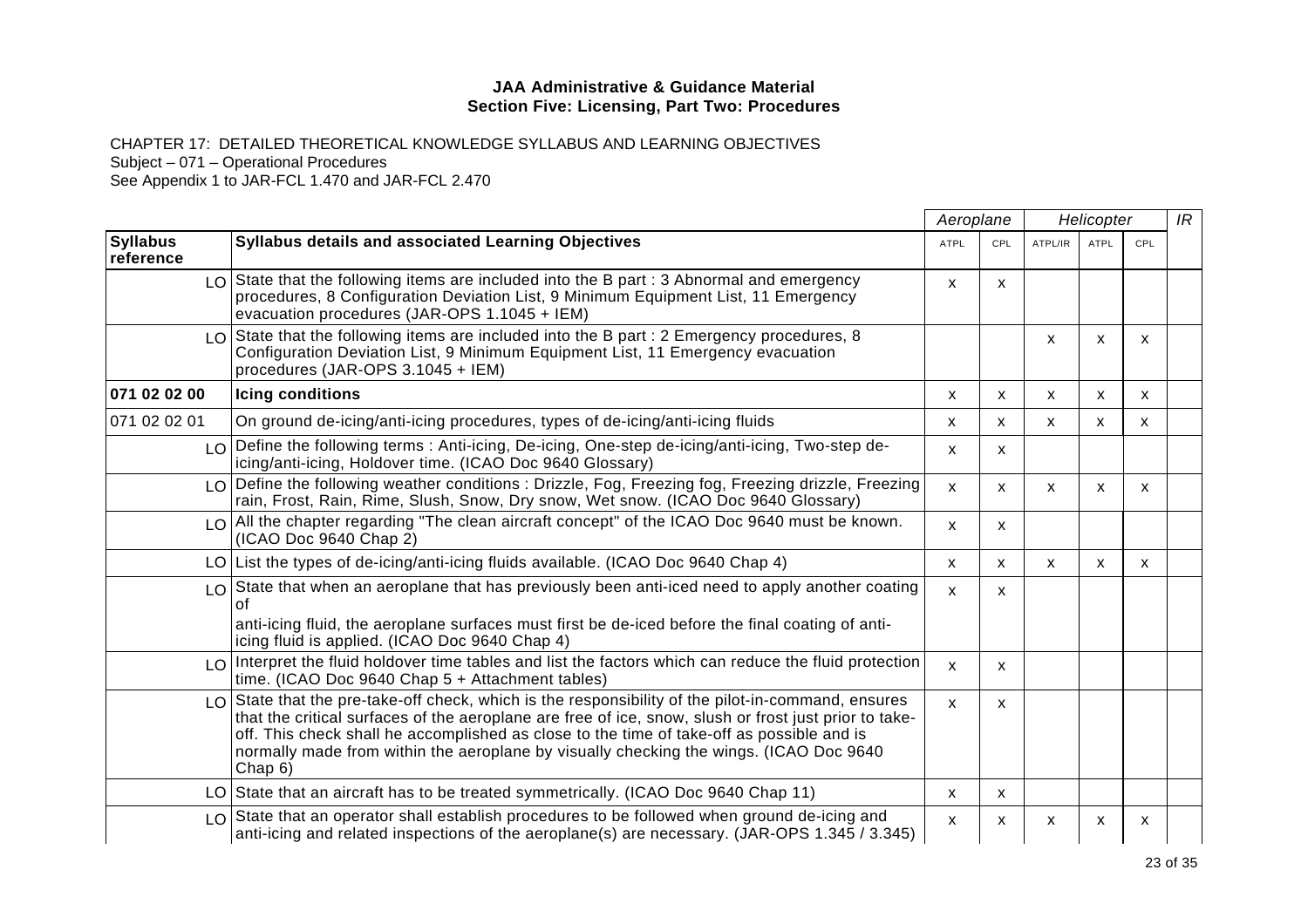CHAPTER 17: DETAILED THEORETICAL KNOWLEDGE SYLLABUS AND LEARNING OBJECTIVES

Subject – 071 – Operational Procedures

|                              |                                                                                                                                                                                                                                                                              | Aeroplane    |              | Helicopter |              |            | IR |
|------------------------------|------------------------------------------------------------------------------------------------------------------------------------------------------------------------------------------------------------------------------------------------------------------------------|--------------|--------------|------------|--------------|------------|----|
| <b>Syllabus</b><br>reference | <b>Syllabus details and associated Learning Objectives</b>                                                                                                                                                                                                                   | <b>ATPL</b>  | CPL          | ATPL/IR    | <b>ATPL</b>  | <b>CPL</b> |    |
|                              | $\log$ Stater that a commander shall not commence take-off unless the external surfaces are clear<br>of any deposit which might adversely affect the performance and/or controllability of the<br>aircraft except as permitted in the Flight Manual. (JAR-OPS 1.345 / 3.345) | $\mathsf{x}$ | $\mathsf{x}$ | X          | X            | X          |    |
| 071 02 02 02                 | Procedure to apply in case of performance deterioration, on ground/in flight                                                                                                                                                                                                 | X            | $\mathsf{x}$ | X          | X            | X          |    |
|                              | LO State that the effects of icing are wide-ranging, unpredictable and dependent upon individual<br>aeroplane design. The magnitude of these effects is dependent upon many variables, but the<br>effects can be both significant and dangerous. (ICAO Doc 9640 Chap 1)      | X            | X            | X          | X            | X          |    |
|                              | $\lfloor 0 \rfloor$ State that in icing conditions wing lift can be reduced by asmuch as 30 percent and drag<br>increased by up to 40 percent. State that these changes in lift and drag will significantly<br>increase                                                      | $\mathsf{x}$ | X            | X          | X            | X          |    |
|                              | stall speed, reduce controllability and alter flight characteristics. (ICAO Doc 9640 Chap 1)                                                                                                                                                                                 |              |              |            |              |            |    |
|                              | $\log$ State that ice on critical surfaces and on the airframe may also break away during take-off and<br>be ingested into engines, possihly damaging fan and compressor blades. (ICAO Doc 9640<br>Chap 1)                                                                   | $\mathsf{x}$ | $\mathsf{x}$ | X          | $\mathsf{x}$ | X          |    |
|                              | LO State that ice forming on pitot tubes and static ports or on angle of attack vanes may give<br>false                                                                                                                                                                      | X            | X            | X          | X            | X          |    |
|                              | attitude, airspeed, angle of attack and engine power information for air data systems. (ICAO<br>Doc 9640 Chap 1)                                                                                                                                                             |              |              |            |              |            |    |
|                              | $\lfloor 0 \rfloor$ State that ice, frost and snow formed on the critical surfaces on the ground can have a totally<br>different effect on aircraft flight characteristics than ice formed in flight. (ICAO Doc 9640 Chap                                                    | $\mathbf{x}$ | X            | X          | $\mathsf{x}$ | X          |    |
|                              | LO State that flight in known icing conditions is subject to limitations found in the B part of the<br>Operations Manual. (JAR-OPS 1.1045 Appendix 1 / 3.1045 Appendix 1)                                                                                                    | $\mathsf{x}$ | $\mathsf{x}$ | X          | X            | X          |    |
|                              | $\lfloor 0 \rfloor$ State where procedures and performances regarding flight in expected or actual icing<br>conditions are located. (JAR-OPS 1.346 ACJ / 3.346 ACJ)                                                                                                          | X            | X.           | X          | X            | X          |    |
| 071 02 03 00                 | <b>Bird strike risk and avoidance</b>                                                                                                                                                                                                                                        | X            | X            | X          | X            | X          |    |
|                              | $\lfloor 0 \rfloor$ State that presence of birds constituting a potential hazard to aircraft operations is part of pre-<br>flight information. (ICAO Annex 15 - Chap 8)                                                                                                      | $\mathsf{x}$ | X            | X          | X            | X          |    |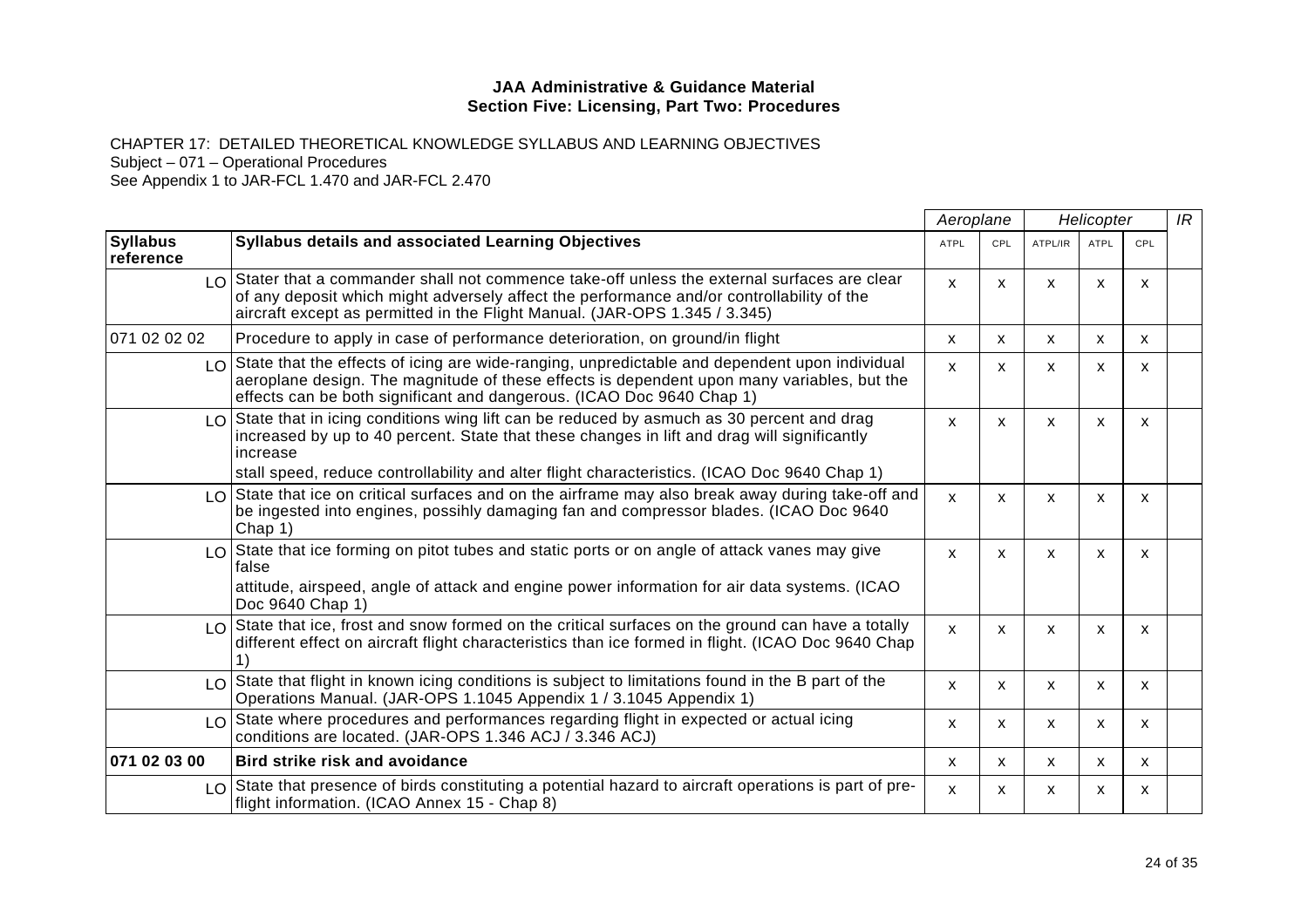CHAPTER 17: DETAILED THEORETICAL KNOWLEDGE SYLLABUS AND LEARNING OBJECTIVES

Subject – 071 – Operational Procedures

|                              |                                                                                                                                                                                                                                                   | Aeroplane                 |              | Helicopter |              |                           | IR |
|------------------------------|---------------------------------------------------------------------------------------------------------------------------------------------------------------------------------------------------------------------------------------------------|---------------------------|--------------|------------|--------------|---------------------------|----|
| <b>Syllabus</b><br>reference | <b>Syllabus details and associated Learning Objectives</b>                                                                                                                                                                                        | <b>ATPL</b>               | CPL          | ATPL/IR    | <b>ATPL</b>  | CPL                       |    |
|                              | $\lfloor 0 \rfloor$ State that information concerning the presence of birds observed by aircrews is made available to<br>the aeronautical information service for such distribution as the circumstances necessitate. (ICAO<br>Annex 15 - Chap 8) | $\mathsf{x}$              | X            | X          | X            | X                         |    |
|                              | $\lfloor 0 \rfloor$ State that AIP ENR 5.6 contains informations regarding bird migrations. (ICAO Annex 15 -<br>Appendix 1)                                                                                                                       | X                         | X            | X          | X            | X                         |    |
|                              | LO State significant data regarding birds strike contained in ICAO Doc 9137. (ICAO Doc 9137 -<br>Part 3 - 1.1.6)                                                                                                                                  | X                         | X.           | x          | X            | X                         |    |
|                              | LO State incompatible land use around airports. (ICAO Doc 9137 - Part 3 - 10.4)                                                                                                                                                                   | X                         | X            | X          | X            | $\boldsymbol{\mathsf{x}}$ |    |
|                              | LO Define the commander's responsibilities regarding the reporting of bird hazards and bird<br>strikes. (JAR-OPS 1.420 / 3.420)                                                                                                                   | X.                        | X.           | X          | x            | X                         |    |
| 071 02 04 00                 | <b>Noise abatement</b>                                                                                                                                                                                                                            |                           |              |            |              |                           |    |
| 071 02 04 01                 | Noise abatement procedures                                                                                                                                                                                                                        | X                         | X            | X          | X            | X                         |    |
|                              | LO Define the operator responsibilities regarding establishment of noise abatement procedures.<br>(JAR-OPS 1.235 / 3.235)                                                                                                                         | X                         | X            | X          | X            | X                         |    |
|                              | LO State the main purpose of NAPD 1 and NAPD 2. (ICAO Doc 8168 - Vol 1 - Part V - 3.1.1)                                                                                                                                                          | X                         | X            | X          | X            | X                         |    |
|                              | $LO$ State that the pilot-in-command has the authority to decide not to execute a noise abatement<br>departure procedure if conditions preclude the safe execution of the procedure. (ICAO Doc<br>8168 - Vol 1 - Part V - 3.2.1.3)                | $\mathsf{x}$              | X            | X          | $\mathsf{x}$ | X                         |    |
| 071 02 04 02                 | Influence of the flight procedure (departure, cruise, approach)                                                                                                                                                                                   | X                         | $\mathsf{x}$ | X          | X            | X                         |    |
|                              | $\lfloor 0 \rfloor$ List the main parameters for NAPD 1 and NAPD 2 (ie : speeds, heights, etc). (ICAO Doc<br>8168 - Vol 1 - Part V - Appendix to chapter 3)                                                                                       | $\boldsymbol{\mathsf{x}}$ | X            |            |              |                           |    |
|                              | LO State that a runway lead-in lighting system should be provided where it is desired to provide<br>visual                                                                                                                                        | $\mathsf{x}$              | $\mathsf{x}$ | X          | $\mathsf{x}$ | X                         |    |
|                              | guidance along a specific approach path for purposes of noise abatement. (ICAO Annex 14 -<br>Vol 1 - 5.3.7.1 / Vol 2 - 5.3.4.1)                                                                                                                   |                           |              |            |              |                           |    |
|                              | $\lfloor 0 \rfloor$ State that detailed information about noise abatement procedures is to be found into the AD 2<br>and 3 of the AIP. (ICAO Annex 15 Appendix 1)                                                                                 | $\mathsf{x}$              | X            | X          | x            | x                         |    |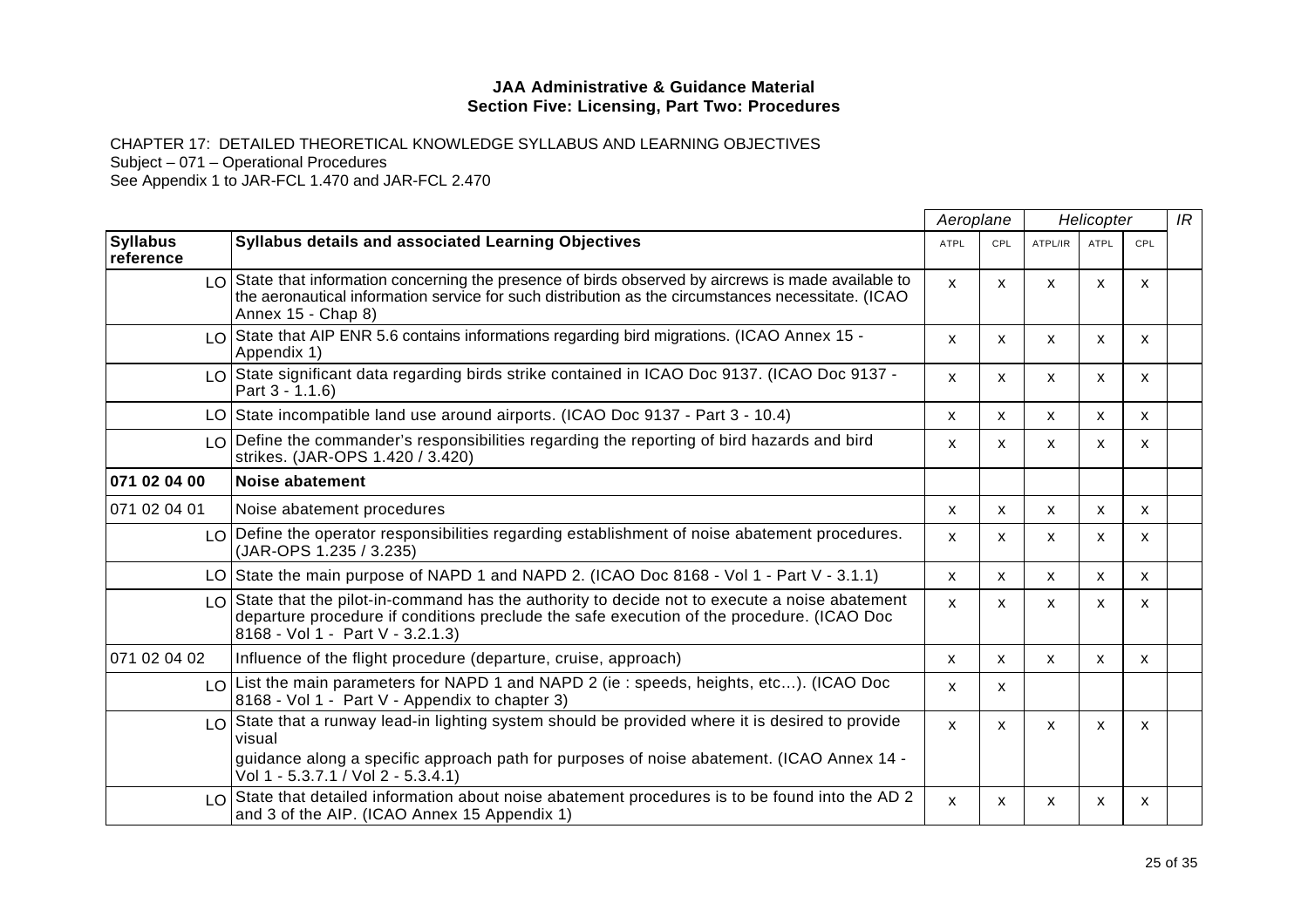CHAPTER 17: DETAILED THEORETICAL KNOWLEDGE SYLLABUS AND LEARNING OBJECTIVES

Subject – 071 – Operational Procedures

|                              |                                                                                                                                                                                                            | Aeroplane<br>Helicopter   |              | IR      |             |     |  |
|------------------------------|------------------------------------------------------------------------------------------------------------------------------------------------------------------------------------------------------------|---------------------------|--------------|---------|-------------|-----|--|
| <b>Syllabus</b><br>reference | <b>Syllabus details and associated Learning Objectives</b>                                                                                                                                                 | <b>ATPL</b>               | CPL          | ATPL/IR | <b>ATPL</b> | CPL |  |
| 071 02 04 03                 | Influence by the pilot (power setting, low drag)                                                                                                                                                           | X                         | X            |         |             |     |  |
|                              | $LO$ List the adverse operating conditions under which noise abatement procedures in the form of<br>reduced power take-off should not be required. (ICAO Doc 8168 - Vol 1 - Part V - 3.2.2)                | $\boldsymbol{\mathsf{x}}$ | X.           |         |             |     |  |
|                              | $LO$ List the adverse operating conditions under which noise abatement procedures during<br>approach should not be required. (ICAO Doc 8168 - Vol 1 - Part V - 3.4.4)                                      | $\boldsymbol{\mathsf{x}}$ | X            |         |             |     |  |
|                              | LO State the rule regarding use of reverse thrust on landing (ICAO Doc 8168 - Vol 1 - Part V -<br>3.5)                                                                                                     | $\mathsf{x}$              | X            |         |             |     |  |
| 071 02 04 04                 | Influence by the pilot (power setting, track of helicopter)                                                                                                                                                |                           |              | X       | X           | X   |  |
|                              | $\lfloor 0 \rfloor$ List the adverse operating conditions under which noise abatement procedures in the form of<br>reduced power take-off should not be required. (ICAO Doc 8168 - Vol 1 - Part V - 3.2.2) |                           |              | X       | X.          | x   |  |
| 071 02 05 00                 | <b>Fire/smoke</b>                                                                                                                                                                                          |                           |              |         |             |     |  |
| 071 02 05 01                 | Carburettor fire                                                                                                                                                                                           | X                         | X            |         |             |     |  |
|                              | LO List the actions to be taken in the event of a carburetor fire                                                                                                                                          | $\mathsf{x}$              | X            |         |             |     |  |
| 1071 02 05 02                | Engine fire                                                                                                                                                                                                | $\boldsymbol{\mathsf{x}}$ | X            |         |             |     |  |
|                              | $LO$ List the actions to be taken in the event of an engine fire                                                                                                                                           | X                         | X            |         |             |     |  |
| 1071 02 05 03                | Fire in the cabin, cockpit, cargo compartment                                                                                                                                                              | X                         | X            |         |             |     |  |
|                              | $LO$ Identify the different types of extinguishant and the type of fire on which each one may be<br>used                                                                                                   | $\boldsymbol{\mathsf{x}}$ | X            |         |             |     |  |
|                              | LO Describe the precautions to be considered in the application of fire extinguishant                                                                                                                      | $\mathsf{x}$              | $\mathsf{x}$ |         |             |     |  |
|                              | $LO$ Identify the appropriate hand held extinguishers to be uses in the cockpit, the passenger cabin<br>and toilets, the cargo compartments                                                                | $\boldsymbol{\mathsf{x}}$ | X            |         |             |     |  |
| 071 02 05 04                 | Smoke in the cockpit and cabin                                                                                                                                                                             | $\mathsf{x}$              | X            |         |             |     |  |
|                              | LO List the actions to be taken in the event of smoke in the cockpit or in the cabin                                                                                                                       | X                         | X            |         |             |     |  |
| 071 02 05 05                 | Actions in case of overheated brakes                                                                                                                                                                       | X                         | X            |         |             |     |  |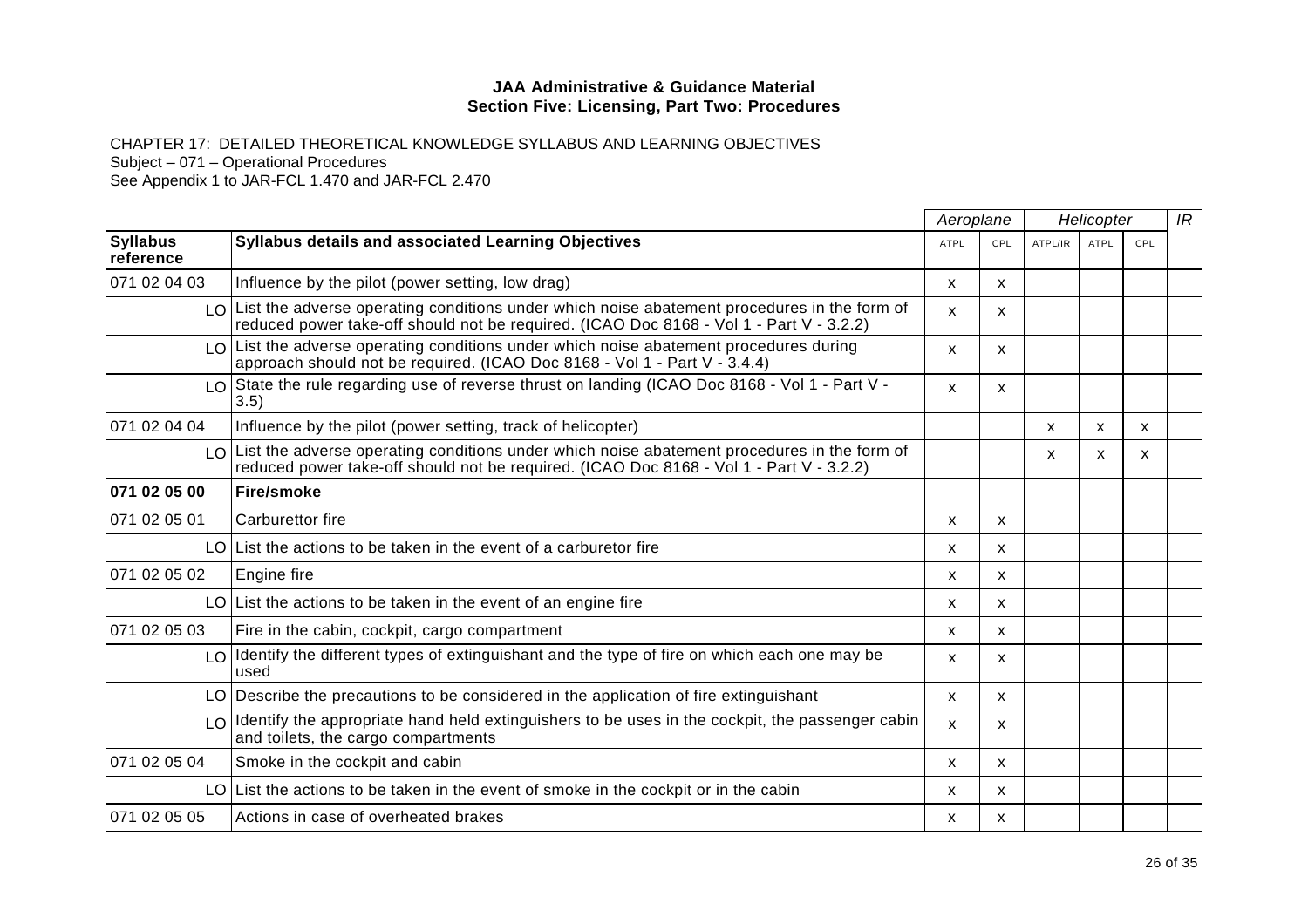CHAPTER 17: DETAILED THEORETICAL KNOWLEDGE SYLLABUS AND LEARNING OBJECTIVES Subject – 071 – Operational Procedures

|                              |                                                                                                                                                           |                           | Aeroplane<br>Helicopter |              |              | IR           |  |
|------------------------------|-----------------------------------------------------------------------------------------------------------------------------------------------------------|---------------------------|-------------------------|--------------|--------------|--------------|--|
| <b>Syllabus</b><br>reference | Syllabus details and associated Learning Objectives                                                                                                       | <b>ATPL</b>               | CPL                     | ATPL/IR      | ATPL         | CPL          |  |
|                              | LO Describe the problems and safety precautions following overheated brakes after landing or a<br>rejected take-off                                       | $\mathsf{x}$              | X                       |              |              |              |  |
| 071 02 06 00                 | Decompression of pressurised cabin                                                                                                                        |                           |                         |              |              |              |  |
| 071 02 06 01                 | Slow decompression                                                                                                                                        | X                         | X                       |              |              |              |  |
|                              | LO Indicate how to detect a slow decompression or an automatic pressurisation system failure                                                              | X                         | X                       |              |              |              |  |
|                              | $LO$ Describe the actions required following a slow decompression                                                                                         | X                         | X                       |              |              |              |  |
| 071 02 06 02                 | Rapid and explosive decompression                                                                                                                         | X                         | X.                      |              |              |              |  |
|                              | LO Indicate how to detect a rapid or an explosive decompression                                                                                           | X                         | X                       |              |              |              |  |
|                              | $LO$ Describe the actions required following a rapid or explosive decompression                                                                           | X                         | X                       |              |              |              |  |
| 071 02 06 03                 | Dangers and action to be taken                                                                                                                            | X                         | X.                      |              |              |              |  |
|                              | LO Describe the effects on aircraft occupants of a slow decompression and a rapid or explosive<br>decompression                                           | $\mathsf{x}$              | X                       |              |              |              |  |
| 071 02 07 00                 | Wind shear and microburst                                                                                                                                 |                           |                         |              |              |              |  |
| 071 02 07 01                 | Effects and recognition during departure and approach                                                                                                     | X                         | X                       | $\mathsf{x}$ | $\mathsf{x}$ | X            |  |
|                              | LO   Define the meaning of the term "low level windshear" (ICAO Circular 186 - Chapter 1)                                                                 | X                         | X.                      | X            | X            | X            |  |
|                              | LO Define: Vertical windshear, Horizontal windshear, Updraft and downdraft windshear (ICAO<br>Circular 186 - Chapter 2)                                   | X                         | X.                      | X            | x            | X            |  |
|                              | $LO$ Identify the meteorological phenomena associated with windshear (ICAO Circular 186 -<br>Chapter 3)                                                   | $\mathsf{x}$              | X                       | X            | X            | $\mathsf{x}$ |  |
|                              | LO Explain recognition of windshear (ICAO Circular 186 - Chapter 4)                                                                                       | X                         | X                       | X            | X            | $\mathsf{x}$ |  |
| 071 02 07 02                 | Actions to avoid and actions taken during encounter                                                                                                       | $\mathsf{x}$              | X                       | X            | X            | X            |  |
|                              | $\lfloor 0 \rfloor$ Describe the effects of and actions required when encountering windshear, at take-off and<br>approach (ICAO Circular 186 - Chapter 4) | $\boldsymbol{\mathsf{x}}$ | x                       | X            | x            | X            |  |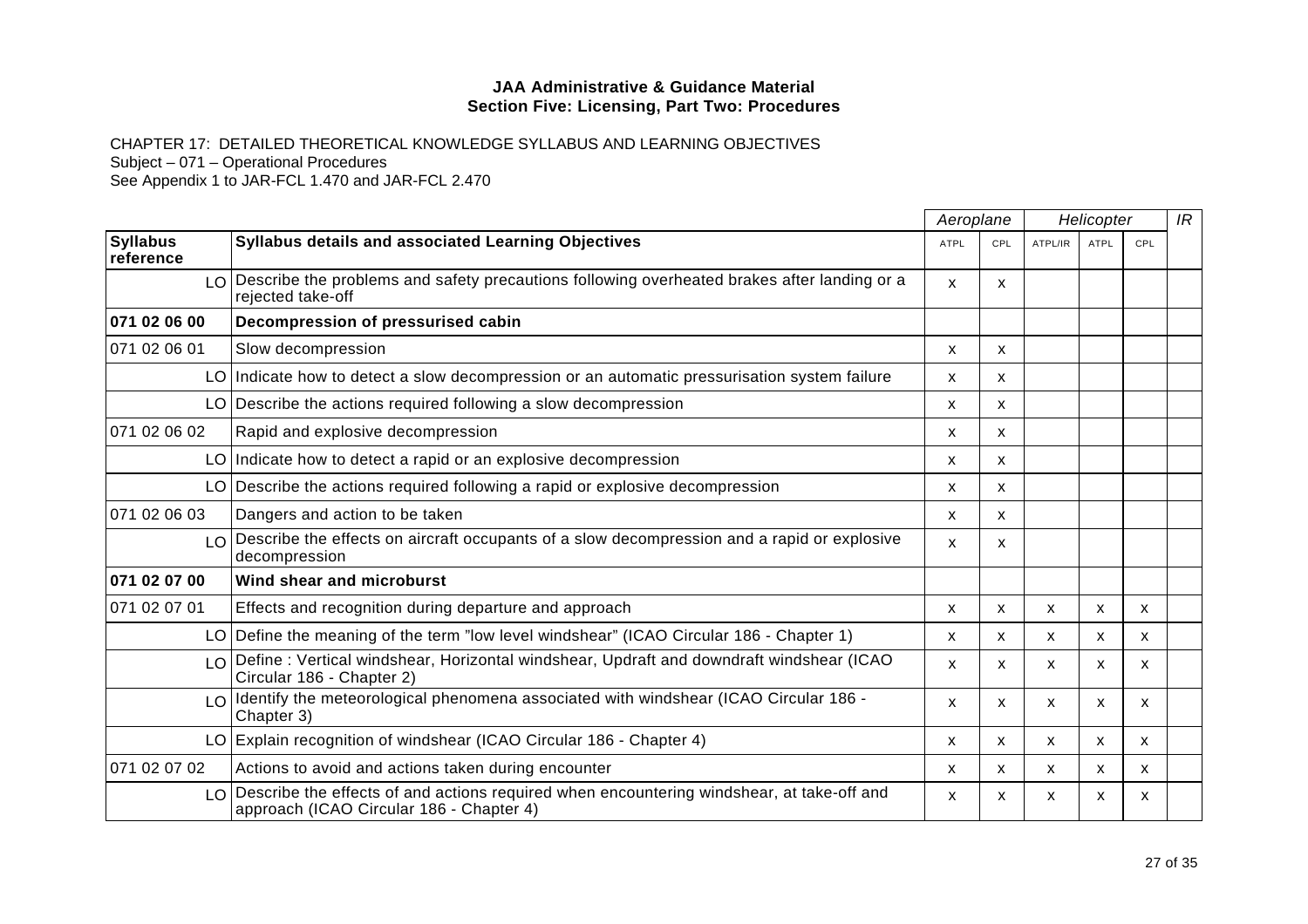CHAPTER 17: DETAILED THEORETICAL KNOWLEDGE SYLLABUS AND LEARNING OBJECTIVES

Subject – 071 – Operational Procedures

|                              |                                                                                                                                                      |                           | Aeroplane    |              | Helicopter   |                           |  |
|------------------------------|------------------------------------------------------------------------------------------------------------------------------------------------------|---------------------------|--------------|--------------|--------------|---------------------------|--|
| <b>Syllabus</b><br>reference | <b>Syllabus details and associated Learning Objectives</b>                                                                                           | <b>ATPL</b>               | CPL          | ATPL/IR      | <b>ATPL</b>  | CPL                       |  |
|                              | $\lfloor 0 \rfloor$ Describe the precautions to be taken when windshear is suspected, at take-off and approach<br>(ICAO Circular 186 - Chapter 4)    | X                         | X.           | x            | x            | X                         |  |
|                              | LO Describe the effects of and actions required following entry into a strong downdraft windshear<br>(ICAO Circular 186 - Chapter 4)                 | $\boldsymbol{\mathsf{x}}$ | X            | X            | X            | $\mathsf{x}$              |  |
|                              | LO Describe a microburst and its effects (ICAO Circular 186 - Chapter 4)                                                                             | X                         | X            | X            | $\mathsf{x}$ | X                         |  |
| 071 02 08 00                 | <b>Wake turbulence</b>                                                                                                                               |                           |              |              |              |                           |  |
| 071 02 08 01                 | Cause                                                                                                                                                | X                         | X            | X            | X            | $\boldsymbol{\mathsf{x}}$ |  |
|                              | LO Define the term "wake turbulence" (ICAO Doc 4444 4.9)                                                                                             | X                         | X            | X            | X            | X                         |  |
|                              | LO Describe tip vortices circulation (ICAO Doc 9426 Part II)                                                                                         | X                         | X.           | X            | X            | X                         |  |
|                              | LO Explain when vortex generation begins and ends (ICAO Doc 9426 Part II)                                                                            | X                         | X            | X            | $\mathsf{x}$ | $\mathsf{x}$              |  |
|                              | LO Describe vortex circulation on the ground with and without crosswind (ICAO Doc 9426 Part II)                                                      | X                         | X            | X            | $\mathsf{x}$ | X                         |  |
| 071 02 08 02                 | List of relevant parameters                                                                                                                          | $\boldsymbol{\mathsf{x}}$ | X            | X            | X            | X                         |  |
|                              | Lo List the three main factors which combine to give the strongest vortices (heavy, clean, slow)<br>(ICAO Doc 9426 Part II)                          | X                         | X.           | X            | X            | X                         |  |
|                              | LO Describe the wind conditions which are worst for wake turbulence near the ground (ICAO Doc<br>9426 Part II)                                       | $\mathsf{x}$              | X            | X            | X            | $\mathsf{x}$              |  |
| 071 02 08 03                 | Actions taken when crossing traffic, during take-off and landing                                                                                     | X                         | X            | X            | $\mathsf{x}$ | X                         |  |
|                              | LO Describe the actions taken to avoid wake turbulence, specially separations (ICAO Doc 4444 5)                                                      | X                         | X            | X            | $\mathsf{x}$ | $\mathsf{x}$              |  |
| 071 02 09 00                 | <b>Security (unlawful events)</b>                                                                                                                    |                           |              |              |              |                           |  |
| 071 02 09 01                 | <b>ICAO Annex 17</b>                                                                                                                                 | $\boldsymbol{\mathsf{x}}$ | X            | X            | X            | $\mathsf{x}$              |  |
|                              | LO Give the following definitions: Aircraft security check, screening, security, security restricted<br>area, unidentified baggage (ICAO Annex 17 1) | X                         | X            | X            | x            | X.                        |  |
|                              | LO Give the objectives of security (ICAO Annex 17 2.1)                                                                                               | X                         | $\mathsf{x}$ | $\mathsf{x}$ | $\mathsf{x}$ | $\mathsf{x}$              |  |
| 071 02 09 02                 | Use of SSR                                                                                                                                           | X                         | x            | х            | x            | х                         |  |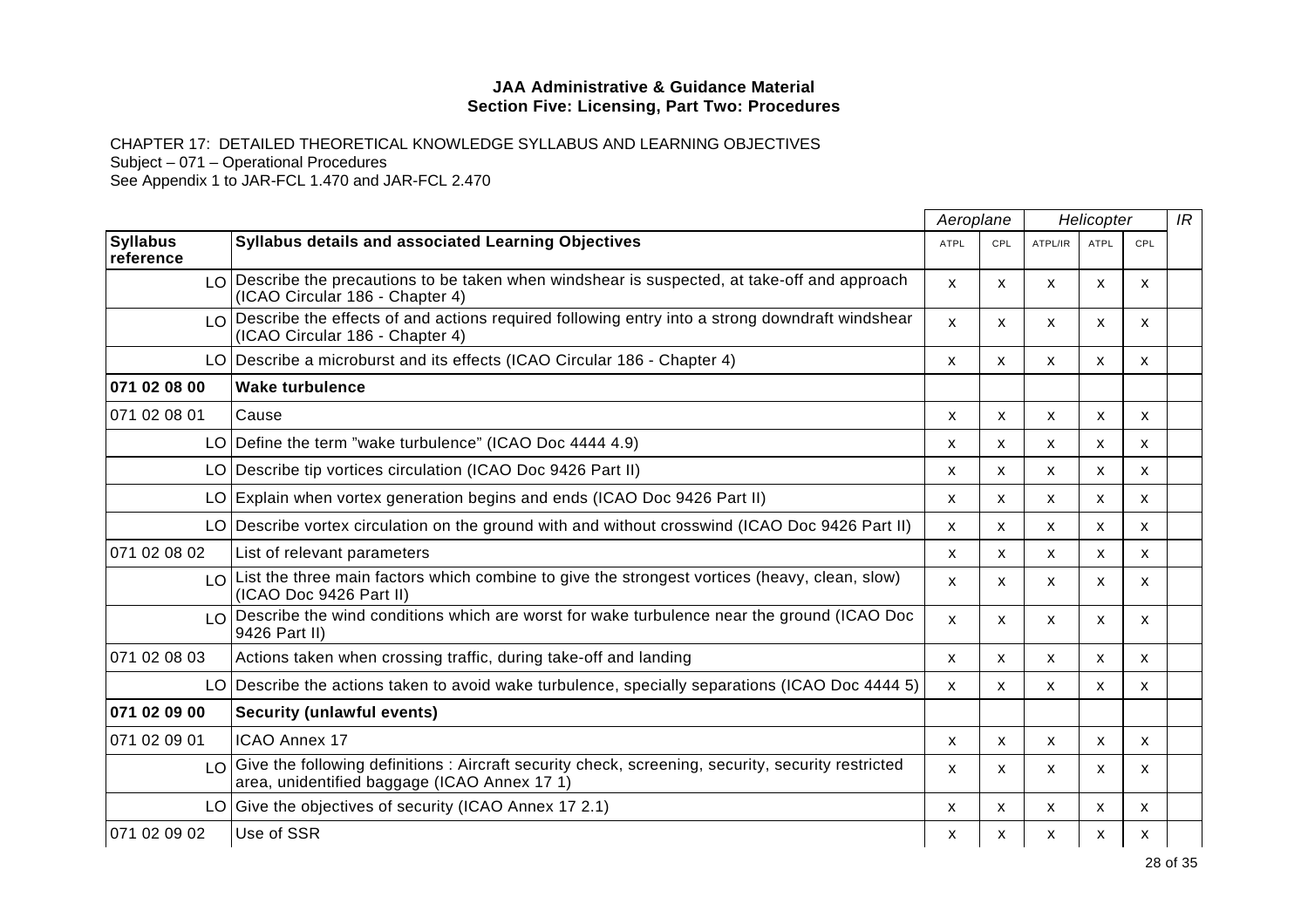CHAPTER 17: DETAILED THEORETICAL KNOWLEDGE SYLLABUS AND LEARNING OBJECTIVES

Subject – 071 – Operational Procedures

|                              |                                                                                                                                                                                                |                           | Aeroplane |              | Helicopter   |              |  |
|------------------------------|------------------------------------------------------------------------------------------------------------------------------------------------------------------------------------------------|---------------------------|-----------|--------------|--------------|--------------|--|
| <b>Syllabus</b><br>reference | <b>Syllabus details and associated Learning Objectives</b>                                                                                                                                     | <b>ATPL</b>               | CPL       | ATPL/IR      | <b>ATPL</b>  | CPL          |  |
|                              | $LO$ Describe the commander's responsibilities concerning notifying the appropriate ATS unit<br>(ICAO Annex 17 Attachment)                                                                     | $\boldsymbol{\mathsf{x}}$ | X         | $\mathsf{x}$ | X            | $\mathsf{x}$ |  |
| LO <sub>1</sub>              | Describe the commander's responsibilities concerning operation of SSR (ICAO Annex 17<br>Attachment)                                                                                            | X                         | X.        | X            | X.           | x            |  |
|                              | $\log$ Describe the commander's responsibilities concerning departing from assigned track and/or<br>cruising level (ICAO Annex 17 Attachment)                                                  | $\boldsymbol{\mathsf{x}}$ | X         | X            | X            | X            |  |
|                              | LO Describe the commander's responsibilities concerning action required or being requested by<br>an ATS unit to confirm SSR code and ATS interpretation response (ICAO Annex 17<br>Attachment) | $\mathsf{x}$              | X.        | X            | x            | X            |  |
| 071 02 09 03                 | JAR-OPS Subpart S - Security                                                                                                                                                                   | X                         | X         | X            | X            | X            |  |
|                              | LO State JAR-OPS requirement regarding training programs (JAR-OPS 1.1240 / 3.1240)                                                                                                             | $\mathsf{x}$              | X         | X            | $\mathsf{x}$ | X            |  |
|                              | $\lfloor 0 \rfloor$ State JAR-OPS requirement regarding reporting acts of unlawful interference (JAR-OPS<br>1.1245 / 3.1245                                                                    | $\boldsymbol{\mathsf{x}}$ | X.        | X            | X            | X            |  |
|                              | LO State JAR-OPS requirement regarding aircraft search procedures (JAR-OPS 1.1250 / 3.1250)                                                                                                    | X                         | X         | X            | X            | X            |  |
| 071 02 10 00                 | <b>Emergency and precautionary landings</b>                                                                                                                                                    |                           |           |              |              |              |  |
| 071 02 10 01                 | Definition                                                                                                                                                                                     | $\mathsf{x}$              | X         | X            | X            | $\mathsf{x}$ |  |
|                              | LO Define ditching, precautionary landing, emergency landing                                                                                                                                   | X                         | X         | X            | X            | X            |  |
|                              | LO Describe a ditching procedure                                                                                                                                                               | X                         | X         | X            | X            | X            |  |
|                              | LO Describe a precautionary landing                                                                                                                                                            | X                         | <b>X</b>  | X            | X            | X            |  |
| LO.                          | Explain the factors to be considered when deciding to make a precautionary/emergency<br>landing or ditching                                                                                    | $\boldsymbol{\mathsf{x}}$ | X         | X            | X            | $\mathsf{x}$ |  |
| 071 02 10 02                 | Cause                                                                                                                                                                                          | X                         | X.        | X            | X            | X            |  |
| LO <sub>1</sub>              | List some reasons that may request a ditching, a precautionary landing or an emergency<br>landing.                                                                                             | X                         | X         | X            | X            | X            |  |
| 071 02 10 03                 | Passenger information                                                                                                                                                                          | x                         | x         | x            | x            | х            |  |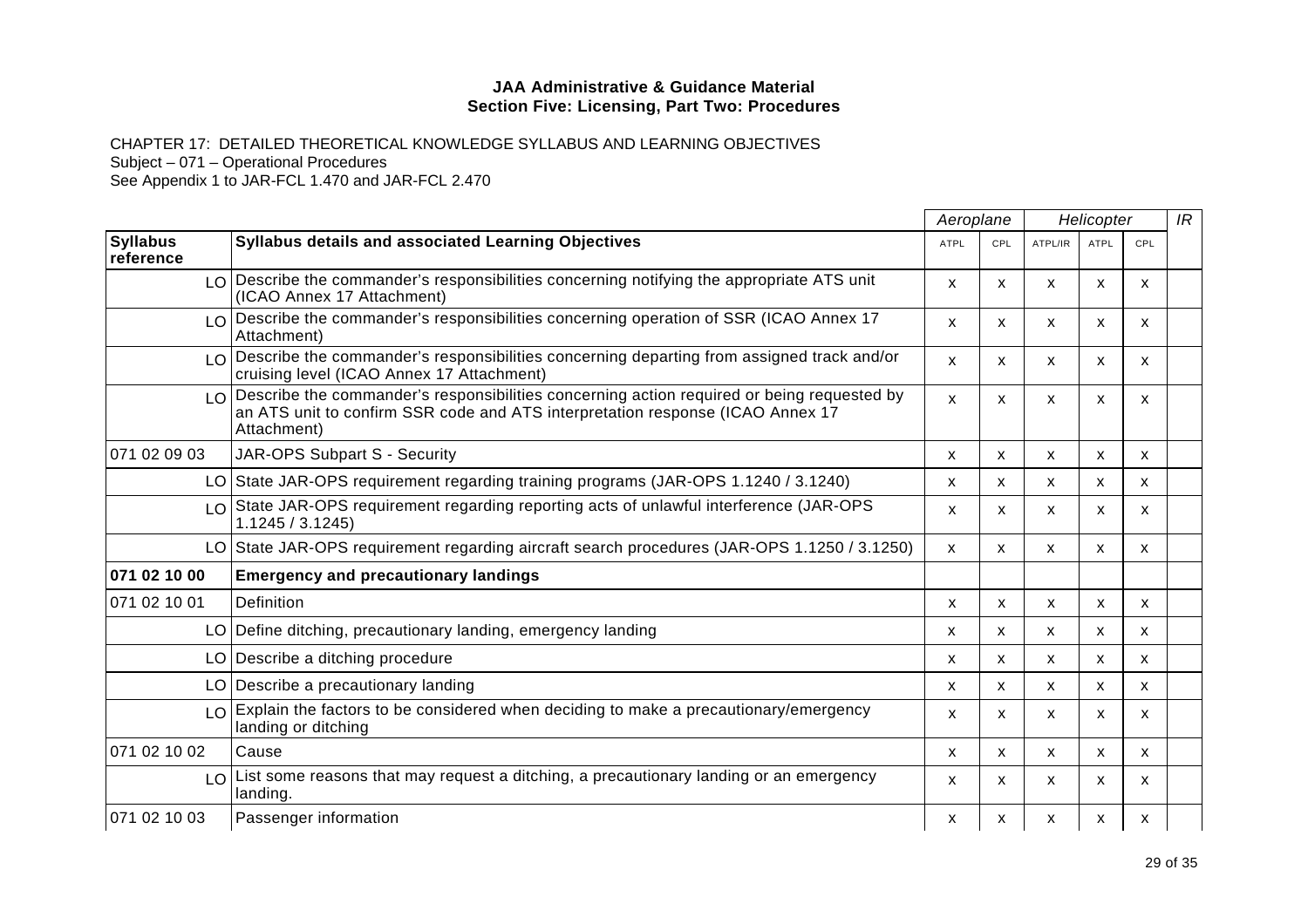CHAPTER 17: DETAILED THEORETICAL KNOWLEDGE SYLLABUS AND LEARNING OBJECTIVES

Subject – 071 – Operational Procedures

|                              |                                                                                                                                                                                                                                                                        | Aeroplane<br>Helicopter   |              |         | IR          |              |  |
|------------------------------|------------------------------------------------------------------------------------------------------------------------------------------------------------------------------------------------------------------------------------------------------------------------|---------------------------|--------------|---------|-------------|--------------|--|
| <b>Syllabus</b><br>reference | <b>Syllabus details and associated Learning Objectives</b>                                                                                                                                                                                                             | <b>ATPL</b>               | CPL          | ATPL/IR | <b>ATPL</b> | CPL          |  |
|                              | $LO$ Describe the passenger briefing to be given before making a precautionary/emergency landing<br>or ditching (including evacuation)                                                                                                                                 | $\mathsf{x}$              | X            | X       | X           | $\mathsf{x}$ |  |
| 071 02 10 04                 | Action after landing                                                                                                                                                                                                                                                   | X                         | X            | X       | X.          | X            |  |
|                              | LO Describe the actions and responsibilities of crew members after landing                                                                                                                                                                                             | X                         | X            | X       | X           | X            |  |
| 071 02 10 05                 | Evacuation                                                                                                                                                                                                                                                             | $\boldsymbol{\mathsf{x}}$ | X            | X       | X           | X            |  |
|                              | $\lfloor 0 \rfloor$ State that the aircraft must be stopped and the engine shut-down before launching an<br>emergency evacuation.                                                                                                                                      | X                         | X            | X       | X           | X            |  |
|                              | $LO$ State that evacuation procedures are to be found in the B part of the Operations Manual.<br>(JAR-OPS 1.1045 Appendix 1 / 3.1045 Appendix 1)                                                                                                                       | $\mathsf{x}$              | X            | X       | X           | X            |  |
| 071 02 11 00                 | <b>Fuel jettisoning</b>                                                                                                                                                                                                                                                |                           |              |         |             |              |  |
| 071 02 11 01                 | Safety aspects                                                                                                                                                                                                                                                         | $\boldsymbol{\mathsf{x}}$ | X            |         |             |              |  |
|                              | LO State that an aircraft may need to dump fuel so as to reduce it's landing mass in order to<br>effect a safe landing. (ICAO Doc 4444 15.5.3)                                                                                                                         | X                         | X            |         |             |              |  |
|                              | $\lfloor 0 \rfloor$ State that when an aircraft operating within controlled airspace needs to dump fuel, the flight<br>crew shall coordinate with ATC the following : route to be flown, which, if possible, should be                                                 | $\mathbf{x}$              | X            |         |             |              |  |
|                              | clear of cities and towns, preferably over water and away from areas where thunderstorms<br>have been reported or are expected, the level to be used, which should be not less than 1 800<br>m (6 000 ft) and the duration of the fuel dumping. (ICAO Doc 4444 15.5.3) |                           |              |         |             |              |  |
|                              | LO State that flaps and slats may adversely affect fuel jettisoning. (EASA CS-25 1001)                                                                                                                                                                                 | X                         | $\mathsf{x}$ |         |             |              |  |
| 071 02 11 02                 | Requirements                                                                                                                                                                                                                                                           | $\boldsymbol{\mathsf{x}}$ | X            |         |             |              |  |
|                              | LO State that a fuel jettisoning system must be installed on each aeroplane unless it is shown that<br>the aeroplane meets some CS-25 climb requirements. (EASA CS-25 1001)                                                                                            | $\mathsf{x}$              | X            |         |             |              |  |
|                              | $\lfloor 0 \rfloor$ State that a fuel jettisoning system must be capable of jettisoning enough fuel within<br>15 minutes. (EASA CS-25 1001)                                                                                                                            | $\boldsymbol{\mathsf{x}}$ | X            |         |             |              |  |
| 071 02 12 00                 | <b>Transport of dangerous goods</b>                                                                                                                                                                                                                                    |                           |              |         |             |              |  |
| 071 02 12 01                 | ICAO Annex 18                                                                                                                                                                                                                                                          | x                         | x            | X       | x           | х            |  |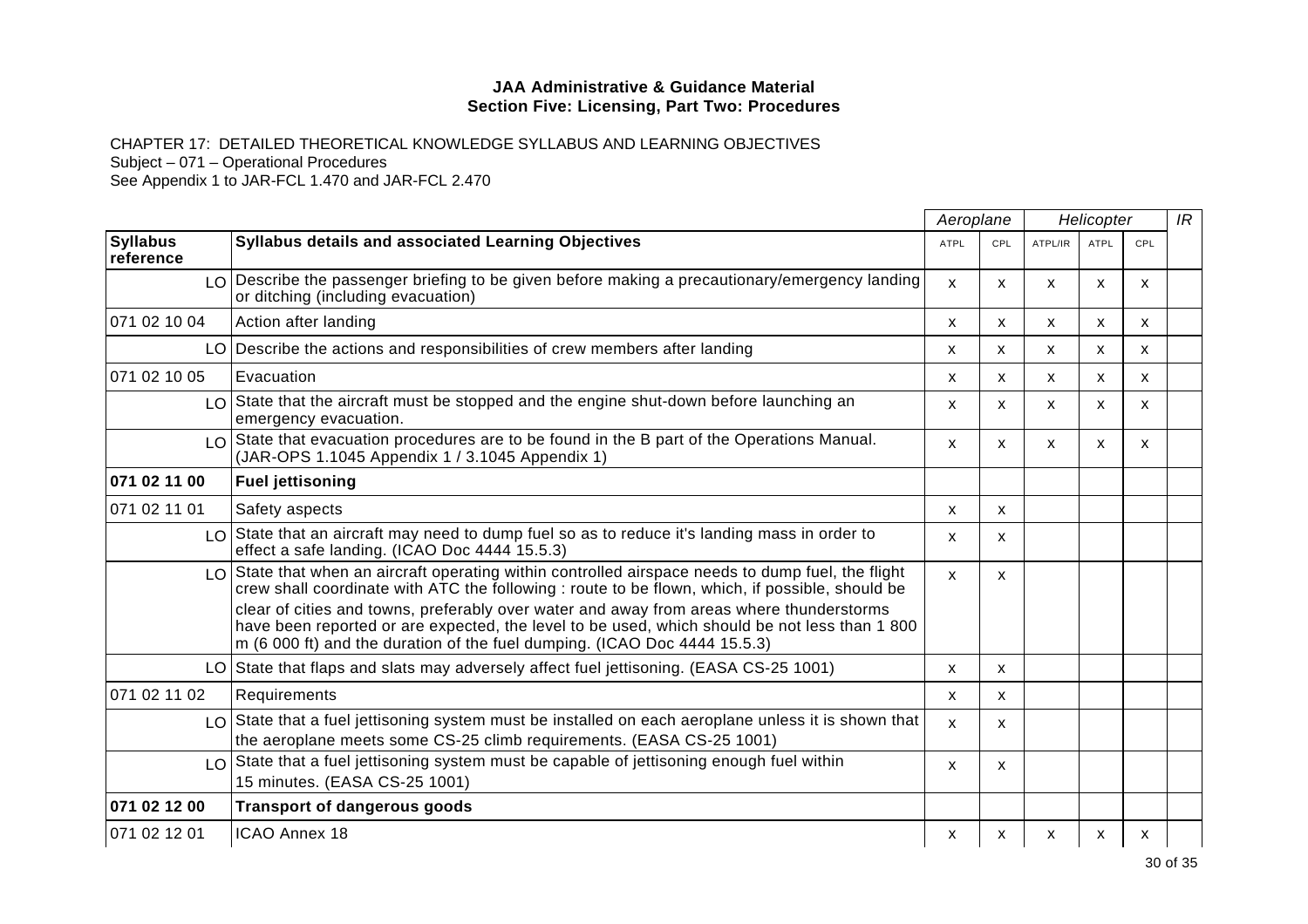CHAPTER 17: DETAILED THEORETICAL KNOWLEDGE SYLLABUS AND LEARNING OBJECTIVES Subject – 071 – Operational Procedures

|                              |                                                                                                                                                                                                                                      |              | Aeroplane    |              | Helicopter   |                           |  |
|------------------------------|--------------------------------------------------------------------------------------------------------------------------------------------------------------------------------------------------------------------------------------|--------------|--------------|--------------|--------------|---------------------------|--|
| <b>Syllabus</b><br>reference | <b>Syllabus details and associated Learning Objectives</b>                                                                                                                                                                           | <b>ATPL</b>  | CPL          | ATPL/IR      | <b>ATPL</b>  | CPL                       |  |
|                              | LO Give the following definitions: Dangerous goods, Dangerous goods accident, Dangerous<br>goods incident, Exemption, Incompatible, Packaging, UN number. (ICAO Annex 18 Chapter 1)                                                  | X            | X            | X            | X            | $\mathsf{x}$              |  |
|                              | $\lfloor 0 \rfloor$ State that detailed provisions for dangerous goods transportation are contained in the<br>Technical Instructions for the Safe Transport of Dangerous Goods by Air (Doc 9284). (ICAO<br>Annex 18 Chapter 2 2.2.1) | X            | X            | X            | x            | $\mathsf{x}$              |  |
|                              | $\lfloor 0 \rfloor$ State that in case of an in-flight emergency, the pilot-in-command must inform the ATC of<br>dangerous goods transportation (ICAO Annex 18 Chapter 9 9.5)                                                        | X            | X            | $\mathsf{x}$ | $\mathsf{x}$ | $\mathsf{x}$              |  |
| 071 02 12 02                 | Technical instructions (ICAO Doc 9284)                                                                                                                                                                                               | X            | $\mathsf{x}$ | X            | $\mathsf{x}$ | $\mathsf{x}$              |  |
|                              | LO Explain the principle of compatibility and segregation (ICAO Doc 9284)                                                                                                                                                            | X            | $\mathsf{x}$ | $\mathsf{x}$ | $\mathsf{x}$ | $\boldsymbol{\mathsf{x}}$ |  |
|                              | LO Explain the special requirements for loading of radioactive materials (ICAO Doc 9284)                                                                                                                                             | X            | X            | X            | X            | X                         |  |
|                              | $LO$ Explain the use of the dangerous goods list (ICAO Doc 9284)                                                                                                                                                                     | X            | X            | X            | $\mathsf{x}$ | X                         |  |
|                              | LO Identify the labels. (ICAO Doc 9284)                                                                                                                                                                                              | X            | X            | X            | $\mathsf{x}$ | X                         |  |
| 071 02 12 03                 | JAR-OPS Subpart R - Transport of dangerous goods by air                                                                                                                                                                              | x            | X.           | X            | X            | X                         |  |
|                              | LO State that danderous goods transportation is subject to approval of the operator (JAR-OPS<br>1.1155 / 3.1155                                                                                                                      | X            | X            | X            | x            | X                         |  |
|                              | LO Identify articles and substances which would otherwise be classed as dangerous goods that<br>are excluded from the provisions of the JAR-OPS Subpart R (JAR-OPS 1.1160 / 3.1160)                                                  | X            | X            | X            | x            | X                         |  |
|                              | $\lfloor 0 \rfloor$ State that some articles and substances may be forbbiden for air transportation (JAR-OPS)<br>1.1165 / 3.1165                                                                                                     | X            | X            | X            | $\mathsf{x}$ | $\mathsf{x}$              |  |
|                              | LO State that packing must comply with the Technical Instruction specifications (JAR-OPS 1.1175<br>/3.1175)                                                                                                                          | $\mathsf{x}$ | X            | X            | X            | $\mathsf{x}$              |  |
|                              | LO State the labelling and marking requirements (JAR-OPS 1.1180 / 3.1180)                                                                                                                                                            | x            | X            | X            | X            | X                         |  |
|                              | LO State the Dangerous Goods Transport Document requirements (JAR-OPS 1.1185 / 3.1185)                                                                                                                                               | X            | X            | X            | X            | $\mathsf{x}$              |  |
|                              | LO State the Acceptance of Dangerous Goods requirements (JAR-OPS 1.1195 / 3.1195)                                                                                                                                                    | X            | X            | X            | X            | X                         |  |
|                              | LO Explain the need of an inspection prior to loading on an aircraft (JAR-OPS 1.1200 / 3.1200)                                                                                                                                       | X            | x            | X            | x            | x                         |  |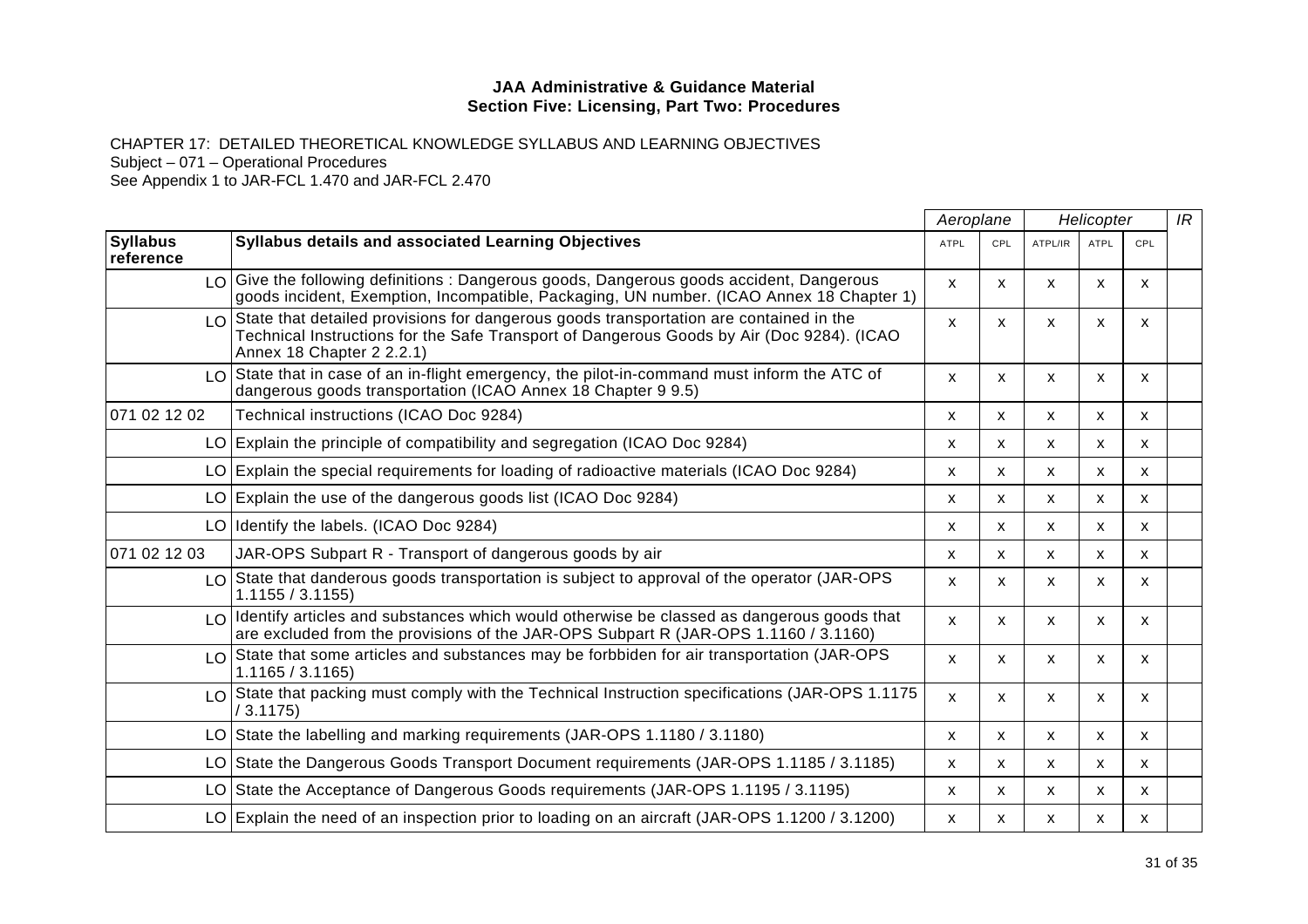CHAPTER 17: DETAILED THEORETICAL KNOWLEDGE SYLLABUS AND LEARNING OBJECTIVES

Subject – 071 – Operational Procedures

|                              |                                                                                                                                                                                                                      | Aeroplane                 |     | Helicopter |             |              | IR |
|------------------------------|----------------------------------------------------------------------------------------------------------------------------------------------------------------------------------------------------------------------|---------------------------|-----|------------|-------------|--------------|----|
| <b>Syllabus</b><br>reference | <b>Syllabus details and associated Learning Objectives</b>                                                                                                                                                           | <b>ATPL</b>               | CPL | ATPL/IR    | <b>ATPL</b> | CPL          |    |
|                              | $LO$ State that some dangerous goods are designated for carriage only on cargo aircrafts. (JAR-<br>OPS 1.1210 / 3.1210)                                                                                              | $\mathsf{x}$              | X.  | X          | x           | X            |    |
|                              | LO State that accidents or incidents involving dangerous goods are to be reported. (JAR-OPS<br>1.1225 / 3.1225                                                                                                       | $\mathsf{x}$              | X   | X          | X           | $\mathsf{x}$ |    |
|                              | LO State that misdeclared or undeclared dangerous goods found in the baggages are to be<br>reported. (JAR-OPS 1.1225 / 3.1225)                                                                                       | $\boldsymbol{\mathsf{x}}$ | X   | X          | X           | X            |    |
| 071 02 13 00                 | <b>Contaminated runways</b>                                                                                                                                                                                          |                           |     |            |             |              |    |
| 071 02 13 01                 | Kinds of contamination                                                                                                                                                                                               | X                         | X.  |            |             |              |    |
|                              | LO Define a contaminated runway, a damp runway, a wet runway, a dry runway (JAR-OPS 1.480)                                                                                                                           | X                         | X   |            |             |              |    |
|                              | $LO$ List the different types of contamination : damp, wet or water patches, rime or frost covered,<br>dry snow, wet snow, slush, ice, compacted or rolled snow, frozen ruts or ridges (ICAO Annex<br>15 Appendix 2) | $\mathsf{x}$              | X.  |            |             |              |    |
|                              | LO Give the definitions of the various types of snow (ICAO Annex 15 Appendix 2)                                                                                                                                      | X                         | X.  |            |             |              |    |
| 071 02 13 02                 | Estimated surface friction, friction coefficient                                                                                                                                                                     | X                         | X   |            |             |              |    |
|                              | LO State difference between friction coefficient and estimated surface friction (ICAO Annex 15<br>Appendix 2)                                                                                                        | X                         | X.  |            |             |              |    |
|                              | LO State that when friction coefficient is 0.40 or higher the expected braking action is good (ICAO<br>Annex 15 Appendix 2)                                                                                          | $\mathsf{x}$              | X.  |            |             |              |    |
| 071 02 13 03                 | Hydroplaning principles and effects                                                                                                                                                                                  | $\mathsf{x}$              | X.  |            |             |              |    |
|                              | LO Define the different types of hydroplaning                                                                                                                                                                        | $\mathsf{x}$              | X   |            |             |              |    |
|                              | $LO$ Compute the dynamic hydroplaning speed using one of the following formulas :<br>Speed(kt) = 34 square root (Pressure in Bar or kg/cm2)<br>Speed( $kt$ ) = 9 square root (Pressure in PSI)                       | X                         | x   |            |             |              |    |
| 071 02 13 04                 | Procedures                                                                                                                                                                                                           | X                         | X   |            |             |              |    |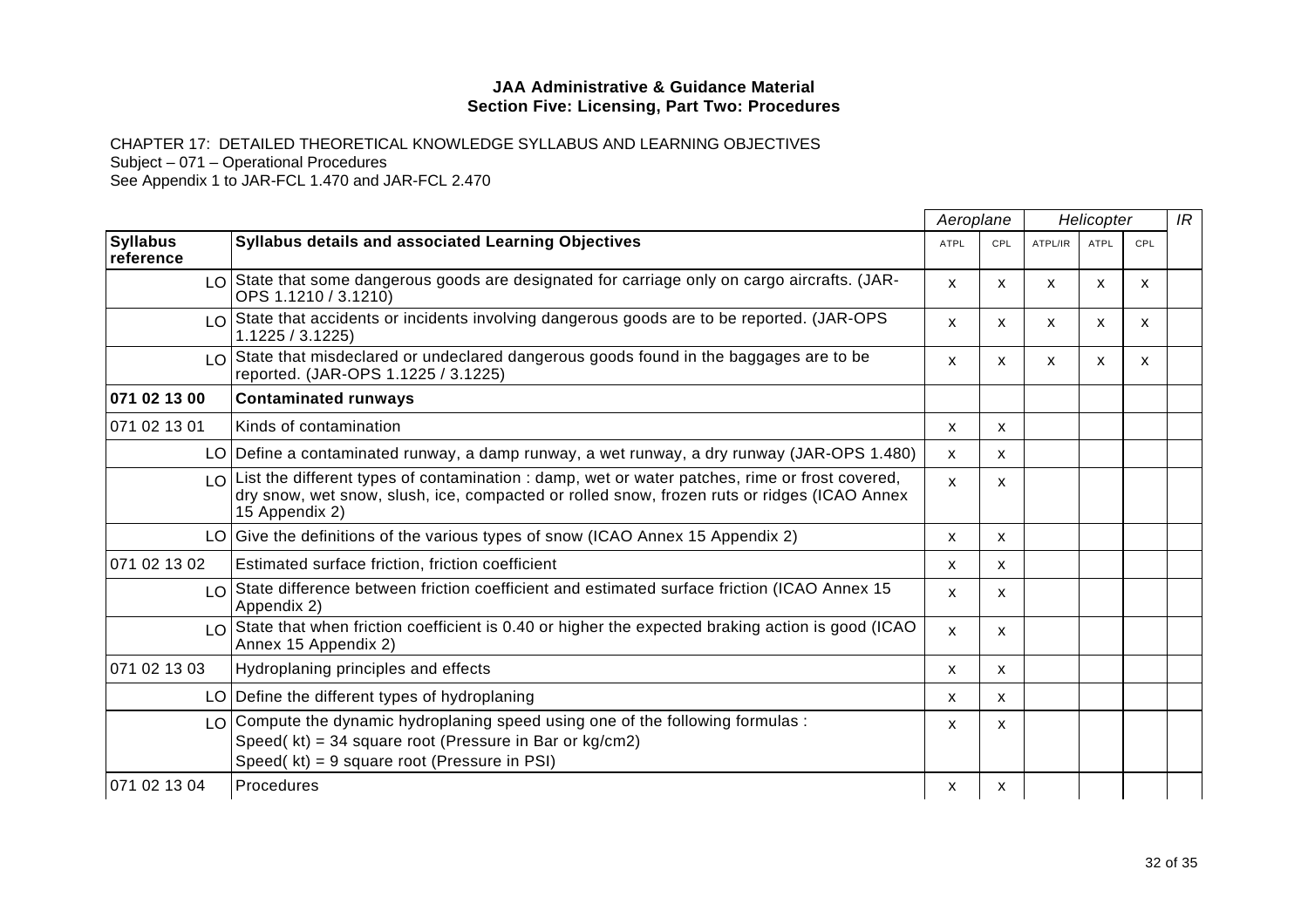CHAPTER 17: DETAILED THEORETICAL KNOWLEDGE SYLLABUS AND LEARNING OBJECTIVES

Subject – 071 – Operational Procedures

|                              |                                                                                                                                                                                                                         | Aeroplane   |              | Helicopter |              |              | IR |
|------------------------------|-------------------------------------------------------------------------------------------------------------------------------------------------------------------------------------------------------------------------|-------------|--------------|------------|--------------|--------------|----|
| <b>Syllabus</b><br>reference | <b>Syllabus details and associated Learning Objectives</b>                                                                                                                                                              | <b>ATPL</b> | CPL          | ATPL/IR    | ATPL         | CPL          |    |
|                              | $LO$ State that some wind limitations may apply in case of contaminated runways. Those limitations<br>are to be found in the B part of the Operations Manual - Limitations (JAR-OPS 1.1045<br>Appendix 1)               | X           | X            |            |              |              |    |
|                              | $\lfloor 0 \rfloor$ State that the procedures associated with take-off and landing on contaminated runways are<br>to be found in the B part of the Operations Manual - Normal procedures (JAR-OPS 1.1045<br>Appendix 1) | X           | $\mathsf{x}$ |            |              |              |    |
|                              | $LO$ State that the performances associated with contaminated runways are to be found in the B<br>part of the Operations Manual - Performance (JAR-OPS 1.1045 Appendix 1)                                               | X           | X            |            |              |              |    |
| 071 02 13 05                 | Snowtam                                                                                                                                                                                                                 | X           | X            |            |              |              |    |
|                              | $LO$ Interpret from a snowtam the contamination and braking action on a runway                                                                                                                                          | X           | X            |            |              |              |    |
| 071 02 14 00                 | Rotor downwash                                                                                                                                                                                                          |             |              |            |              |              |    |
| 071 02 14 01                 | Describe downwash                                                                                                                                                                                                       |             |              | X          | X            | X            |    |
|                              | LO Describe the downwash                                                                                                                                                                                                |             |              | X          | $\mathsf{x}$ | X            |    |
| 071 02 14 02                 | <b>Effects</b>                                                                                                                                                                                                          |             |              | X          | X            | X            |    |
|                              | LO Explain the effects on : Soil erosion, Water dispersal and spray, Recirculation, Damage to<br>property, Loose articles                                                                                               |             |              | X          | $\mathsf{x}$ | $\mathsf{x}$ |    |
| 071 02 15 00                 | Operation influence by meteorological conditions (Helicopter)                                                                                                                                                           |             |              |            |              |              |    |
| 071 02 15 01                 | White out/sand/dust                                                                                                                                                                                                     |             |              | X          | X            | X            |    |
|                              | LO Give the definition of white out                                                                                                                                                                                     |             |              | X          | $\mathsf{x}$ | $\mathsf{x}$ |    |
|                              | LO Describe loss of spatial orientation                                                                                                                                                                                 |             |              | X          | X            | $\mathsf{x}$ |    |
|                              | LO Describe take-off and landing techniques                                                                                                                                                                             |             |              | x          | X            | X            |    |
| 071 02 15 02                 | Strong winds                                                                                                                                                                                                            |             |              | X          | $\mathsf{x}$ | X            |    |
|                              | LO   Describe blade sailing                                                                                                                                                                                             |             |              | X          | X            | X            |    |
|                              | LO Describe wind operating envelopes                                                                                                                                                                                    |             |              | x          | X            | X            |    |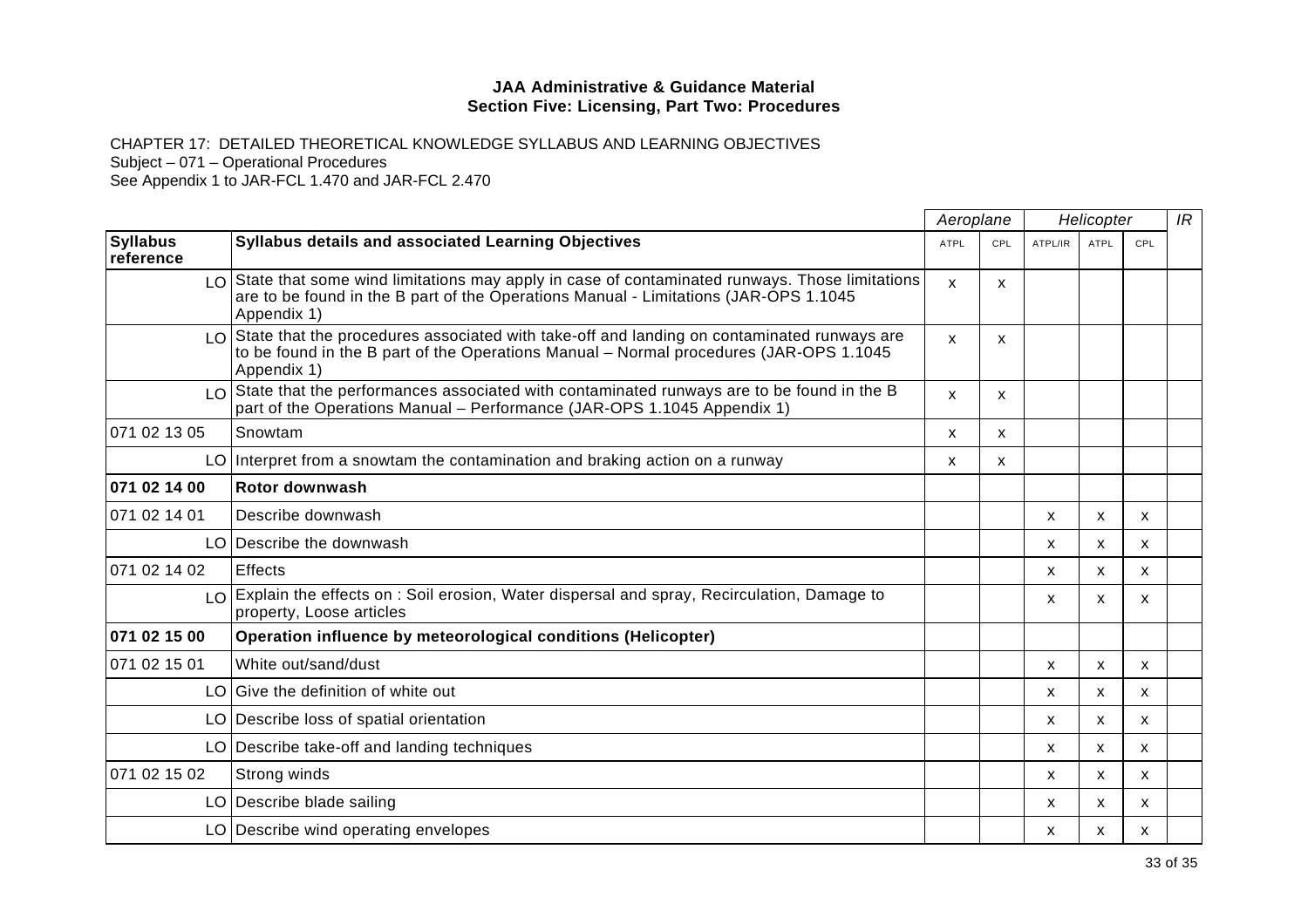CHAPTER 17: DETAILED THEORETICAL KNOWLEDGE SYLLABUS AND LEARNING OBJECTIVES Subject – 071 – Operational Procedures

|                              |                                                                                 | Aeroplane   |     | Helicopter |              |                           | IR |
|------------------------------|---------------------------------------------------------------------------------|-------------|-----|------------|--------------|---------------------------|----|
| <b>Syllabus</b><br>reference | Syllabus details and associated Learning Objectives                             | <b>ATPL</b> | CPL | ATPL/IR    | ATPL         | CPL                       |    |
|                              | LO Describe vertical speed problems                                             |             |     | X          | $\mathsf{x}$ | X                         |    |
| 071 02 15 03                 | Mountain environment                                                            |             |     | X          | X            | X                         |    |
|                              | LO Describe constraints associated with mountain environment                    |             |     | X          | x            | X                         |    |
| 071 03 00 00                 | <b>EMERGENCY PROCEDURES (HELICOPTER)</b>                                        |             |     |            |              |                           |    |
| 071 03 01 00                 | Influence by technical problems                                                 |             |     |            |              |                           |    |
| 071 03 01 01                 | Engine failure                                                                  |             |     | X          | X            | X                         |    |
|                              | LO Describe techniques for failure in : hover, climb, cruise, approach          |             |     | X          | X            | X                         |    |
| 071 03 01 02                 | Fire in cabin/cockpit/engine                                                    |             |     | X          | X            | $\boldsymbol{\mathsf{x}}$ |    |
|                              | LO Describe basic actions when encountering fire in cabin, cockpit or engine    |             |     | X          | X            | X                         |    |
| 071 03 01 03                 | Tail/rotor/directional control failure                                          |             |     | X          | X            | X                         |    |
|                              | LO Describe basic actions following the loss of tail rotor                      |             |     | X          | X            | X                         |    |
|                              | LO Describe basic actions following loss of directional control                 |             |     | X          | X            | X                         |    |
| 071 03 01 04                 | Ground resonance                                                                |             |     | X          | X            | $\mathsf{x}$              |    |
|                              | LO Describe recovery actions                                                    |             |     | X          | X            | X                         |    |
| 071 03 01 05                 | <b>Blade stall</b>                                                              |             |     | X          | X            | X                         |    |
|                              | LO Describe cause and recovery actions when encountering retreating blade stall |             |     | X          | X            | X                         |    |
| 071 03 01 06                 | Settling with power (vortex ring)                                               |             |     | X          | X            | X                         |    |
|                              | LO Describe pre-requisite conditions and recovery actions                       |             |     | X          | X            | $\mathsf{x}$              |    |
| 071 03 01 07                 | Overpitch                                                                       |             |     | X          | X            | X                         |    |
|                              | LO Describe recovery actions                                                    |             |     | X          | X            | $\mathsf{x}$              |    |
| 071 03 01 08                 | Overspeed: rotor/engine                                                         |             |     | X          | x            | X                         |    |